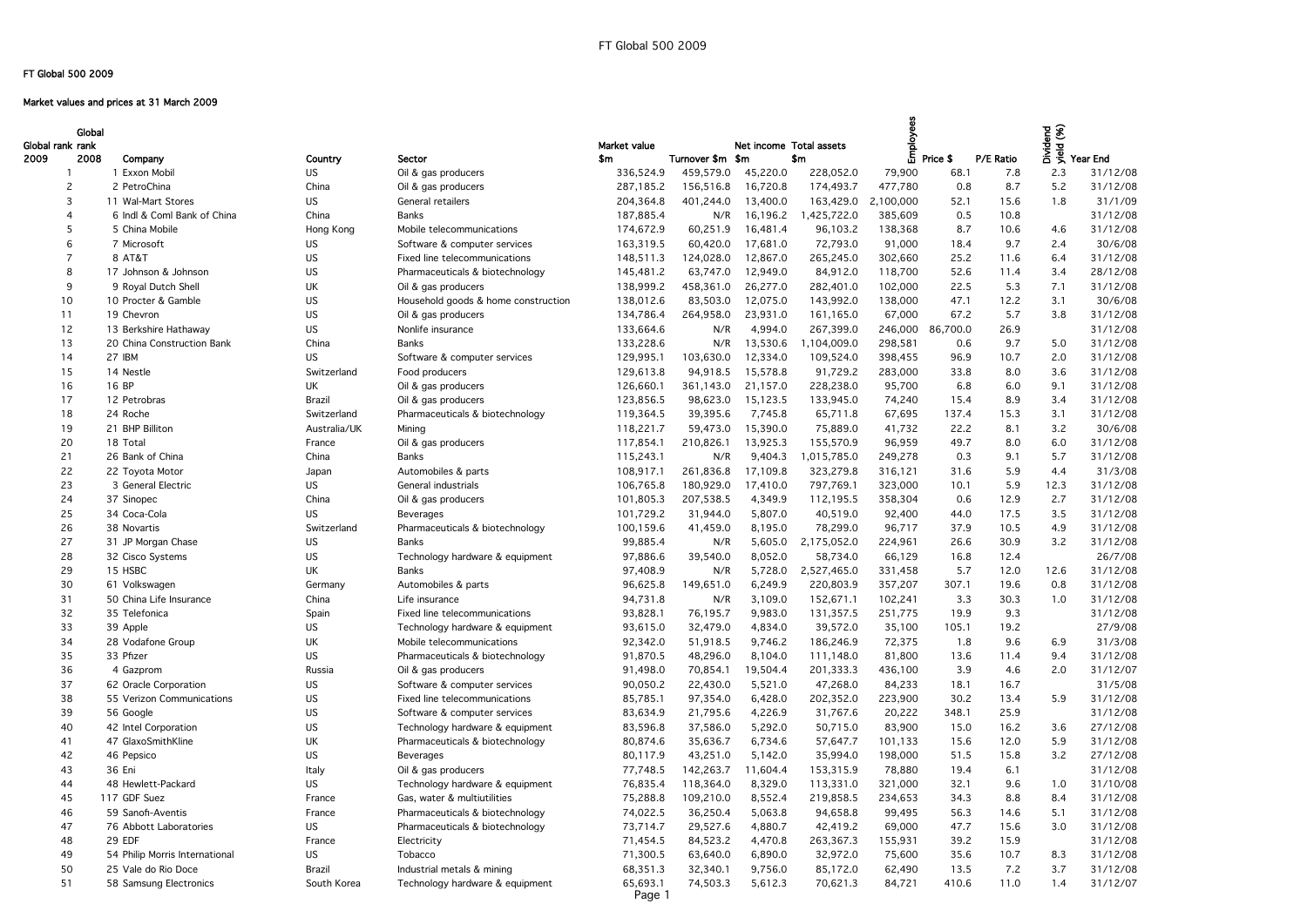| Global rank rank<br>2009 | Global<br>2008<br>Company              | Country        | Sector                          | Market value<br>\$m | Turnover \$m \$m | Net income Total assets | \$m         | ᅙ                 | 톱 Price \$ | P/E Ratio | Person<br>Person<br>The Year End |          |
|--------------------------|----------------------------------------|----------------|---------------------------------|---------------------|------------------|-------------------------|-------------|-------------------|------------|-----------|----------------------------------|----------|
| 52                       | 99 Qualcomm                            | US             | Technology hardware & equipment | 64,180.1            | 11,142.0         | 3,160.0                 | 24,563.0    | 15,400            | 38.9       | 20.1      | 1.5                              | 30/9/08  |
| 53                       | 104 McDonald's                         | US.            | Travel & leisure                | 60,770.3            | 23,522.4         | 4,313.2                 | 28,461.5    | 400,000           | 54.6       |           |                                  | 31/12/08 |
| 54                       | 64 Wells Fargo                         | <b>US</b>      | <b>Banks</b>                    | 60,345.9            | N/R              | 2,655.0                 | ,309,639.0  | 158,900           | 14.2       | 20.3      | 9.1                              | 31/12/08 |
| 55                       | 72 France Telecom                      | France         | Fixed line telecommunications   | 59,539.5            | 70,333.7         | 5,350.5                 | 125,307.5   | 182,793           | 22.8       | 11.1      | 5.8                              | 31/12/08 |
| 56                       | 92 NTT DoCoMo                          | Japan          | Mobile telecommunications       | 59,492.9            | 46,929.1         | 4,892.3                 | 61,859.0    | 22,100            | ,353.7     | 11.9      |                                  | 31/3/08  |
| 57                       | 95 Nippon Telegraph & Telephone        | Japan          | Fixed line telecommunications   | 59,445.9            | 106,380.0        | 6,326.1                 | 184,444.2   | 193,831           | 37.8       |           | 0.2                              | 31/3/08  |
| 58                       | 45 ConocoPhillips                      | US             | Oil & gas producers             | 57,966.2            | 240,842.0        | $-16,998.0$             | 142,865.0   | 33,800            | 39.2       |           | 4.8                              | 31/12/08 |
| 59                       | 52 China Shenhua Energy                | China          | Mining                          | 57,610.7            | 15,654.4         | 3,892.8                 | 40,262.1    | 59,543            | 2.3        | 11.5      | 3.0                              | 31/12/08 |
| 60                       | 132 Wyeth                              | US.            | Pharmaceuticals & biotechnology | 57,304.1            | 22,833.9         | 4,417.8                 | 44,031.7    | 47,426            | 43.0       | 13.0      | 2.6                              | 31/12/08 |
| 61                       | 79 Merck                               | <b>US</b>      | Pharmaceuticals & biotechnology | 56,381.3            | 23,850.3         | 7,808.4                 | 47,195.7    | 55,200            | 26.8       | 7.3       | 5.7                              | 31/12/08 |
| 62                       | 40 Banco Santander                     | Spain          | Banks                           | 56,198.9            | N/R              | 11,671.4                | 1,380,206.0 | 170,961           | 6.9        |           |                                  | 31/12/08 |
| 63                       | 66 StatoilHydro                        | Norway         | Oil & gas producers             | 56,150.1            | 97,636.4         | 6,479.1                 | 86,621.4    | 29,496            | 17.6       | 8.7       | 6.2                              | 31/12/08 |
| 64                       | 67 Mitsubishi UFJ Financial            | Japan          | Banks                           | 56,136.7            | N/R              | 6,340.7                 | 1,922,182.0 | 78,302            | 4.8        | 7.9       | 2.9                              | 31/3/08  |
| 65                       | 41 E.On                                | Germany        | Gas, water & multiutilities     | 55,552.7            | 114,075.2        | 1,664.7                 | 206,505.2   | 91,546            | 27.8       | 31.0      | 7.1                              | 31/12/08 |
| 66                       | 60 Unilever                            | Netherlands/UK | Food producers                  | 54,523.6            | 53,285.4         | 6,610.2                 | 47,524.7    | 174,000           | 19.7       | 8.4       | 5.1                              | 31/12/08 |
| 67                       | 88 Deutsche Telekom                    |                | Mobile telecommunications       | 54,141.9            | 81,087.3         | 1,950.1                 | 161,922.1   | 234,887           | 12.4       | 27.8      | 8.3                              | 31/12/08 |
| 68                       | 63 Siemens                             | Germany        | General industrials             | 52,205.5            | 101,680.6        | 7,528.0                 | 124,213.5   | 420,800           | 57.1       | 6.8       | 3.7                              | 30/9/08  |
| 69                       | 30 Rio Tinto                           | Germany        |                                 |                     | 54,264.0         | 3,676.0                 | 89,616.0    |                   | 33.7       | 11.8      | 4.5                              | 31/12/08 |
| 70                       |                                        | Australia/UK   | Mining                          | 51,590.6            |                  | 4,196.0                 | 36,443.0    | 105,785<br>16,900 | 49.5       | 12.6      |                                  | 31/12/08 |
|                          | 176 Amgen                              | US             | Pharmaceuticals & biotechnology | 51,201.9            | 15,003.0         |                         |             |                   | 35.1       | 8.4       |                                  | 31/12/08 |
| 71                       | 136 AstraZeneca                        | UK             | Pharmaceuticals & biotechnology | 50,858.0            | 31,601.0         | 6,101.0                 | 46,784.0    | 66,100            |            |           | 6.5                              |          |
| 72                       | 84 BG Group                            | UK             | Oil & gas producers             | 50,775.7            | 18,389.1         | 4,576.1                 | 36,579.1    | 5,395             | 15.1       | 11.1      | 1.2                              | 31/12/08 |
| 73                       | 102 Goldman Sachs                      | <b>US</b>      | <b>Financial services</b>       | 48,958.3            | N/R              | 2,322.0                 | 884,547.1   | 30,067            | 106.0      | 22.7      | 1.3                              | 28/11/08 |
| 74                       | 57 Schlumberger                        | <b>US</b>      | Oil equipment & services        | 48,588.3            | 27,163.0         | 5,435.0                 | 31,991.0    | 87,000            | 40.6       | 8.9       | 2.1                              | 31/12/08 |
| 75                       | 80 Reliance Industries                 | India          | Oil & gas producers             | 47,249.6            | 27,433.1         | 3,914.1                 | 34,996.8    | 25,487            | 30.0       | 11.1      | 0.9                              | 31/3/08  |
| 76                       | 65 Rosneft                             | Russia         | Oil & gas producers             | 46,631.9            | 68,991.0         | 11,120.0                | 77,513.0    | 161,912           | 4.4        | 3.8       |                                  | 31/12/08 |
| 77                       | 85 British American Tobacco            | UK             | Tobacco                         | 46,154.3            | 17,739.3         | 3,595.6                 | 40,318.1    | 96,381            | 23.1       | 12.8      | 5.9                              | 31/12/08 |
| 78                       | 112 Monsanto                           | <b>US</b>      | Food producers                  | 45,482.2            | 11,365.0         | 2,024.0                 | 17,991.0    | 21,700            | 83.1       | 22.5      | 1.0                              | 31/8/08  |
| 79                       | 116 Occidental Petroleum               | US.            | Oil & gas producers             | 45,092.9            | 24,217.0         | 6,857.0                 | 41,537.0    | 10,400            | 55.7       | 6.6       | 2.2                              | 31/12/08 |
| 80                       | 101 CNOOC                              | Hong Kong      | Oil & gas producers             | 44,265.7            | 18,407.9         | 6,484.1                 | 30,198.6    | 3,584             | 1.0        | 6.9       | 5.9                              | 31/12/08 |
| 81                       | 43 Nokia                               | Finland        | Technology hardware & equipment | 44,153.3            | 66,680.8         | 5,244.0                 | 52,048.1    | 121,723           | 11.8       | 8.4       | 4.5                              | 31/12/08 |
| 82                       | 139 Anheuser-Busch Inbev               | Belgium        | Beverages                       | 44,136.3            | 21,173.2         | 1,693.6                 | 106,922.0   | 119,874           | 27.5       | 21.7      |                                  | 31/12/08 |
| 83                       | 23 Bank of America                     | US.            | <b>Banks</b>                    | 43,657.4            | N/R              | 4,008.0                 | 1,817,943.0 | 243,000           | 6.8        | 12.2      | 8.2                              | 31/12/08 |
| 84                       | 109 SAP                                | Germany        | Software & computer services    | 43,420.6            | 15,207.3         | 2,456.3                 | 18,668.2    | 51,530            | 35.4       | 17.2      | 1.9                              | 31/12/08 |
| 85                       | 195 Bristol-Myers-Squibb               | US.            | Pharmaceuticals & biotechnology | 43,390.8            | 20,597.0         | 5,247.0                 | 29,552.0    | 35,000            | 21.9       | 13.3      | 5.7                              | 31/12/08 |
| 86                       | 147 Honda Motor                        | Japan          | Automobiles & parts             | 43,005.2            | 119,546.4        | 5,976.3                 | 125,648.9   | 178,960           | 23.4       | 7.1       | 3.7                              | 31/3/08  |
| 87                       | 140 Ping An Insurance                  | China          | Life insurance                  | 42,662.9            | N/R              | 2,730.7                 | 101,013.0   | 82,808            | 6.0        | 32.2      | 1.7                              | 31/12/07 |
| 88                       | 142 Itau Unibanco                      | Brazil         | Banks                           | 42,580.8            | N/R              | 3,577.6                 | 290,079.8   | 108,000           | 11.1       | 12.8      | 3.6                              | 31/12/08 |
| 89                       | 164 Gilead Sciences                    | <b>US</b>      | Pharmaceuticals & biotechnology | 42,195.4            | 5,335.8          | 2,011.2                 | 7,018.6     | 3,441             | 46.3       | 21.2      |                                  | 31/12/08 |
| 90                       | 82 L'Oreal                             | France         | Personal goods                  | 41,158.4            | 23,066.5         | 2,561.9                 | 30,187.0    | 67,662            | 68.8       | 15.8      | 2.8                              | 31/12/08 |
| 91                       | 114 Royal Bank Canada                  | Canada         | Banks                           | 41,129.2            | N/R              | 3,711.3                 | 589,775.3   | 73,323            | 29.2       | 10.5      | 5.6                              | 31/10/08 |
| 92                       | 90 Nintendo                            | Japan          | Leisure goods                   | 40,950.2            | 16,657.1         | 2,563.1                 | 17,952.5    | 3,768             | 289.1      | 14.4      | 4.3                              | 31/3/08  |
| 93                       | 96 United Technologies                 | <b>US</b>      | Aerospace & defence             | 40,554.1            | 58,043.0         | 4,689.0                 | 56,469.0    | 223,100           | 43.0       | 8.6       | 3.1                              | 31/12/08 |
| 94                       | 105 Bank of Communications             | China          | <b>Banks</b>                    | 40,409.7            | N/R              | 4,148.8                 | 392,034.4   | 77,734            | 0.7        | 8.2       | 4.2                              | 31/12/08 |
| 95                       | 124 CVS/Caremark                       | US             | Food & drug retailers           | 40,012.1            | 87,471.9         | 3,212.1                 | 60,959.9    | 215,000           | 27.5       | 12.3      | 0.8                              | 31/12/08 |
| 96                       | 168 Home Depot                         | <b>US</b>      | General retailers               | 39,945.0            | 71,288.0         | 2,260.0                 | 41,164.0    | 322,000           | 23.6       | 17.6      | 3.8                              | 1/2/09   |
| 97                       | 226 Teva Pharmaceutical Industries     | Israel         | Pharmaceuticals & biotechnology | 39,785.3            | 11,085.0         | 635.0                   | 32,904.0    | 38,307            | 44.7       | 55.1      | 1.2                              | 31/12/08 |
| 98                       | <b>94 RWE</b>                          | Germany        | Gas, water & multiutilities     | 39,125.8            | 62,459.8         | 3,363.6                 | 122,855.1   | 65,254            | 70.1       | 11.2      | 8.4                              | 31/12/08 |
| 99                       | 146 Taiwan Semiconductor Manufacturing | Taiwan         | Technology hardware & equipment | 38,840.8            | 9,627.1          | 2,887.7                 | 16,150.7    | 24,834            | 1.5        | 13.6      |                                  | 31/12/08 |
| 100                      | 204 Westpac Banking                    | Australia      | <b>Banks</b>                    | 38,605.0            | N/R              | 2,765.8                 | 315,033.1   | 28,302            | 13.3       | 9.0       | 7.7                              | 30/9/08  |
| 101                      | 125 Comcast                            | US             | Media                           | 38,539.2            | 34,256.0         | 2,547.0                 | 113,017.0   | 100,000           | 13.6       | 15.7      | 1.8                              | 31/12/08 |
| 102                      | 123 Eli Lilly                          | <b>US</b>      | Pharmaceuticals & biotechnology | 38,388.6            | 20,378.0         | $-2,071.9$              | 29,212.6    | 40,500            | 33.4       |           | 5.7                              | 31/12/08 |
| 103                      | 394 Schering Plough                    | US.            | Pharmaceuticals & biotechnology | 38,302.0            | 18,502.0         | 1,903.0                 | 28,117.0    | 51,000            | 23.6       | 21.8      | 1.1                              | 31/12/08 |

| sidend<br>Sidend<br>The Year End<br>2008<br>Sector<br>Turnover \$m \$m<br>\$m<br>Price \$<br>P/E Ratio<br>Company<br>\$m<br>Country<br>38.9<br>64,180.1<br>3,160.0<br>24,563.0<br>20.1<br>30/9/08<br>99 Qualcomm<br><b>US</b><br>11,142.0<br>15,400<br>1.5<br>52<br>Technology hardware & equipment<br>31/12/08<br>104 McDonald's<br><b>US</b><br>Travel & leisure<br>60,770.3<br>23,522.4<br>4,313.2<br>28,461.5<br>400,000<br>54.6<br>53<br><b>US</b><br>31/12/08<br><b>Banks</b><br>2,655.0<br>1,309,639.0<br>14.2<br>9.1<br>54<br>64 Wells Fargo<br>60,345.9<br>N/R<br>158,900<br>20.3<br>31/12/08<br>70,333.7<br>5,350.5<br>182,793<br>22.8<br>11.1<br>72 France Telecom<br>Fixed line telecommunications<br>59,539.5<br>125,307.5<br>5.8<br>55<br>France<br>92 NTT DoCoMo<br>59,492.9<br>46,929.1<br>4,892.3<br>61,859.0<br>22,100<br>1,353.7<br>11.9<br>31/3/08<br>56<br>Mobile telecommunications<br>Japan<br>184,444.2<br>193,831<br>37.8<br>0.2<br>31/3/08<br>57<br>95 Nippon Telegraph & Telephone<br>Fixed line telecommunications<br>59,445.9<br>106,380.0<br>6,326.1<br>Japan<br><b>US</b><br>57,966.2<br>$-16,998.0$<br>33,800<br>39.2<br>31/12/08<br>58<br>45 ConocoPhillips<br>Oil & gas producers<br>240,842.0<br>142,865.0<br>4.8<br>52 China Shenhua Energy<br>3,892.8<br>40,262.1<br>2.3<br>31/12/08<br>59<br>China<br>57,610.7<br>15,654.4<br>59,543<br>11.5<br>3.0<br>Mining<br>US<br>Pharmaceuticals & biotechnology<br>57,304.1<br>44,031.7<br>13.0<br>31/12/08<br>132 Wyeth<br>22,833.9<br>4,417.8<br>47,426<br>43.0<br>2.6<br>60<br><b>US</b><br>79 Merck<br>Pharmaceuticals & biotechnology<br>56,381.3<br>23,850.3<br>7,808.4<br>47,195.7<br>55,200<br>26.8<br>7.3<br>5.7<br>31/12/08<br>61<br>6.9<br>40 Banco Santander<br><b>Banks</b><br>56,198.9<br>11,671.4<br>1,380,206.0<br>170,961<br>31/12/08<br>62<br>Spain<br>N/R<br>66 StatoilHydro<br>6,479.1<br>8.7<br>31/12/08<br>56,150.1<br>97,636.4<br>86,621.4<br>29,496<br>17.6<br>6.2<br>63<br>Norway<br>Oil & gas producers<br>67 Mitsubishi UFJ Financial<br>56,136.7<br>6,340.7<br>1,922,182.0<br>78,302<br>7.9<br>31/3/08<br><b>Banks</b><br>N/R<br>4.8<br>2.9<br>64<br>Japan<br>41 E.On<br>114,075.2<br>1,664.7<br>206,505.2<br>27.8<br>31.0<br>31/12/08<br>65<br>Gas, water & multiutilities<br>55,552.7<br>91,546<br>7.1<br>Germany<br>60 Unilever<br>47,524.7<br>19.7<br>31/12/08<br>Netherlands/UK<br>Food producers<br>54,523.6<br>53,285.4<br>6,610.2<br>174,000<br>8.4<br>5.1<br>66<br>Mobile telecommunications<br>81,087.3<br>1,950.1<br>161,922.1<br>27.8<br>31/12/08<br>67<br>88 Deutsche Telekom<br>54,141.9<br>234,887<br>12.4<br>8.3<br>Germany<br>7,528.0<br>124,213.5<br>420,800<br>57.1<br>6.8<br>3.7<br>30/9/08<br>68<br>63 Siemens<br>General industrials<br>52,205.5<br>101,680.6<br>Germany<br>51,590.6<br>54,264.0<br>3,676.0<br>89,616.0<br>105,785<br>33.7<br>11.8<br>4.5<br>31/12/08<br>30 Rio Tinto<br>Australia/UK<br>69<br>Mining<br>12.6<br><b>US</b><br>51,201.9<br>15,003.0<br>4,196.0<br>16,900<br>49.5<br>31/12/08<br>70<br>176 Amgen<br>Pharmaceuticals & biotechnology<br>36,443.0<br>136 AstraZeneca<br>UK<br>Pharmaceuticals & biotechnology<br>46,784.0<br>35.1<br>8.4<br>6.5<br>31/12/08<br>71<br>50,858.0<br>31,601.0<br>6,101.0<br>66,100<br>31/12/08<br>72<br>84 BG Group<br>UK<br>50,775.7<br>4,576.1<br>36,579.1<br>Oil & gas producers<br>18,389.1<br>5,395<br>15.1<br>11.1<br>1.2<br><b>US</b><br>Financial services<br>22.7<br>73<br>102 Goldman Sachs<br>48,958.3<br>2,322.0<br>884,547.1<br>30,067<br>106.0<br>28/11/08<br>N/R<br>1.3<br>US<br>57 Schlumberger<br>48,588.3<br>27,163.0<br>5,435.0<br>31,991.0<br>87,000<br>40.6<br>8.9<br>2.1<br>31/12/08<br>74<br>Oil equipment & services<br>47,249.6<br>3,914.1<br>34,996.8<br>30.0<br>0.9<br>31/3/08<br>75<br>80 Reliance Industries<br>India<br>Oil & gas producers<br>27,433.1<br>25,487<br>11.1<br>3.8<br>65 Rosneft<br>46,631.9<br>68,991.0<br>11,120.0<br>77,513.0<br>161,912<br>31/12/08<br>76<br>Oil & gas producers<br>4.4<br>Russia<br>UK<br>23.1<br>12.8<br>31/12/08<br>77<br>85 British American Tobacco<br>Tobacco<br>46,154.3<br>17,739.3<br>3,595.6<br>40,318.1<br>96,381<br>5.9<br><b>US</b><br>17,991.0<br>83.1<br>22.5<br>31/8/08<br>78<br>112 Monsanto<br>Food producers<br>45,482.2<br>11,365.0<br>2,024.0<br>21,700<br>1.0<br>116 Occidental Petroleum<br><b>US</b><br>45,092.9<br>24,217.0<br>6,857.0<br>41,537.0<br>55.7<br>6.6<br>2.2<br>31/12/08<br>79<br>Oil & gas producers<br>10,400<br>101 CNOOC<br>18,407.9<br>30,198.6<br>31/12/08<br>Hong Kong<br>Oil & gas producers<br>44,265.7<br>6,484.1<br>3,584<br>1.0<br>6.9<br>5.9<br>80<br>121,723<br>8.4<br>4.5<br>31/12/08<br>81<br>43 Nokia<br>Finland<br>Technology hardware & equipment<br>44,153.3<br>66,680.8<br>5,244.0<br>52,048.1<br>11.8<br>44,136.3<br>21,173.2<br>1,693.6<br>119,874<br>27.5<br>21.7<br>31/12/08<br>82<br>106,922.0<br>139 Anheuser-Busch Inbev<br>Belgium<br><b>Beverages</b><br><b>US</b><br>243,000<br>6.8<br>12.2<br>31/12/08<br>83<br>23 Bank of America<br><b>Banks</b><br>43,657.4<br>N/R<br>4,008.0<br>1,817,943.0<br>8.2<br>109 SAP<br>43,420.6<br>15,207.3<br>2,456.3<br>18,668.2<br>17.2<br>31/12/08<br>Software & computer services<br>51,530<br>35.4<br>1.9<br>84<br>Germany<br>195 Bristol-Myers-Squibb<br><b>US</b><br>Pharmaceuticals & biotechnology<br>43,390.8<br>20,597.0<br>5,247.0<br>29,552.0<br>21.9<br>13.3<br>31/12/08<br>35,000<br>5.7<br>85<br>147 Honda Motor<br>7.1<br>31/3/08<br>Automobiles & parts<br>43,005.2<br>119,546.4<br>5,976.3<br>125,648.9<br>178,960<br>23.4<br>3.7<br>86<br>Japan<br>32.2<br>42,662.9<br>2,730.7<br>101,013.0<br>82,808<br>6.0<br>31/12/07<br>87<br>140 Ping An Insurance<br>China<br>Life insurance<br>1.7<br>N/R<br>42,580.8<br>3,577.6<br>12.8<br>3.6<br>31/12/08<br>142 Itau Unibanco<br>Brazil<br><b>Banks</b><br>N/R<br>290,079.8<br>108,000<br>11.1<br>88<br>21.2<br>164 Gilead Sciences<br><b>US</b><br>2,011.2<br>31/12/08<br>Pharmaceuticals & biotechnology<br>42,195.4<br>5,335.8<br>7,018.6<br>3,441<br>46.3<br>89<br>82 L'Oreal<br>23,066.5<br>2,561.9<br>30,187.0<br>68.8<br>15.8<br>31/12/08<br>Personal goods<br>41,158.4<br>67,662<br>2.8<br>90<br>France<br>3,711.3<br>29.2<br>31/10/08<br>114 Royal Bank Canada<br><b>Banks</b><br>41,129.2<br>N/R<br>589,775.3<br>73,323<br>10.5<br>5.6<br>91<br>Canada<br>90 Nintendo<br>40,950.2<br>2,563.1<br>17,952.5<br>3,768<br>31/3/08<br>92<br>Leisure goods<br>16,657.1<br>289.1<br>14.4<br>4.3<br>Japan<br>96 United Technologies<br>US<br>40,554.1<br>4,689.0<br>56,469.0<br>223,100<br>43.0<br>8.6<br>31/12/08<br>Aerospace & defence<br>58,043.0<br>3.1<br>93<br>105 Bank of Communications<br>4,148.8<br>77,734<br>0.7<br>8.2<br>4.2<br>31/12/08<br>China<br><b>Banks</b><br>40,409.7<br>392,034.4<br>94<br>N/R<br>124 CVS/Caremark<br><b>US</b><br>Food & drug retailers<br>40,012.1<br>87,471.9<br>3,212.1<br>215,000<br>27.5<br>12.3<br>31/12/08<br>95<br>60,959.9<br>0.8<br><b>US</b><br>General retailers<br>17.6<br>1/2/09<br>168 Home Depot<br>39,945.0<br>71,288.0<br>2,260.0<br>41,164.0<br>322,000<br>23.6<br>3.8<br>96<br>226 Teva Pharmaceutical Industries<br>Pharmaceuticals & biotechnology<br>55.1<br>31/12/08<br>97<br>39,785.3<br>11,085.0<br>635.0<br>32,904.0<br>38,307<br>44.7<br>Israel<br>1.2<br><b>94 RWE</b><br>Gas, water & multiutilities<br>65,254<br>11.2<br>31/12/08<br>Germany<br>39,125.8<br>62,459.8<br>3,363.6<br>122,855.1<br>70.1<br>8.4<br>98<br>9,627.1<br>16,150.7<br>13.6<br>31/12/08<br>99<br>146 Taiwan Semiconductor Manufacturing<br>Technology hardware & equipment<br>38,840.8<br>2,887.7<br>24,834<br>1.5<br>Taiwan<br>2,765.8<br>28,302<br>13.3<br>9.0<br>30/9/08<br>204 Westpac Banking<br>Australia<br><b>Banks</b><br>38,605.0<br>N/R<br>315,033.1<br>7.7<br>100<br>US<br>Media<br>38,539.2<br>2,547.0<br>13.6<br>15.7<br>31/12/08<br>101<br>125 Comcast<br>34,256.0<br>113,017.0<br>100,000<br>1.8<br>US<br>20,378.0<br>31/12/08<br>102<br>123 Eli Lilly<br>Pharmaceuticals & biotechnology<br>38,388.6<br>$-2,071.9$<br>29,212.6<br>40,500<br>33.4<br>5.7<br>US<br>Pharmaceuticals & biotechnology<br>28,117.0<br>23.6<br>31/12/08<br>103<br>394 Schering Plough<br>38,302.0<br>18,502.0<br>1,903.0<br>51,000<br>21.8<br>1.1<br>110 Canon<br>Technology hardware & equipment<br>38,080.5<br>40,777.2<br>3,079.1<br>39,539.9<br>28.6<br>3.8<br>31/12/08<br>104<br>166,980<br>11.6<br>Japan<br>-3,213.7 | rank rank | Global |            |         |                   | Market value |     | Net income Total assets |             | Employ  |      |     |          |
|--------------------------------------------------------------------------------------------------------------------------------------------------------------------------------------------------------------------------------------------------------------------------------------------------------------------------------------------------------------------------------------------------------------------------------------------------------------------------------------------------------------------------------------------------------------------------------------------------------------------------------------------------------------------------------------------------------------------------------------------------------------------------------------------------------------------------------------------------------------------------------------------------------------------------------------------------------------------------------------------------------------------------------------------------------------------------------------------------------------------------------------------------------------------------------------------------------------------------------------------------------------------------------------------------------------------------------------------------------------------------------------------------------------------------------------------------------------------------------------------------------------------------------------------------------------------------------------------------------------------------------------------------------------------------------------------------------------------------------------------------------------------------------------------------------------------------------------------------------------------------------------------------------------------------------------------------------------------------------------------------------------------------------------------------------------------------------------------------------------------------------------------------------------------------------------------------------------------------------------------------------------------------------------------------------------------------------------------------------------------------------------------------------------------------------------------------------------------------------------------------------------------------------------------------------------------------------------------------------------------------------------------------------------------------------------------------------------------------------------------------------------------------------------------------------------------------------------------------------------------------------------------------------------------------------------------------------------------------------------------------------------------------------------------------------------------------------------------------------------------------------------------------------------------------------------------------------------------------------------------------------------------------------------------------------------------------------------------------------------------------------------------------------------------------------------------------------------------------------------------------------------------------------------------------------------------------------------------------------------------------------------------------------------------------------------------------------------------------------------------------------------------------------------------------------------------------------------------------------------------------------------------------------------------------------------------------------------------------------------------------------------------------------------------------------------------------------------------------------------------------------------------------------------------------------------------------------------------------------------------------------------------------------------------------------------------------------------------------------------------------------------------------------------------------------------------------------------------------------------------------------------------------------------------------------------------------------------------------------------------------------------------------------------------------------------------------------------------------------------------------------------------------------------------------------------------------------------------------------------------------------------------------------------------------------------------------------------------------------------------------------------------------------------------------------------------------------------------------------------------------------------------------------------------------------------------------------------------------------------------------------------------------------------------------------------------------------------------------------------------------------------------------------------------------------------------------------------------------------------------------------------------------------------------------------------------------------------------------------------------------------------------------------------------------------------------------------------------------------------------------------------------------------------------------------------------------------------------------------------------------------------------------------------------------------------------------------------------------------------------------------------------------------------------------------------------------------------------------------------------------------------------------------------------------------------------------------------------------------------------------------------------------------------------------------------------------------------------------------------------------------------------------------------------------------------------------------------------------------------------------------------------------------------------------------------------------------------------------------------------------------------------------------------------------------------------------------------------------------------------------------------------------------------------------------------------------------------------------------------------------------------------------------------------------------------------------------------------------------------------------------------------------------------------------------------------------------------------------------------------------------------------------------------------------------------------------------------------------------------------------------------------------------------------------------------------------------------------------------------------------------------------------------------------------------------------------------------------------------------------------------------------------------------------------------------------------------------------------------------------------------------------------------------------------------------------------------------------------------------------------------------------------------------------------------------------------------------------------------------------------------------------------------------------------------------------------------------------------------------------------------------------------------------------------------------------------------------------------------------------------------------------------------------------------------------------------------------------------------------------------------------------------------------------------------------------------------------------------------------------------------------------------------------------------------------------------------------------------------------------|-----------|--------|------------|---------|-------------------|--------------|-----|-------------------------|-------------|---------|------|-----|----------|
|                                                                                                                                                                                                                                                                                                                                                                                                                                                                                                                                                                                                                                                                                                                                                                                                                                                                                                                                                                                                                                                                                                                                                                                                                                                                                                                                                                                                                                                                                                                                                                                                                                                                                                                                                                                                                                                                                                                                                                                                                                                                                                                                                                                                                                                                                                                                                                                                                                                                                                                                                                                                                                                                                                                                                                                                                                                                                                                                                                                                                                                                                                                                                                                                                                                                                                                                                                                                                                                                                                                                                                                                                                                                                                                                                                                                                                                                                                                                                                                                                                                                                                                                                                                                                                                                                                                                                                                                                                                                                                                                                                                                                                                                                                                                                                                                                                                                                                                                                                                                                                                                                                                                                                                                                                                                                                                                                                                                                                                                                                                                                                                                                                                                                                                                                                                                                                                                                                                                                                                                                                                                                                                                                                                                                                                                                                                                                                                                                                                                                                                                                                                                                                                                                                                                                                                                                                                                                                                                                                                                                                                                                                                                                                                                                                                                                                                                                                                                                                                                                                                                                                                                                                                                                                                                                                                                                                                                                                                                                                                                                                                                                                                                                                                                                                                                                                                                                                                                                                                                                            |           |        |            |         |                   |              |     |                         |             |         |      |     |          |
|                                                                                                                                                                                                                                                                                                                                                                                                                                                                                                                                                                                                                                                                                                                                                                                                                                                                                                                                                                                                                                                                                                                                                                                                                                                                                                                                                                                                                                                                                                                                                                                                                                                                                                                                                                                                                                                                                                                                                                                                                                                                                                                                                                                                                                                                                                                                                                                                                                                                                                                                                                                                                                                                                                                                                                                                                                                                                                                                                                                                                                                                                                                                                                                                                                                                                                                                                                                                                                                                                                                                                                                                                                                                                                                                                                                                                                                                                                                                                                                                                                                                                                                                                                                                                                                                                                                                                                                                                                                                                                                                                                                                                                                                                                                                                                                                                                                                                                                                                                                                                                                                                                                                                                                                                                                                                                                                                                                                                                                                                                                                                                                                                                                                                                                                                                                                                                                                                                                                                                                                                                                                                                                                                                                                                                                                                                                                                                                                                                                                                                                                                                                                                                                                                                                                                                                                                                                                                                                                                                                                                                                                                                                                                                                                                                                                                                                                                                                                                                                                                                                                                                                                                                                                                                                                                                                                                                                                                                                                                                                                                                                                                                                                                                                                                                                                                                                                                                                                                                                                                            |           |        |            |         |                   |              |     |                         |             |         |      |     |          |
|                                                                                                                                                                                                                                                                                                                                                                                                                                                                                                                                                                                                                                                                                                                                                                                                                                                                                                                                                                                                                                                                                                                                                                                                                                                                                                                                                                                                                                                                                                                                                                                                                                                                                                                                                                                                                                                                                                                                                                                                                                                                                                                                                                                                                                                                                                                                                                                                                                                                                                                                                                                                                                                                                                                                                                                                                                                                                                                                                                                                                                                                                                                                                                                                                                                                                                                                                                                                                                                                                                                                                                                                                                                                                                                                                                                                                                                                                                                                                                                                                                                                                                                                                                                                                                                                                                                                                                                                                                                                                                                                                                                                                                                                                                                                                                                                                                                                                                                                                                                                                                                                                                                                                                                                                                                                                                                                                                                                                                                                                                                                                                                                                                                                                                                                                                                                                                                                                                                                                                                                                                                                                                                                                                                                                                                                                                                                                                                                                                                                                                                                                                                                                                                                                                                                                                                                                                                                                                                                                                                                                                                                                                                                                                                                                                                                                                                                                                                                                                                                                                                                                                                                                                                                                                                                                                                                                                                                                                                                                                                                                                                                                                                                                                                                                                                                                                                                                                                                                                                                                            |           |        |            |         |                   |              |     |                         |             |         |      |     |          |
|                                                                                                                                                                                                                                                                                                                                                                                                                                                                                                                                                                                                                                                                                                                                                                                                                                                                                                                                                                                                                                                                                                                                                                                                                                                                                                                                                                                                                                                                                                                                                                                                                                                                                                                                                                                                                                                                                                                                                                                                                                                                                                                                                                                                                                                                                                                                                                                                                                                                                                                                                                                                                                                                                                                                                                                                                                                                                                                                                                                                                                                                                                                                                                                                                                                                                                                                                                                                                                                                                                                                                                                                                                                                                                                                                                                                                                                                                                                                                                                                                                                                                                                                                                                                                                                                                                                                                                                                                                                                                                                                                                                                                                                                                                                                                                                                                                                                                                                                                                                                                                                                                                                                                                                                                                                                                                                                                                                                                                                                                                                                                                                                                                                                                                                                                                                                                                                                                                                                                                                                                                                                                                                                                                                                                                                                                                                                                                                                                                                                                                                                                                                                                                                                                                                                                                                                                                                                                                                                                                                                                                                                                                                                                                                                                                                                                                                                                                                                                                                                                                                                                                                                                                                                                                                                                                                                                                                                                                                                                                                                                                                                                                                                                                                                                                                                                                                                                                                                                                                                                            |           |        |            |         |                   |              |     |                         |             |         |      |     |          |
|                                                                                                                                                                                                                                                                                                                                                                                                                                                                                                                                                                                                                                                                                                                                                                                                                                                                                                                                                                                                                                                                                                                                                                                                                                                                                                                                                                                                                                                                                                                                                                                                                                                                                                                                                                                                                                                                                                                                                                                                                                                                                                                                                                                                                                                                                                                                                                                                                                                                                                                                                                                                                                                                                                                                                                                                                                                                                                                                                                                                                                                                                                                                                                                                                                                                                                                                                                                                                                                                                                                                                                                                                                                                                                                                                                                                                                                                                                                                                                                                                                                                                                                                                                                                                                                                                                                                                                                                                                                                                                                                                                                                                                                                                                                                                                                                                                                                                                                                                                                                                                                                                                                                                                                                                                                                                                                                                                                                                                                                                                                                                                                                                                                                                                                                                                                                                                                                                                                                                                                                                                                                                                                                                                                                                                                                                                                                                                                                                                                                                                                                                                                                                                                                                                                                                                                                                                                                                                                                                                                                                                                                                                                                                                                                                                                                                                                                                                                                                                                                                                                                                                                                                                                                                                                                                                                                                                                                                                                                                                                                                                                                                                                                                                                                                                                                                                                                                                                                                                                                                            |           |        |            |         |                   |              |     |                         |             |         |      |     |          |
|                                                                                                                                                                                                                                                                                                                                                                                                                                                                                                                                                                                                                                                                                                                                                                                                                                                                                                                                                                                                                                                                                                                                                                                                                                                                                                                                                                                                                                                                                                                                                                                                                                                                                                                                                                                                                                                                                                                                                                                                                                                                                                                                                                                                                                                                                                                                                                                                                                                                                                                                                                                                                                                                                                                                                                                                                                                                                                                                                                                                                                                                                                                                                                                                                                                                                                                                                                                                                                                                                                                                                                                                                                                                                                                                                                                                                                                                                                                                                                                                                                                                                                                                                                                                                                                                                                                                                                                                                                                                                                                                                                                                                                                                                                                                                                                                                                                                                                                                                                                                                                                                                                                                                                                                                                                                                                                                                                                                                                                                                                                                                                                                                                                                                                                                                                                                                                                                                                                                                                                                                                                                                                                                                                                                                                                                                                                                                                                                                                                                                                                                                                                                                                                                                                                                                                                                                                                                                                                                                                                                                                                                                                                                                                                                                                                                                                                                                                                                                                                                                                                                                                                                                                                                                                                                                                                                                                                                                                                                                                                                                                                                                                                                                                                                                                                                                                                                                                                                                                                                                            |           |        |            |         |                   |              |     |                         |             |         |      |     |          |
|                                                                                                                                                                                                                                                                                                                                                                                                                                                                                                                                                                                                                                                                                                                                                                                                                                                                                                                                                                                                                                                                                                                                                                                                                                                                                                                                                                                                                                                                                                                                                                                                                                                                                                                                                                                                                                                                                                                                                                                                                                                                                                                                                                                                                                                                                                                                                                                                                                                                                                                                                                                                                                                                                                                                                                                                                                                                                                                                                                                                                                                                                                                                                                                                                                                                                                                                                                                                                                                                                                                                                                                                                                                                                                                                                                                                                                                                                                                                                                                                                                                                                                                                                                                                                                                                                                                                                                                                                                                                                                                                                                                                                                                                                                                                                                                                                                                                                                                                                                                                                                                                                                                                                                                                                                                                                                                                                                                                                                                                                                                                                                                                                                                                                                                                                                                                                                                                                                                                                                                                                                                                                                                                                                                                                                                                                                                                                                                                                                                                                                                                                                                                                                                                                                                                                                                                                                                                                                                                                                                                                                                                                                                                                                                                                                                                                                                                                                                                                                                                                                                                                                                                                                                                                                                                                                                                                                                                                                                                                                                                                                                                                                                                                                                                                                                                                                                                                                                                                                                                                            |           |        |            |         |                   |              |     |                         |             |         |      |     |          |
|                                                                                                                                                                                                                                                                                                                                                                                                                                                                                                                                                                                                                                                                                                                                                                                                                                                                                                                                                                                                                                                                                                                                                                                                                                                                                                                                                                                                                                                                                                                                                                                                                                                                                                                                                                                                                                                                                                                                                                                                                                                                                                                                                                                                                                                                                                                                                                                                                                                                                                                                                                                                                                                                                                                                                                                                                                                                                                                                                                                                                                                                                                                                                                                                                                                                                                                                                                                                                                                                                                                                                                                                                                                                                                                                                                                                                                                                                                                                                                                                                                                                                                                                                                                                                                                                                                                                                                                                                                                                                                                                                                                                                                                                                                                                                                                                                                                                                                                                                                                                                                                                                                                                                                                                                                                                                                                                                                                                                                                                                                                                                                                                                                                                                                                                                                                                                                                                                                                                                                                                                                                                                                                                                                                                                                                                                                                                                                                                                                                                                                                                                                                                                                                                                                                                                                                                                                                                                                                                                                                                                                                                                                                                                                                                                                                                                                                                                                                                                                                                                                                                                                                                                                                                                                                                                                                                                                                                                                                                                                                                                                                                                                                                                                                                                                                                                                                                                                                                                                                                                            |           |        |            |         |                   |              |     |                         |             |         |      |     |          |
|                                                                                                                                                                                                                                                                                                                                                                                                                                                                                                                                                                                                                                                                                                                                                                                                                                                                                                                                                                                                                                                                                                                                                                                                                                                                                                                                                                                                                                                                                                                                                                                                                                                                                                                                                                                                                                                                                                                                                                                                                                                                                                                                                                                                                                                                                                                                                                                                                                                                                                                                                                                                                                                                                                                                                                                                                                                                                                                                                                                                                                                                                                                                                                                                                                                                                                                                                                                                                                                                                                                                                                                                                                                                                                                                                                                                                                                                                                                                                                                                                                                                                                                                                                                                                                                                                                                                                                                                                                                                                                                                                                                                                                                                                                                                                                                                                                                                                                                                                                                                                                                                                                                                                                                                                                                                                                                                                                                                                                                                                                                                                                                                                                                                                                                                                                                                                                                                                                                                                                                                                                                                                                                                                                                                                                                                                                                                                                                                                                                                                                                                                                                                                                                                                                                                                                                                                                                                                                                                                                                                                                                                                                                                                                                                                                                                                                                                                                                                                                                                                                                                                                                                                                                                                                                                                                                                                                                                                                                                                                                                                                                                                                                                                                                                                                                                                                                                                                                                                                                                                            |           |        |            |         |                   |              |     |                         |             |         |      |     |          |
|                                                                                                                                                                                                                                                                                                                                                                                                                                                                                                                                                                                                                                                                                                                                                                                                                                                                                                                                                                                                                                                                                                                                                                                                                                                                                                                                                                                                                                                                                                                                                                                                                                                                                                                                                                                                                                                                                                                                                                                                                                                                                                                                                                                                                                                                                                                                                                                                                                                                                                                                                                                                                                                                                                                                                                                                                                                                                                                                                                                                                                                                                                                                                                                                                                                                                                                                                                                                                                                                                                                                                                                                                                                                                                                                                                                                                                                                                                                                                                                                                                                                                                                                                                                                                                                                                                                                                                                                                                                                                                                                                                                                                                                                                                                                                                                                                                                                                                                                                                                                                                                                                                                                                                                                                                                                                                                                                                                                                                                                                                                                                                                                                                                                                                                                                                                                                                                                                                                                                                                                                                                                                                                                                                                                                                                                                                                                                                                                                                                                                                                                                                                                                                                                                                                                                                                                                                                                                                                                                                                                                                                                                                                                                                                                                                                                                                                                                                                                                                                                                                                                                                                                                                                                                                                                                                                                                                                                                                                                                                                                                                                                                                                                                                                                                                                                                                                                                                                                                                                                                            |           |        |            |         |                   |              |     |                         |             |         |      |     |          |
|                                                                                                                                                                                                                                                                                                                                                                                                                                                                                                                                                                                                                                                                                                                                                                                                                                                                                                                                                                                                                                                                                                                                                                                                                                                                                                                                                                                                                                                                                                                                                                                                                                                                                                                                                                                                                                                                                                                                                                                                                                                                                                                                                                                                                                                                                                                                                                                                                                                                                                                                                                                                                                                                                                                                                                                                                                                                                                                                                                                                                                                                                                                                                                                                                                                                                                                                                                                                                                                                                                                                                                                                                                                                                                                                                                                                                                                                                                                                                                                                                                                                                                                                                                                                                                                                                                                                                                                                                                                                                                                                                                                                                                                                                                                                                                                                                                                                                                                                                                                                                                                                                                                                                                                                                                                                                                                                                                                                                                                                                                                                                                                                                                                                                                                                                                                                                                                                                                                                                                                                                                                                                                                                                                                                                                                                                                                                                                                                                                                                                                                                                                                                                                                                                                                                                                                                                                                                                                                                                                                                                                                                                                                                                                                                                                                                                                                                                                                                                                                                                                                                                                                                                                                                                                                                                                                                                                                                                                                                                                                                                                                                                                                                                                                                                                                                                                                                                                                                                                                                                            |           |        |            |         |                   |              |     |                         |             |         |      |     |          |
|                                                                                                                                                                                                                                                                                                                                                                                                                                                                                                                                                                                                                                                                                                                                                                                                                                                                                                                                                                                                                                                                                                                                                                                                                                                                                                                                                                                                                                                                                                                                                                                                                                                                                                                                                                                                                                                                                                                                                                                                                                                                                                                                                                                                                                                                                                                                                                                                                                                                                                                                                                                                                                                                                                                                                                                                                                                                                                                                                                                                                                                                                                                                                                                                                                                                                                                                                                                                                                                                                                                                                                                                                                                                                                                                                                                                                                                                                                                                                                                                                                                                                                                                                                                                                                                                                                                                                                                                                                                                                                                                                                                                                                                                                                                                                                                                                                                                                                                                                                                                                                                                                                                                                                                                                                                                                                                                                                                                                                                                                                                                                                                                                                                                                                                                                                                                                                                                                                                                                                                                                                                                                                                                                                                                                                                                                                                                                                                                                                                                                                                                                                                                                                                                                                                                                                                                                                                                                                                                                                                                                                                                                                                                                                                                                                                                                                                                                                                                                                                                                                                                                                                                                                                                                                                                                                                                                                                                                                                                                                                                                                                                                                                                                                                                                                                                                                                                                                                                                                                                                            |           |        |            |         |                   |              |     |                         |             |         |      |     |          |
|                                                                                                                                                                                                                                                                                                                                                                                                                                                                                                                                                                                                                                                                                                                                                                                                                                                                                                                                                                                                                                                                                                                                                                                                                                                                                                                                                                                                                                                                                                                                                                                                                                                                                                                                                                                                                                                                                                                                                                                                                                                                                                                                                                                                                                                                                                                                                                                                                                                                                                                                                                                                                                                                                                                                                                                                                                                                                                                                                                                                                                                                                                                                                                                                                                                                                                                                                                                                                                                                                                                                                                                                                                                                                                                                                                                                                                                                                                                                                                                                                                                                                                                                                                                                                                                                                                                                                                                                                                                                                                                                                                                                                                                                                                                                                                                                                                                                                                                                                                                                                                                                                                                                                                                                                                                                                                                                                                                                                                                                                                                                                                                                                                                                                                                                                                                                                                                                                                                                                                                                                                                                                                                                                                                                                                                                                                                                                                                                                                                                                                                                                                                                                                                                                                                                                                                                                                                                                                                                                                                                                                                                                                                                                                                                                                                                                                                                                                                                                                                                                                                                                                                                                                                                                                                                                                                                                                                                                                                                                                                                                                                                                                                                                                                                                                                                                                                                                                                                                                                                                            |           |        |            |         |                   |              |     |                         |             |         |      |     |          |
|                                                                                                                                                                                                                                                                                                                                                                                                                                                                                                                                                                                                                                                                                                                                                                                                                                                                                                                                                                                                                                                                                                                                                                                                                                                                                                                                                                                                                                                                                                                                                                                                                                                                                                                                                                                                                                                                                                                                                                                                                                                                                                                                                                                                                                                                                                                                                                                                                                                                                                                                                                                                                                                                                                                                                                                                                                                                                                                                                                                                                                                                                                                                                                                                                                                                                                                                                                                                                                                                                                                                                                                                                                                                                                                                                                                                                                                                                                                                                                                                                                                                                                                                                                                                                                                                                                                                                                                                                                                                                                                                                                                                                                                                                                                                                                                                                                                                                                                                                                                                                                                                                                                                                                                                                                                                                                                                                                                                                                                                                                                                                                                                                                                                                                                                                                                                                                                                                                                                                                                                                                                                                                                                                                                                                                                                                                                                                                                                                                                                                                                                                                                                                                                                                                                                                                                                                                                                                                                                                                                                                                                                                                                                                                                                                                                                                                                                                                                                                                                                                                                                                                                                                                                                                                                                                                                                                                                                                                                                                                                                                                                                                                                                                                                                                                                                                                                                                                                                                                                                                            |           |        |            |         |                   |              |     |                         |             |         |      |     |          |
|                                                                                                                                                                                                                                                                                                                                                                                                                                                                                                                                                                                                                                                                                                                                                                                                                                                                                                                                                                                                                                                                                                                                                                                                                                                                                                                                                                                                                                                                                                                                                                                                                                                                                                                                                                                                                                                                                                                                                                                                                                                                                                                                                                                                                                                                                                                                                                                                                                                                                                                                                                                                                                                                                                                                                                                                                                                                                                                                                                                                                                                                                                                                                                                                                                                                                                                                                                                                                                                                                                                                                                                                                                                                                                                                                                                                                                                                                                                                                                                                                                                                                                                                                                                                                                                                                                                                                                                                                                                                                                                                                                                                                                                                                                                                                                                                                                                                                                                                                                                                                                                                                                                                                                                                                                                                                                                                                                                                                                                                                                                                                                                                                                                                                                                                                                                                                                                                                                                                                                                                                                                                                                                                                                                                                                                                                                                                                                                                                                                                                                                                                                                                                                                                                                                                                                                                                                                                                                                                                                                                                                                                                                                                                                                                                                                                                                                                                                                                                                                                                                                                                                                                                                                                                                                                                                                                                                                                                                                                                                                                                                                                                                                                                                                                                                                                                                                                                                                                                                                                                            |           |        |            |         |                   |              |     |                         |             |         |      |     |          |
|                                                                                                                                                                                                                                                                                                                                                                                                                                                                                                                                                                                                                                                                                                                                                                                                                                                                                                                                                                                                                                                                                                                                                                                                                                                                                                                                                                                                                                                                                                                                                                                                                                                                                                                                                                                                                                                                                                                                                                                                                                                                                                                                                                                                                                                                                                                                                                                                                                                                                                                                                                                                                                                                                                                                                                                                                                                                                                                                                                                                                                                                                                                                                                                                                                                                                                                                                                                                                                                                                                                                                                                                                                                                                                                                                                                                                                                                                                                                                                                                                                                                                                                                                                                                                                                                                                                                                                                                                                                                                                                                                                                                                                                                                                                                                                                                                                                                                                                                                                                                                                                                                                                                                                                                                                                                                                                                                                                                                                                                                                                                                                                                                                                                                                                                                                                                                                                                                                                                                                                                                                                                                                                                                                                                                                                                                                                                                                                                                                                                                                                                                                                                                                                                                                                                                                                                                                                                                                                                                                                                                                                                                                                                                                                                                                                                                                                                                                                                                                                                                                                                                                                                                                                                                                                                                                                                                                                                                                                                                                                                                                                                                                                                                                                                                                                                                                                                                                                                                                                                                            |           |        |            |         |                   |              |     |                         |             |         |      |     |          |
|                                                                                                                                                                                                                                                                                                                                                                                                                                                                                                                                                                                                                                                                                                                                                                                                                                                                                                                                                                                                                                                                                                                                                                                                                                                                                                                                                                                                                                                                                                                                                                                                                                                                                                                                                                                                                                                                                                                                                                                                                                                                                                                                                                                                                                                                                                                                                                                                                                                                                                                                                                                                                                                                                                                                                                                                                                                                                                                                                                                                                                                                                                                                                                                                                                                                                                                                                                                                                                                                                                                                                                                                                                                                                                                                                                                                                                                                                                                                                                                                                                                                                                                                                                                                                                                                                                                                                                                                                                                                                                                                                                                                                                                                                                                                                                                                                                                                                                                                                                                                                                                                                                                                                                                                                                                                                                                                                                                                                                                                                                                                                                                                                                                                                                                                                                                                                                                                                                                                                                                                                                                                                                                                                                                                                                                                                                                                                                                                                                                                                                                                                                                                                                                                                                                                                                                                                                                                                                                                                                                                                                                                                                                                                                                                                                                                                                                                                                                                                                                                                                                                                                                                                                                                                                                                                                                                                                                                                                                                                                                                                                                                                                                                                                                                                                                                                                                                                                                                                                                                                            |           |        |            |         |                   |              |     |                         |             |         |      |     |          |
|                                                                                                                                                                                                                                                                                                                                                                                                                                                                                                                                                                                                                                                                                                                                                                                                                                                                                                                                                                                                                                                                                                                                                                                                                                                                                                                                                                                                                                                                                                                                                                                                                                                                                                                                                                                                                                                                                                                                                                                                                                                                                                                                                                                                                                                                                                                                                                                                                                                                                                                                                                                                                                                                                                                                                                                                                                                                                                                                                                                                                                                                                                                                                                                                                                                                                                                                                                                                                                                                                                                                                                                                                                                                                                                                                                                                                                                                                                                                                                                                                                                                                                                                                                                                                                                                                                                                                                                                                                                                                                                                                                                                                                                                                                                                                                                                                                                                                                                                                                                                                                                                                                                                                                                                                                                                                                                                                                                                                                                                                                                                                                                                                                                                                                                                                                                                                                                                                                                                                                                                                                                                                                                                                                                                                                                                                                                                                                                                                                                                                                                                                                                                                                                                                                                                                                                                                                                                                                                                                                                                                                                                                                                                                                                                                                                                                                                                                                                                                                                                                                                                                                                                                                                                                                                                                                                                                                                                                                                                                                                                                                                                                                                                                                                                                                                                                                                                                                                                                                                                                            |           |        |            |         |                   |              |     |                         |             |         |      |     |          |
|                                                                                                                                                                                                                                                                                                                                                                                                                                                                                                                                                                                                                                                                                                                                                                                                                                                                                                                                                                                                                                                                                                                                                                                                                                                                                                                                                                                                                                                                                                                                                                                                                                                                                                                                                                                                                                                                                                                                                                                                                                                                                                                                                                                                                                                                                                                                                                                                                                                                                                                                                                                                                                                                                                                                                                                                                                                                                                                                                                                                                                                                                                                                                                                                                                                                                                                                                                                                                                                                                                                                                                                                                                                                                                                                                                                                                                                                                                                                                                                                                                                                                                                                                                                                                                                                                                                                                                                                                                                                                                                                                                                                                                                                                                                                                                                                                                                                                                                                                                                                                                                                                                                                                                                                                                                                                                                                                                                                                                                                                                                                                                                                                                                                                                                                                                                                                                                                                                                                                                                                                                                                                                                                                                                                                                                                                                                                                                                                                                                                                                                                                                                                                                                                                                                                                                                                                                                                                                                                                                                                                                                                                                                                                                                                                                                                                                                                                                                                                                                                                                                                                                                                                                                                                                                                                                                                                                                                                                                                                                                                                                                                                                                                                                                                                                                                                                                                                                                                                                                                                            |           |        |            |         |                   |              |     |                         |             |         |      |     |          |
|                                                                                                                                                                                                                                                                                                                                                                                                                                                                                                                                                                                                                                                                                                                                                                                                                                                                                                                                                                                                                                                                                                                                                                                                                                                                                                                                                                                                                                                                                                                                                                                                                                                                                                                                                                                                                                                                                                                                                                                                                                                                                                                                                                                                                                                                                                                                                                                                                                                                                                                                                                                                                                                                                                                                                                                                                                                                                                                                                                                                                                                                                                                                                                                                                                                                                                                                                                                                                                                                                                                                                                                                                                                                                                                                                                                                                                                                                                                                                                                                                                                                                                                                                                                                                                                                                                                                                                                                                                                                                                                                                                                                                                                                                                                                                                                                                                                                                                                                                                                                                                                                                                                                                                                                                                                                                                                                                                                                                                                                                                                                                                                                                                                                                                                                                                                                                                                                                                                                                                                                                                                                                                                                                                                                                                                                                                                                                                                                                                                                                                                                                                                                                                                                                                                                                                                                                                                                                                                                                                                                                                                                                                                                                                                                                                                                                                                                                                                                                                                                                                                                                                                                                                                                                                                                                                                                                                                                                                                                                                                                                                                                                                                                                                                                                                                                                                                                                                                                                                                                                            |           |        |            |         |                   |              |     |                         |             |         |      |     |          |
|                                                                                                                                                                                                                                                                                                                                                                                                                                                                                                                                                                                                                                                                                                                                                                                                                                                                                                                                                                                                                                                                                                                                                                                                                                                                                                                                                                                                                                                                                                                                                                                                                                                                                                                                                                                                                                                                                                                                                                                                                                                                                                                                                                                                                                                                                                                                                                                                                                                                                                                                                                                                                                                                                                                                                                                                                                                                                                                                                                                                                                                                                                                                                                                                                                                                                                                                                                                                                                                                                                                                                                                                                                                                                                                                                                                                                                                                                                                                                                                                                                                                                                                                                                                                                                                                                                                                                                                                                                                                                                                                                                                                                                                                                                                                                                                                                                                                                                                                                                                                                                                                                                                                                                                                                                                                                                                                                                                                                                                                                                                                                                                                                                                                                                                                                                                                                                                                                                                                                                                                                                                                                                                                                                                                                                                                                                                                                                                                                                                                                                                                                                                                                                                                                                                                                                                                                                                                                                                                                                                                                                                                                                                                                                                                                                                                                                                                                                                                                                                                                                                                                                                                                                                                                                                                                                                                                                                                                                                                                                                                                                                                                                                                                                                                                                                                                                                                                                                                                                                                                            |           |        |            |         |                   |              |     |                         |             |         |      |     |          |
|                                                                                                                                                                                                                                                                                                                                                                                                                                                                                                                                                                                                                                                                                                                                                                                                                                                                                                                                                                                                                                                                                                                                                                                                                                                                                                                                                                                                                                                                                                                                                                                                                                                                                                                                                                                                                                                                                                                                                                                                                                                                                                                                                                                                                                                                                                                                                                                                                                                                                                                                                                                                                                                                                                                                                                                                                                                                                                                                                                                                                                                                                                                                                                                                                                                                                                                                                                                                                                                                                                                                                                                                                                                                                                                                                                                                                                                                                                                                                                                                                                                                                                                                                                                                                                                                                                                                                                                                                                                                                                                                                                                                                                                                                                                                                                                                                                                                                                                                                                                                                                                                                                                                                                                                                                                                                                                                                                                                                                                                                                                                                                                                                                                                                                                                                                                                                                                                                                                                                                                                                                                                                                                                                                                                                                                                                                                                                                                                                                                                                                                                                                                                                                                                                                                                                                                                                                                                                                                                                                                                                                                                                                                                                                                                                                                                                                                                                                                                                                                                                                                                                                                                                                                                                                                                                                                                                                                                                                                                                                                                                                                                                                                                                                                                                                                                                                                                                                                                                                                                                            |           |        |            |         |                   |              |     |                         |             |         |      |     |          |
|                                                                                                                                                                                                                                                                                                                                                                                                                                                                                                                                                                                                                                                                                                                                                                                                                                                                                                                                                                                                                                                                                                                                                                                                                                                                                                                                                                                                                                                                                                                                                                                                                                                                                                                                                                                                                                                                                                                                                                                                                                                                                                                                                                                                                                                                                                                                                                                                                                                                                                                                                                                                                                                                                                                                                                                                                                                                                                                                                                                                                                                                                                                                                                                                                                                                                                                                                                                                                                                                                                                                                                                                                                                                                                                                                                                                                                                                                                                                                                                                                                                                                                                                                                                                                                                                                                                                                                                                                                                                                                                                                                                                                                                                                                                                                                                                                                                                                                                                                                                                                                                                                                                                                                                                                                                                                                                                                                                                                                                                                                                                                                                                                                                                                                                                                                                                                                                                                                                                                                                                                                                                                                                                                                                                                                                                                                                                                                                                                                                                                                                                                                                                                                                                                                                                                                                                                                                                                                                                                                                                                                                                                                                                                                                                                                                                                                                                                                                                                                                                                                                                                                                                                                                                                                                                                                                                                                                                                                                                                                                                                                                                                                                                                                                                                                                                                                                                                                                                                                                                                            |           |        |            |         |                   |              |     |                         |             |         |      |     |          |
|                                                                                                                                                                                                                                                                                                                                                                                                                                                                                                                                                                                                                                                                                                                                                                                                                                                                                                                                                                                                                                                                                                                                                                                                                                                                                                                                                                                                                                                                                                                                                                                                                                                                                                                                                                                                                                                                                                                                                                                                                                                                                                                                                                                                                                                                                                                                                                                                                                                                                                                                                                                                                                                                                                                                                                                                                                                                                                                                                                                                                                                                                                                                                                                                                                                                                                                                                                                                                                                                                                                                                                                                                                                                                                                                                                                                                                                                                                                                                                                                                                                                                                                                                                                                                                                                                                                                                                                                                                                                                                                                                                                                                                                                                                                                                                                                                                                                                                                                                                                                                                                                                                                                                                                                                                                                                                                                                                                                                                                                                                                                                                                                                                                                                                                                                                                                                                                                                                                                                                                                                                                                                                                                                                                                                                                                                                                                                                                                                                                                                                                                                                                                                                                                                                                                                                                                                                                                                                                                                                                                                                                                                                                                                                                                                                                                                                                                                                                                                                                                                                                                                                                                                                                                                                                                                                                                                                                                                                                                                                                                                                                                                                                                                                                                                                                                                                                                                                                                                                                                                            |           |        |            |         |                   |              |     |                         |             |         |      |     |          |
|                                                                                                                                                                                                                                                                                                                                                                                                                                                                                                                                                                                                                                                                                                                                                                                                                                                                                                                                                                                                                                                                                                                                                                                                                                                                                                                                                                                                                                                                                                                                                                                                                                                                                                                                                                                                                                                                                                                                                                                                                                                                                                                                                                                                                                                                                                                                                                                                                                                                                                                                                                                                                                                                                                                                                                                                                                                                                                                                                                                                                                                                                                                                                                                                                                                                                                                                                                                                                                                                                                                                                                                                                                                                                                                                                                                                                                                                                                                                                                                                                                                                                                                                                                                                                                                                                                                                                                                                                                                                                                                                                                                                                                                                                                                                                                                                                                                                                                                                                                                                                                                                                                                                                                                                                                                                                                                                                                                                                                                                                                                                                                                                                                                                                                                                                                                                                                                                                                                                                                                                                                                                                                                                                                                                                                                                                                                                                                                                                                                                                                                                                                                                                                                                                                                                                                                                                                                                                                                                                                                                                                                                                                                                                                                                                                                                                                                                                                                                                                                                                                                                                                                                                                                                                                                                                                                                                                                                                                                                                                                                                                                                                                                                                                                                                                                                                                                                                                                                                                                                                            |           |        |            |         |                   |              |     |                         |             |         |      |     |          |
|                                                                                                                                                                                                                                                                                                                                                                                                                                                                                                                                                                                                                                                                                                                                                                                                                                                                                                                                                                                                                                                                                                                                                                                                                                                                                                                                                                                                                                                                                                                                                                                                                                                                                                                                                                                                                                                                                                                                                                                                                                                                                                                                                                                                                                                                                                                                                                                                                                                                                                                                                                                                                                                                                                                                                                                                                                                                                                                                                                                                                                                                                                                                                                                                                                                                                                                                                                                                                                                                                                                                                                                                                                                                                                                                                                                                                                                                                                                                                                                                                                                                                                                                                                                                                                                                                                                                                                                                                                                                                                                                                                                                                                                                                                                                                                                                                                                                                                                                                                                                                                                                                                                                                                                                                                                                                                                                                                                                                                                                                                                                                                                                                                                                                                                                                                                                                                                                                                                                                                                                                                                                                                                                                                                                                                                                                                                                                                                                                                                                                                                                                                                                                                                                                                                                                                                                                                                                                                                                                                                                                                                                                                                                                                                                                                                                                                                                                                                                                                                                                                                                                                                                                                                                                                                                                                                                                                                                                                                                                                                                                                                                                                                                                                                                                                                                                                                                                                                                                                                                                            |           |        |            |         |                   |              |     |                         |             |         |      |     |          |
|                                                                                                                                                                                                                                                                                                                                                                                                                                                                                                                                                                                                                                                                                                                                                                                                                                                                                                                                                                                                                                                                                                                                                                                                                                                                                                                                                                                                                                                                                                                                                                                                                                                                                                                                                                                                                                                                                                                                                                                                                                                                                                                                                                                                                                                                                                                                                                                                                                                                                                                                                                                                                                                                                                                                                                                                                                                                                                                                                                                                                                                                                                                                                                                                                                                                                                                                                                                                                                                                                                                                                                                                                                                                                                                                                                                                                                                                                                                                                                                                                                                                                                                                                                                                                                                                                                                                                                                                                                                                                                                                                                                                                                                                                                                                                                                                                                                                                                                                                                                                                                                                                                                                                                                                                                                                                                                                                                                                                                                                                                                                                                                                                                                                                                                                                                                                                                                                                                                                                                                                                                                                                                                                                                                                                                                                                                                                                                                                                                                                                                                                                                                                                                                                                                                                                                                                                                                                                                                                                                                                                                                                                                                                                                                                                                                                                                                                                                                                                                                                                                                                                                                                                                                                                                                                                                                                                                                                                                                                                                                                                                                                                                                                                                                                                                                                                                                                                                                                                                                                                            |           |        |            |         |                   |              |     |                         |             |         |      |     |          |
|                                                                                                                                                                                                                                                                                                                                                                                                                                                                                                                                                                                                                                                                                                                                                                                                                                                                                                                                                                                                                                                                                                                                                                                                                                                                                                                                                                                                                                                                                                                                                                                                                                                                                                                                                                                                                                                                                                                                                                                                                                                                                                                                                                                                                                                                                                                                                                                                                                                                                                                                                                                                                                                                                                                                                                                                                                                                                                                                                                                                                                                                                                                                                                                                                                                                                                                                                                                                                                                                                                                                                                                                                                                                                                                                                                                                                                                                                                                                                                                                                                                                                                                                                                                                                                                                                                                                                                                                                                                                                                                                                                                                                                                                                                                                                                                                                                                                                                                                                                                                                                                                                                                                                                                                                                                                                                                                                                                                                                                                                                                                                                                                                                                                                                                                                                                                                                                                                                                                                                                                                                                                                                                                                                                                                                                                                                                                                                                                                                                                                                                                                                                                                                                                                                                                                                                                                                                                                                                                                                                                                                                                                                                                                                                                                                                                                                                                                                                                                                                                                                                                                                                                                                                                                                                                                                                                                                                                                                                                                                                                                                                                                                                                                                                                                                                                                                                                                                                                                                                                                            |           |        |            |         |                   |              |     |                         |             |         |      |     |          |
|                                                                                                                                                                                                                                                                                                                                                                                                                                                                                                                                                                                                                                                                                                                                                                                                                                                                                                                                                                                                                                                                                                                                                                                                                                                                                                                                                                                                                                                                                                                                                                                                                                                                                                                                                                                                                                                                                                                                                                                                                                                                                                                                                                                                                                                                                                                                                                                                                                                                                                                                                                                                                                                                                                                                                                                                                                                                                                                                                                                                                                                                                                                                                                                                                                                                                                                                                                                                                                                                                                                                                                                                                                                                                                                                                                                                                                                                                                                                                                                                                                                                                                                                                                                                                                                                                                                                                                                                                                                                                                                                                                                                                                                                                                                                                                                                                                                                                                                                                                                                                                                                                                                                                                                                                                                                                                                                                                                                                                                                                                                                                                                                                                                                                                                                                                                                                                                                                                                                                                                                                                                                                                                                                                                                                                                                                                                                                                                                                                                                                                                                                                                                                                                                                                                                                                                                                                                                                                                                                                                                                                                                                                                                                                                                                                                                                                                                                                                                                                                                                                                                                                                                                                                                                                                                                                                                                                                                                                                                                                                                                                                                                                                                                                                                                                                                                                                                                                                                                                                                                            |           |        |            |         |                   |              |     |                         |             |         |      |     |          |
|                                                                                                                                                                                                                                                                                                                                                                                                                                                                                                                                                                                                                                                                                                                                                                                                                                                                                                                                                                                                                                                                                                                                                                                                                                                                                                                                                                                                                                                                                                                                                                                                                                                                                                                                                                                                                                                                                                                                                                                                                                                                                                                                                                                                                                                                                                                                                                                                                                                                                                                                                                                                                                                                                                                                                                                                                                                                                                                                                                                                                                                                                                                                                                                                                                                                                                                                                                                                                                                                                                                                                                                                                                                                                                                                                                                                                                                                                                                                                                                                                                                                                                                                                                                                                                                                                                                                                                                                                                                                                                                                                                                                                                                                                                                                                                                                                                                                                                                                                                                                                                                                                                                                                                                                                                                                                                                                                                                                                                                                                                                                                                                                                                                                                                                                                                                                                                                                                                                                                                                                                                                                                                                                                                                                                                                                                                                                                                                                                                                                                                                                                                                                                                                                                                                                                                                                                                                                                                                                                                                                                                                                                                                                                                                                                                                                                                                                                                                                                                                                                                                                                                                                                                                                                                                                                                                                                                                                                                                                                                                                                                                                                                                                                                                                                                                                                                                                                                                                                                                                                            |           |        |            |         |                   |              |     |                         |             |         |      |     |          |
|                                                                                                                                                                                                                                                                                                                                                                                                                                                                                                                                                                                                                                                                                                                                                                                                                                                                                                                                                                                                                                                                                                                                                                                                                                                                                                                                                                                                                                                                                                                                                                                                                                                                                                                                                                                                                                                                                                                                                                                                                                                                                                                                                                                                                                                                                                                                                                                                                                                                                                                                                                                                                                                                                                                                                                                                                                                                                                                                                                                                                                                                                                                                                                                                                                                                                                                                                                                                                                                                                                                                                                                                                                                                                                                                                                                                                                                                                                                                                                                                                                                                                                                                                                                                                                                                                                                                                                                                                                                                                                                                                                                                                                                                                                                                                                                                                                                                                                                                                                                                                                                                                                                                                                                                                                                                                                                                                                                                                                                                                                                                                                                                                                                                                                                                                                                                                                                                                                                                                                                                                                                                                                                                                                                                                                                                                                                                                                                                                                                                                                                                                                                                                                                                                                                                                                                                                                                                                                                                                                                                                                                                                                                                                                                                                                                                                                                                                                                                                                                                                                                                                                                                                                                                                                                                                                                                                                                                                                                                                                                                                                                                                                                                                                                                                                                                                                                                                                                                                                                                                            |           |        |            |         |                   |              |     |                         |             |         |      |     |          |
|                                                                                                                                                                                                                                                                                                                                                                                                                                                                                                                                                                                                                                                                                                                                                                                                                                                                                                                                                                                                                                                                                                                                                                                                                                                                                                                                                                                                                                                                                                                                                                                                                                                                                                                                                                                                                                                                                                                                                                                                                                                                                                                                                                                                                                                                                                                                                                                                                                                                                                                                                                                                                                                                                                                                                                                                                                                                                                                                                                                                                                                                                                                                                                                                                                                                                                                                                                                                                                                                                                                                                                                                                                                                                                                                                                                                                                                                                                                                                                                                                                                                                                                                                                                                                                                                                                                                                                                                                                                                                                                                                                                                                                                                                                                                                                                                                                                                                                                                                                                                                                                                                                                                                                                                                                                                                                                                                                                                                                                                                                                                                                                                                                                                                                                                                                                                                                                                                                                                                                                                                                                                                                                                                                                                                                                                                                                                                                                                                                                                                                                                                                                                                                                                                                                                                                                                                                                                                                                                                                                                                                                                                                                                                                                                                                                                                                                                                                                                                                                                                                                                                                                                                                                                                                                                                                                                                                                                                                                                                                                                                                                                                                                                                                                                                                                                                                                                                                                                                                                                                            |           |        |            |         |                   |              |     |                         |             |         |      |     |          |
|                                                                                                                                                                                                                                                                                                                                                                                                                                                                                                                                                                                                                                                                                                                                                                                                                                                                                                                                                                                                                                                                                                                                                                                                                                                                                                                                                                                                                                                                                                                                                                                                                                                                                                                                                                                                                                                                                                                                                                                                                                                                                                                                                                                                                                                                                                                                                                                                                                                                                                                                                                                                                                                                                                                                                                                                                                                                                                                                                                                                                                                                                                                                                                                                                                                                                                                                                                                                                                                                                                                                                                                                                                                                                                                                                                                                                                                                                                                                                                                                                                                                                                                                                                                                                                                                                                                                                                                                                                                                                                                                                                                                                                                                                                                                                                                                                                                                                                                                                                                                                                                                                                                                                                                                                                                                                                                                                                                                                                                                                                                                                                                                                                                                                                                                                                                                                                                                                                                                                                                                                                                                                                                                                                                                                                                                                                                                                                                                                                                                                                                                                                                                                                                                                                                                                                                                                                                                                                                                                                                                                                                                                                                                                                                                                                                                                                                                                                                                                                                                                                                                                                                                                                                                                                                                                                                                                                                                                                                                                                                                                                                                                                                                                                                                                                                                                                                                                                                                                                                                                            |           |        |            |         |                   |              |     |                         |             |         |      |     |          |
|                                                                                                                                                                                                                                                                                                                                                                                                                                                                                                                                                                                                                                                                                                                                                                                                                                                                                                                                                                                                                                                                                                                                                                                                                                                                                                                                                                                                                                                                                                                                                                                                                                                                                                                                                                                                                                                                                                                                                                                                                                                                                                                                                                                                                                                                                                                                                                                                                                                                                                                                                                                                                                                                                                                                                                                                                                                                                                                                                                                                                                                                                                                                                                                                                                                                                                                                                                                                                                                                                                                                                                                                                                                                                                                                                                                                                                                                                                                                                                                                                                                                                                                                                                                                                                                                                                                                                                                                                                                                                                                                                                                                                                                                                                                                                                                                                                                                                                                                                                                                                                                                                                                                                                                                                                                                                                                                                                                                                                                                                                                                                                                                                                                                                                                                                                                                                                                                                                                                                                                                                                                                                                                                                                                                                                                                                                                                                                                                                                                                                                                                                                                                                                                                                                                                                                                                                                                                                                                                                                                                                                                                                                                                                                                                                                                                                                                                                                                                                                                                                                                                                                                                                                                                                                                                                                                                                                                                                                                                                                                                                                                                                                                                                                                                                                                                                                                                                                                                                                                                                            |           |        |            |         |                   |              |     |                         |             |         |      |     |          |
|                                                                                                                                                                                                                                                                                                                                                                                                                                                                                                                                                                                                                                                                                                                                                                                                                                                                                                                                                                                                                                                                                                                                                                                                                                                                                                                                                                                                                                                                                                                                                                                                                                                                                                                                                                                                                                                                                                                                                                                                                                                                                                                                                                                                                                                                                                                                                                                                                                                                                                                                                                                                                                                                                                                                                                                                                                                                                                                                                                                                                                                                                                                                                                                                                                                                                                                                                                                                                                                                                                                                                                                                                                                                                                                                                                                                                                                                                                                                                                                                                                                                                                                                                                                                                                                                                                                                                                                                                                                                                                                                                                                                                                                                                                                                                                                                                                                                                                                                                                                                                                                                                                                                                                                                                                                                                                                                                                                                                                                                                                                                                                                                                                                                                                                                                                                                                                                                                                                                                                                                                                                                                                                                                                                                                                                                                                                                                                                                                                                                                                                                                                                                                                                                                                                                                                                                                                                                                                                                                                                                                                                                                                                                                                                                                                                                                                                                                                                                                                                                                                                                                                                                                                                                                                                                                                                                                                                                                                                                                                                                                                                                                                                                                                                                                                                                                                                                                                                                                                                                                            |           |        |            |         |                   |              |     |                         |             |         |      |     |          |
|                                                                                                                                                                                                                                                                                                                                                                                                                                                                                                                                                                                                                                                                                                                                                                                                                                                                                                                                                                                                                                                                                                                                                                                                                                                                                                                                                                                                                                                                                                                                                                                                                                                                                                                                                                                                                                                                                                                                                                                                                                                                                                                                                                                                                                                                                                                                                                                                                                                                                                                                                                                                                                                                                                                                                                                                                                                                                                                                                                                                                                                                                                                                                                                                                                                                                                                                                                                                                                                                                                                                                                                                                                                                                                                                                                                                                                                                                                                                                                                                                                                                                                                                                                                                                                                                                                                                                                                                                                                                                                                                                                                                                                                                                                                                                                                                                                                                                                                                                                                                                                                                                                                                                                                                                                                                                                                                                                                                                                                                                                                                                                                                                                                                                                                                                                                                                                                                                                                                                                                                                                                                                                                                                                                                                                                                                                                                                                                                                                                                                                                                                                                                                                                                                                                                                                                                                                                                                                                                                                                                                                                                                                                                                                                                                                                                                                                                                                                                                                                                                                                                                                                                                                                                                                                                                                                                                                                                                                                                                                                                                                                                                                                                                                                                                                                                                                                                                                                                                                                                                            |           |        |            |         |                   |              |     |                         |             |         |      |     |          |
|                                                                                                                                                                                                                                                                                                                                                                                                                                                                                                                                                                                                                                                                                                                                                                                                                                                                                                                                                                                                                                                                                                                                                                                                                                                                                                                                                                                                                                                                                                                                                                                                                                                                                                                                                                                                                                                                                                                                                                                                                                                                                                                                                                                                                                                                                                                                                                                                                                                                                                                                                                                                                                                                                                                                                                                                                                                                                                                                                                                                                                                                                                                                                                                                                                                                                                                                                                                                                                                                                                                                                                                                                                                                                                                                                                                                                                                                                                                                                                                                                                                                                                                                                                                                                                                                                                                                                                                                                                                                                                                                                                                                                                                                                                                                                                                                                                                                                                                                                                                                                                                                                                                                                                                                                                                                                                                                                                                                                                                                                                                                                                                                                                                                                                                                                                                                                                                                                                                                                                                                                                                                                                                                                                                                                                                                                                                                                                                                                                                                                                                                                                                                                                                                                                                                                                                                                                                                                                                                                                                                                                                                                                                                                                                                                                                                                                                                                                                                                                                                                                                                                                                                                                                                                                                                                                                                                                                                                                                                                                                                                                                                                                                                                                                                                                                                                                                                                                                                                                                                                            |           |        |            |         |                   |              |     |                         |             |         |      |     |          |
|                                                                                                                                                                                                                                                                                                                                                                                                                                                                                                                                                                                                                                                                                                                                                                                                                                                                                                                                                                                                                                                                                                                                                                                                                                                                                                                                                                                                                                                                                                                                                                                                                                                                                                                                                                                                                                                                                                                                                                                                                                                                                                                                                                                                                                                                                                                                                                                                                                                                                                                                                                                                                                                                                                                                                                                                                                                                                                                                                                                                                                                                                                                                                                                                                                                                                                                                                                                                                                                                                                                                                                                                                                                                                                                                                                                                                                                                                                                                                                                                                                                                                                                                                                                                                                                                                                                                                                                                                                                                                                                                                                                                                                                                                                                                                                                                                                                                                                                                                                                                                                                                                                                                                                                                                                                                                                                                                                                                                                                                                                                                                                                                                                                                                                                                                                                                                                                                                                                                                                                                                                                                                                                                                                                                                                                                                                                                                                                                                                                                                                                                                                                                                                                                                                                                                                                                                                                                                                                                                                                                                                                                                                                                                                                                                                                                                                                                                                                                                                                                                                                                                                                                                                                                                                                                                                                                                                                                                                                                                                                                                                                                                                                                                                                                                                                                                                                                                                                                                                                                                            |           |        |            |         |                   |              |     |                         |             |         |      |     |          |
|                                                                                                                                                                                                                                                                                                                                                                                                                                                                                                                                                                                                                                                                                                                                                                                                                                                                                                                                                                                                                                                                                                                                                                                                                                                                                                                                                                                                                                                                                                                                                                                                                                                                                                                                                                                                                                                                                                                                                                                                                                                                                                                                                                                                                                                                                                                                                                                                                                                                                                                                                                                                                                                                                                                                                                                                                                                                                                                                                                                                                                                                                                                                                                                                                                                                                                                                                                                                                                                                                                                                                                                                                                                                                                                                                                                                                                                                                                                                                                                                                                                                                                                                                                                                                                                                                                                                                                                                                                                                                                                                                                                                                                                                                                                                                                                                                                                                                                                                                                                                                                                                                                                                                                                                                                                                                                                                                                                                                                                                                                                                                                                                                                                                                                                                                                                                                                                                                                                                                                                                                                                                                                                                                                                                                                                                                                                                                                                                                                                                                                                                                                                                                                                                                                                                                                                                                                                                                                                                                                                                                                                                                                                                                                                                                                                                                                                                                                                                                                                                                                                                                                                                                                                                                                                                                                                                                                                                                                                                                                                                                                                                                                                                                                                                                                                                                                                                                                                                                                                                                            |           |        |            |         |                   |              |     |                         |             |         |      |     |          |
|                                                                                                                                                                                                                                                                                                                                                                                                                                                                                                                                                                                                                                                                                                                                                                                                                                                                                                                                                                                                                                                                                                                                                                                                                                                                                                                                                                                                                                                                                                                                                                                                                                                                                                                                                                                                                                                                                                                                                                                                                                                                                                                                                                                                                                                                                                                                                                                                                                                                                                                                                                                                                                                                                                                                                                                                                                                                                                                                                                                                                                                                                                                                                                                                                                                                                                                                                                                                                                                                                                                                                                                                                                                                                                                                                                                                                                                                                                                                                                                                                                                                                                                                                                                                                                                                                                                                                                                                                                                                                                                                                                                                                                                                                                                                                                                                                                                                                                                                                                                                                                                                                                                                                                                                                                                                                                                                                                                                                                                                                                                                                                                                                                                                                                                                                                                                                                                                                                                                                                                                                                                                                                                                                                                                                                                                                                                                                                                                                                                                                                                                                                                                                                                                                                                                                                                                                                                                                                                                                                                                                                                                                                                                                                                                                                                                                                                                                                                                                                                                                                                                                                                                                                                                                                                                                                                                                                                                                                                                                                                                                                                                                                                                                                                                                                                                                                                                                                                                                                                                                            |           |        |            |         |                   |              |     |                         |             |         |      |     |          |
|                                                                                                                                                                                                                                                                                                                                                                                                                                                                                                                                                                                                                                                                                                                                                                                                                                                                                                                                                                                                                                                                                                                                                                                                                                                                                                                                                                                                                                                                                                                                                                                                                                                                                                                                                                                                                                                                                                                                                                                                                                                                                                                                                                                                                                                                                                                                                                                                                                                                                                                                                                                                                                                                                                                                                                                                                                                                                                                                                                                                                                                                                                                                                                                                                                                                                                                                                                                                                                                                                                                                                                                                                                                                                                                                                                                                                                                                                                                                                                                                                                                                                                                                                                                                                                                                                                                                                                                                                                                                                                                                                                                                                                                                                                                                                                                                                                                                                                                                                                                                                                                                                                                                                                                                                                                                                                                                                                                                                                                                                                                                                                                                                                                                                                                                                                                                                                                                                                                                                                                                                                                                                                                                                                                                                                                                                                                                                                                                                                                                                                                                                                                                                                                                                                                                                                                                                                                                                                                                                                                                                                                                                                                                                                                                                                                                                                                                                                                                                                                                                                                                                                                                                                                                                                                                                                                                                                                                                                                                                                                                                                                                                                                                                                                                                                                                                                                                                                                                                                                                                            |           |        |            |         |                   |              |     |                         |             |         |      |     |          |
|                                                                                                                                                                                                                                                                                                                                                                                                                                                                                                                                                                                                                                                                                                                                                                                                                                                                                                                                                                                                                                                                                                                                                                                                                                                                                                                                                                                                                                                                                                                                                                                                                                                                                                                                                                                                                                                                                                                                                                                                                                                                                                                                                                                                                                                                                                                                                                                                                                                                                                                                                                                                                                                                                                                                                                                                                                                                                                                                                                                                                                                                                                                                                                                                                                                                                                                                                                                                                                                                                                                                                                                                                                                                                                                                                                                                                                                                                                                                                                                                                                                                                                                                                                                                                                                                                                                                                                                                                                                                                                                                                                                                                                                                                                                                                                                                                                                                                                                                                                                                                                                                                                                                                                                                                                                                                                                                                                                                                                                                                                                                                                                                                                                                                                                                                                                                                                                                                                                                                                                                                                                                                                                                                                                                                                                                                                                                                                                                                                                                                                                                                                                                                                                                                                                                                                                                                                                                                                                                                                                                                                                                                                                                                                                                                                                                                                                                                                                                                                                                                                                                                                                                                                                                                                                                                                                                                                                                                                                                                                                                                                                                                                                                                                                                                                                                                                                                                                                                                                                                                            |           |        |            |         |                   |              |     |                         |             |         |      |     |          |
|                                                                                                                                                                                                                                                                                                                                                                                                                                                                                                                                                                                                                                                                                                                                                                                                                                                                                                                                                                                                                                                                                                                                                                                                                                                                                                                                                                                                                                                                                                                                                                                                                                                                                                                                                                                                                                                                                                                                                                                                                                                                                                                                                                                                                                                                                                                                                                                                                                                                                                                                                                                                                                                                                                                                                                                                                                                                                                                                                                                                                                                                                                                                                                                                                                                                                                                                                                                                                                                                                                                                                                                                                                                                                                                                                                                                                                                                                                                                                                                                                                                                                                                                                                                                                                                                                                                                                                                                                                                                                                                                                                                                                                                                                                                                                                                                                                                                                                                                                                                                                                                                                                                                                                                                                                                                                                                                                                                                                                                                                                                                                                                                                                                                                                                                                                                                                                                                                                                                                                                                                                                                                                                                                                                                                                                                                                                                                                                                                                                                                                                                                                                                                                                                                                                                                                                                                                                                                                                                                                                                                                                                                                                                                                                                                                                                                                                                                                                                                                                                                                                                                                                                                                                                                                                                                                                                                                                                                                                                                                                                                                                                                                                                                                                                                                                                                                                                                                                                                                                                                            |           |        |            |         |                   |              |     |                         |             |         |      |     |          |
|                                                                                                                                                                                                                                                                                                                                                                                                                                                                                                                                                                                                                                                                                                                                                                                                                                                                                                                                                                                                                                                                                                                                                                                                                                                                                                                                                                                                                                                                                                                                                                                                                                                                                                                                                                                                                                                                                                                                                                                                                                                                                                                                                                                                                                                                                                                                                                                                                                                                                                                                                                                                                                                                                                                                                                                                                                                                                                                                                                                                                                                                                                                                                                                                                                                                                                                                                                                                                                                                                                                                                                                                                                                                                                                                                                                                                                                                                                                                                                                                                                                                                                                                                                                                                                                                                                                                                                                                                                                                                                                                                                                                                                                                                                                                                                                                                                                                                                                                                                                                                                                                                                                                                                                                                                                                                                                                                                                                                                                                                                                                                                                                                                                                                                                                                                                                                                                                                                                                                                                                                                                                                                                                                                                                                                                                                                                                                                                                                                                                                                                                                                                                                                                                                                                                                                                                                                                                                                                                                                                                                                                                                                                                                                                                                                                                                                                                                                                                                                                                                                                                                                                                                                                                                                                                                                                                                                                                                                                                                                                                                                                                                                                                                                                                                                                                                                                                                                                                                                                                                            |           |        |            |         |                   |              |     |                         |             |         |      |     |          |
|                                                                                                                                                                                                                                                                                                                                                                                                                                                                                                                                                                                                                                                                                                                                                                                                                                                                                                                                                                                                                                                                                                                                                                                                                                                                                                                                                                                                                                                                                                                                                                                                                                                                                                                                                                                                                                                                                                                                                                                                                                                                                                                                                                                                                                                                                                                                                                                                                                                                                                                                                                                                                                                                                                                                                                                                                                                                                                                                                                                                                                                                                                                                                                                                                                                                                                                                                                                                                                                                                                                                                                                                                                                                                                                                                                                                                                                                                                                                                                                                                                                                                                                                                                                                                                                                                                                                                                                                                                                                                                                                                                                                                                                                                                                                                                                                                                                                                                                                                                                                                                                                                                                                                                                                                                                                                                                                                                                                                                                                                                                                                                                                                                                                                                                                                                                                                                                                                                                                                                                                                                                                                                                                                                                                                                                                                                                                                                                                                                                                                                                                                                                                                                                                                                                                                                                                                                                                                                                                                                                                                                                                                                                                                                                                                                                                                                                                                                                                                                                                                                                                                                                                                                                                                                                                                                                                                                                                                                                                                                                                                                                                                                                                                                                                                                                                                                                                                                                                                                                                                            |           |        |            |         |                   |              |     |                         |             |         |      |     |          |
|                                                                                                                                                                                                                                                                                                                                                                                                                                                                                                                                                                                                                                                                                                                                                                                                                                                                                                                                                                                                                                                                                                                                                                                                                                                                                                                                                                                                                                                                                                                                                                                                                                                                                                                                                                                                                                                                                                                                                                                                                                                                                                                                                                                                                                                                                                                                                                                                                                                                                                                                                                                                                                                                                                                                                                                                                                                                                                                                                                                                                                                                                                                                                                                                                                                                                                                                                                                                                                                                                                                                                                                                                                                                                                                                                                                                                                                                                                                                                                                                                                                                                                                                                                                                                                                                                                                                                                                                                                                                                                                                                                                                                                                                                                                                                                                                                                                                                                                                                                                                                                                                                                                                                                                                                                                                                                                                                                                                                                                                                                                                                                                                                                                                                                                                                                                                                                                                                                                                                                                                                                                                                                                                                                                                                                                                                                                                                                                                                                                                                                                                                                                                                                                                                                                                                                                                                                                                                                                                                                                                                                                                                                                                                                                                                                                                                                                                                                                                                                                                                                                                                                                                                                                                                                                                                                                                                                                                                                                                                                                                                                                                                                                                                                                                                                                                                                                                                                                                                                                                                            |           |        |            |         |                   |              |     |                         |             |         |      |     |          |
|                                                                                                                                                                                                                                                                                                                                                                                                                                                                                                                                                                                                                                                                                                                                                                                                                                                                                                                                                                                                                                                                                                                                                                                                                                                                                                                                                                                                                                                                                                                                                                                                                                                                                                                                                                                                                                                                                                                                                                                                                                                                                                                                                                                                                                                                                                                                                                                                                                                                                                                                                                                                                                                                                                                                                                                                                                                                                                                                                                                                                                                                                                                                                                                                                                                                                                                                                                                                                                                                                                                                                                                                                                                                                                                                                                                                                                                                                                                                                                                                                                                                                                                                                                                                                                                                                                                                                                                                                                                                                                                                                                                                                                                                                                                                                                                                                                                                                                                                                                                                                                                                                                                                                                                                                                                                                                                                                                                                                                                                                                                                                                                                                                                                                                                                                                                                                                                                                                                                                                                                                                                                                                                                                                                                                                                                                                                                                                                                                                                                                                                                                                                                                                                                                                                                                                                                                                                                                                                                                                                                                                                                                                                                                                                                                                                                                                                                                                                                                                                                                                                                                                                                                                                                                                                                                                                                                                                                                                                                                                                                                                                                                                                                                                                                                                                                                                                                                                                                                                                                                            |           |        |            |         |                   |              |     |                         |             |         |      |     |          |
|                                                                                                                                                                                                                                                                                                                                                                                                                                                                                                                                                                                                                                                                                                                                                                                                                                                                                                                                                                                                                                                                                                                                                                                                                                                                                                                                                                                                                                                                                                                                                                                                                                                                                                                                                                                                                                                                                                                                                                                                                                                                                                                                                                                                                                                                                                                                                                                                                                                                                                                                                                                                                                                                                                                                                                                                                                                                                                                                                                                                                                                                                                                                                                                                                                                                                                                                                                                                                                                                                                                                                                                                                                                                                                                                                                                                                                                                                                                                                                                                                                                                                                                                                                                                                                                                                                                                                                                                                                                                                                                                                                                                                                                                                                                                                                                                                                                                                                                                                                                                                                                                                                                                                                                                                                                                                                                                                                                                                                                                                                                                                                                                                                                                                                                                                                                                                                                                                                                                                                                                                                                                                                                                                                                                                                                                                                                                                                                                                                                                                                                                                                                                                                                                                                                                                                                                                                                                                                                                                                                                                                                                                                                                                                                                                                                                                                                                                                                                                                                                                                                                                                                                                                                                                                                                                                                                                                                                                                                                                                                                                                                                                                                                                                                                                                                                                                                                                                                                                                                                                            |           |        |            |         |                   |              |     |                         |             |         |      |     |          |
|                                                                                                                                                                                                                                                                                                                                                                                                                                                                                                                                                                                                                                                                                                                                                                                                                                                                                                                                                                                                                                                                                                                                                                                                                                                                                                                                                                                                                                                                                                                                                                                                                                                                                                                                                                                                                                                                                                                                                                                                                                                                                                                                                                                                                                                                                                                                                                                                                                                                                                                                                                                                                                                                                                                                                                                                                                                                                                                                                                                                                                                                                                                                                                                                                                                                                                                                                                                                                                                                                                                                                                                                                                                                                                                                                                                                                                                                                                                                                                                                                                                                                                                                                                                                                                                                                                                                                                                                                                                                                                                                                                                                                                                                                                                                                                                                                                                                                                                                                                                                                                                                                                                                                                                                                                                                                                                                                                                                                                                                                                                                                                                                                                                                                                                                                                                                                                                                                                                                                                                                                                                                                                                                                                                                                                                                                                                                                                                                                                                                                                                                                                                                                                                                                                                                                                                                                                                                                                                                                                                                                                                                                                                                                                                                                                                                                                                                                                                                                                                                                                                                                                                                                                                                                                                                                                                                                                                                                                                                                                                                                                                                                                                                                                                                                                                                                                                                                                                                                                                                                            |           |        |            |         |                   |              |     |                         |             |         |      |     |          |
|                                                                                                                                                                                                                                                                                                                                                                                                                                                                                                                                                                                                                                                                                                                                                                                                                                                                                                                                                                                                                                                                                                                                                                                                                                                                                                                                                                                                                                                                                                                                                                                                                                                                                                                                                                                                                                                                                                                                                                                                                                                                                                                                                                                                                                                                                                                                                                                                                                                                                                                                                                                                                                                                                                                                                                                                                                                                                                                                                                                                                                                                                                                                                                                                                                                                                                                                                                                                                                                                                                                                                                                                                                                                                                                                                                                                                                                                                                                                                                                                                                                                                                                                                                                                                                                                                                                                                                                                                                                                                                                                                                                                                                                                                                                                                                                                                                                                                                                                                                                                                                                                                                                                                                                                                                                                                                                                                                                                                                                                                                                                                                                                                                                                                                                                                                                                                                                                                                                                                                                                                                                                                                                                                                                                                                                                                                                                                                                                                                                                                                                                                                                                                                                                                                                                                                                                                                                                                                                                                                                                                                                                                                                                                                                                                                                                                                                                                                                                                                                                                                                                                                                                                                                                                                                                                                                                                                                                                                                                                                                                                                                                                                                                                                                                                                                                                                                                                                                                                                                                                            |           |        |            |         |                   |              |     |                         |             |         |      |     |          |
|                                                                                                                                                                                                                                                                                                                                                                                                                                                                                                                                                                                                                                                                                                                                                                                                                                                                                                                                                                                                                                                                                                                                                                                                                                                                                                                                                                                                                                                                                                                                                                                                                                                                                                                                                                                                                                                                                                                                                                                                                                                                                                                                                                                                                                                                                                                                                                                                                                                                                                                                                                                                                                                                                                                                                                                                                                                                                                                                                                                                                                                                                                                                                                                                                                                                                                                                                                                                                                                                                                                                                                                                                                                                                                                                                                                                                                                                                                                                                                                                                                                                                                                                                                                                                                                                                                                                                                                                                                                                                                                                                                                                                                                                                                                                                                                                                                                                                                                                                                                                                                                                                                                                                                                                                                                                                                                                                                                                                                                                                                                                                                                                                                                                                                                                                                                                                                                                                                                                                                                                                                                                                                                                                                                                                                                                                                                                                                                                                                                                                                                                                                                                                                                                                                                                                                                                                                                                                                                                                                                                                                                                                                                                                                                                                                                                                                                                                                                                                                                                                                                                                                                                                                                                                                                                                                                                                                                                                                                                                                                                                                                                                                                                                                                                                                                                                                                                                                                                                                                                                            |           |        |            |         |                   |              |     |                         |             |         |      |     |          |
|                                                                                                                                                                                                                                                                                                                                                                                                                                                                                                                                                                                                                                                                                                                                                                                                                                                                                                                                                                                                                                                                                                                                                                                                                                                                                                                                                                                                                                                                                                                                                                                                                                                                                                                                                                                                                                                                                                                                                                                                                                                                                                                                                                                                                                                                                                                                                                                                                                                                                                                                                                                                                                                                                                                                                                                                                                                                                                                                                                                                                                                                                                                                                                                                                                                                                                                                                                                                                                                                                                                                                                                                                                                                                                                                                                                                                                                                                                                                                                                                                                                                                                                                                                                                                                                                                                                                                                                                                                                                                                                                                                                                                                                                                                                                                                                                                                                                                                                                                                                                                                                                                                                                                                                                                                                                                                                                                                                                                                                                                                                                                                                                                                                                                                                                                                                                                                                                                                                                                                                                                                                                                                                                                                                                                                                                                                                                                                                                                                                                                                                                                                                                                                                                                                                                                                                                                                                                                                                                                                                                                                                                                                                                                                                                                                                                                                                                                                                                                                                                                                                                                                                                                                                                                                                                                                                                                                                                                                                                                                                                                                                                                                                                                                                                                                                                                                                                                                                                                                                                                            |           |        |            |         |                   |              |     |                         |             |         |      |     |          |
|                                                                                                                                                                                                                                                                                                                                                                                                                                                                                                                                                                                                                                                                                                                                                                                                                                                                                                                                                                                                                                                                                                                                                                                                                                                                                                                                                                                                                                                                                                                                                                                                                                                                                                                                                                                                                                                                                                                                                                                                                                                                                                                                                                                                                                                                                                                                                                                                                                                                                                                                                                                                                                                                                                                                                                                                                                                                                                                                                                                                                                                                                                                                                                                                                                                                                                                                                                                                                                                                                                                                                                                                                                                                                                                                                                                                                                                                                                                                                                                                                                                                                                                                                                                                                                                                                                                                                                                                                                                                                                                                                                                                                                                                                                                                                                                                                                                                                                                                                                                                                                                                                                                                                                                                                                                                                                                                                                                                                                                                                                                                                                                                                                                                                                                                                                                                                                                                                                                                                                                                                                                                                                                                                                                                                                                                                                                                                                                                                                                                                                                                                                                                                                                                                                                                                                                                                                                                                                                                                                                                                                                                                                                                                                                                                                                                                                                                                                                                                                                                                                                                                                                                                                                                                                                                                                                                                                                                                                                                                                                                                                                                                                                                                                                                                                                                                                                                                                                                                                                                                            |           |        |            |         |                   |              |     |                         |             |         |      |     |          |
|                                                                                                                                                                                                                                                                                                                                                                                                                                                                                                                                                                                                                                                                                                                                                                                                                                                                                                                                                                                                                                                                                                                                                                                                                                                                                                                                                                                                                                                                                                                                                                                                                                                                                                                                                                                                                                                                                                                                                                                                                                                                                                                                                                                                                                                                                                                                                                                                                                                                                                                                                                                                                                                                                                                                                                                                                                                                                                                                                                                                                                                                                                                                                                                                                                                                                                                                                                                                                                                                                                                                                                                                                                                                                                                                                                                                                                                                                                                                                                                                                                                                                                                                                                                                                                                                                                                                                                                                                                                                                                                                                                                                                                                                                                                                                                                                                                                                                                                                                                                                                                                                                                                                                                                                                                                                                                                                                                                                                                                                                                                                                                                                                                                                                                                                                                                                                                                                                                                                                                                                                                                                                                                                                                                                                                                                                                                                                                                                                                                                                                                                                                                                                                                                                                                                                                                                                                                                                                                                                                                                                                                                                                                                                                                                                                                                                                                                                                                                                                                                                                                                                                                                                                                                                                                                                                                                                                                                                                                                                                                                                                                                                                                                                                                                                                                                                                                                                                                                                                                                                            |           |        |            |         |                   |              |     |                         |             |         |      |     |          |
|                                                                                                                                                                                                                                                                                                                                                                                                                                                                                                                                                                                                                                                                                                                                                                                                                                                                                                                                                                                                                                                                                                                                                                                                                                                                                                                                                                                                                                                                                                                                                                                                                                                                                                                                                                                                                                                                                                                                                                                                                                                                                                                                                                                                                                                                                                                                                                                                                                                                                                                                                                                                                                                                                                                                                                                                                                                                                                                                                                                                                                                                                                                                                                                                                                                                                                                                                                                                                                                                                                                                                                                                                                                                                                                                                                                                                                                                                                                                                                                                                                                                                                                                                                                                                                                                                                                                                                                                                                                                                                                                                                                                                                                                                                                                                                                                                                                                                                                                                                                                                                                                                                                                                                                                                                                                                                                                                                                                                                                                                                                                                                                                                                                                                                                                                                                                                                                                                                                                                                                                                                                                                                                                                                                                                                                                                                                                                                                                                                                                                                                                                                                                                                                                                                                                                                                                                                                                                                                                                                                                                                                                                                                                                                                                                                                                                                                                                                                                                                                                                                                                                                                                                                                                                                                                                                                                                                                                                                                                                                                                                                                                                                                                                                                                                                                                                                                                                                                                                                                                                            | 105       |        | 71 Allianz | Germany | Nonlife insurance | 38,052.2     | N/R |                         | 1,256,528.0 | 181,549 | 84.0 | 5.5 | 31/12/08 |

Page 2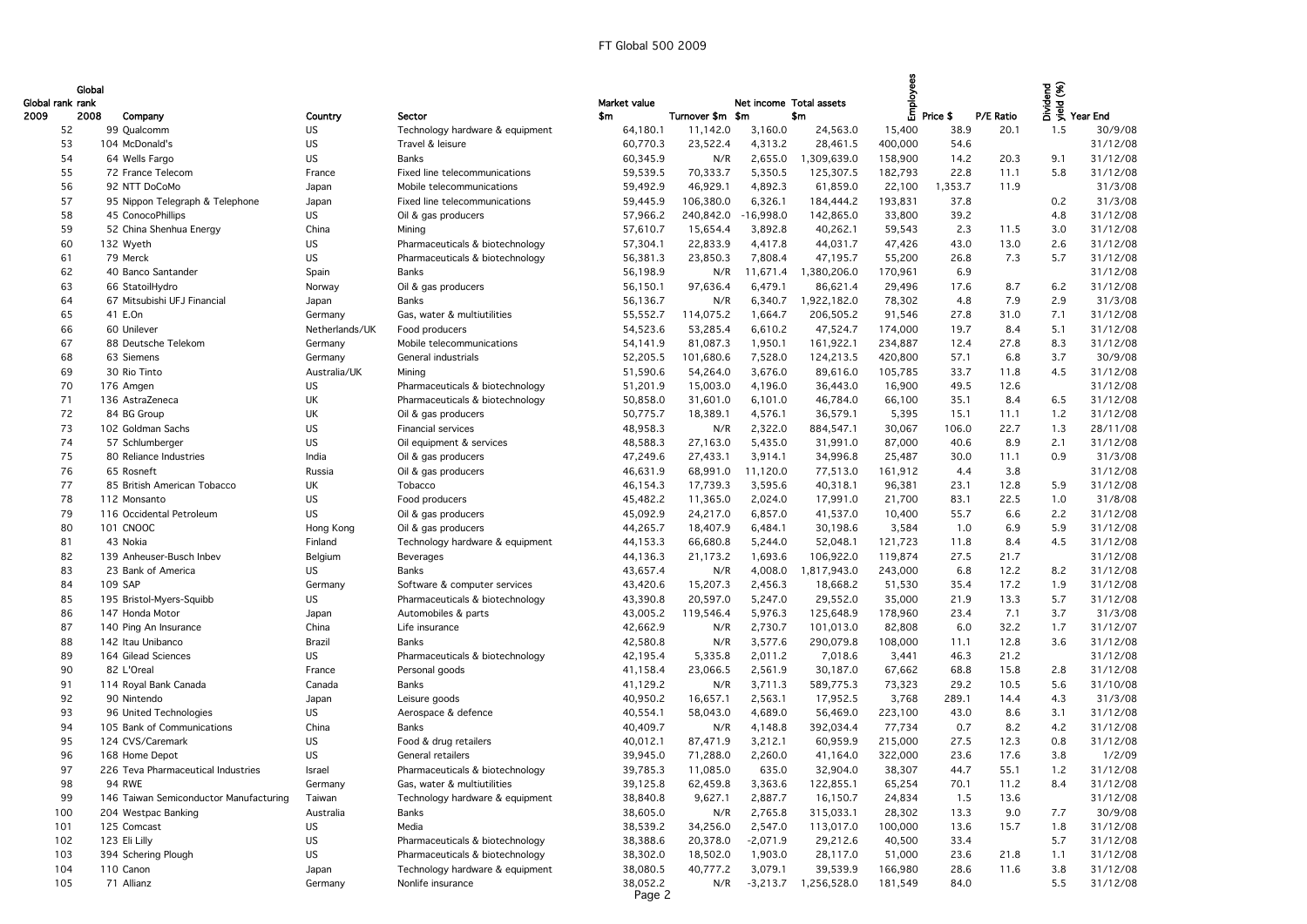| Global rank rank | Global |                                    |                        |                                     | Market value |                  | Net income Total assets |             | Employees |          |           |      | berd<br>Sole<br>Sole<br>Sole Year End |
|------------------|--------|------------------------------------|------------------------|-------------------------------------|--------------|------------------|-------------------------|-------------|-----------|----------|-----------|------|---------------------------------------|
| 2009             | 2008   | Company                            | Country                | Sector                              | \$m          | Turnover \$m \$m |                         | \$m         |           | Price \$ | P/E Ratio |      |                                       |
| 106              |        | 120 Tesco                          | UK                     | Food & drug retailers               | 37,730.2     | 69,215.9         | 3,108.3                 | 44,142.0    | 444,127   | 4.8      | 12.1      | 3.7  | 23/2/08                               |
| 107              |        | 68 BNP Paribas                     | France                 | <b>Banks</b>                        | 37,686.4     | N/R              | 3,631.9                 | 2,729,231.0 | 154,069   | 41.3     | 10.2      | 3.2  | 31/12/08                              |
| 108              |        | 157 Commonwealth Bank of Australia | Australia              | <b>Banks</b>                        | 36,649.6     | N/R              | 3,433.8                 | 349,452.8   | 39,621    | 24.1     | 9.3       | 7.9  | 30/6/08                               |
| 109              |        | 111 Bayer                          | Germany                | Chemicals                           | 36,533.8     | 43,285.3         | 2,407.7                 | 69,049.0    | 107,299   | 47.8     | 16.4      | 3.7  | 31/12/08                              |
| 110              |        | 118 Credit Suisse                  | Switzerland            | <b>Banks</b>                        | 36,110.3     | N/R              | $-7,097.2$              | 1,010,317.0 | 47,800    | 30.5     |           | 0.3  | 31/12/08                              |
| 111              |        | 83 Iberdrola                       | Spain                  | Electricity                         | 35,067.9     | 33,131.5         | 3,761.5                 | 112,870.8   | 28,096    | 7.0      | 9.1       | 6.1  | 31/12/08                              |
| 112              | 130 3M |                                    | <b>US</b>              | General industrials                 | 34,495.3     | 25,269.0         | 3,460.0                 | 25,547.0    | 79,183    | 49.7     | 10.0      | 4.0  | 31/12/08                              |
| 113              |        | 69 Intesa Sanpaolo                 | Italy                  | <b>Banks</b>                        | 34,360.0     | N/R              | 3,357.0                 | 836,478.6   | 110,021   | 2.8      | 10.5      |      | 31/12/08                              |
| 114              |        | 154 United Parcel Service          | <b>US</b>              | Industrial transportation           | 33,909.9     | 51,486.0         | 3,003.0                 | 31,879.0    | 426,000   | 49.2     | 16.6      | 3.7  | 31/12/08                              |
| 115              |        | 121 Walt Disney                    | <b>US</b>              | Media                               | 33,711.0     | 37,843.0         | 4,427.0                 | 62,497.0    | 150,000   | 18.2     | 7.8       | 1.9  | 27/9/08                               |
| 116              |        | 235 Tokyo Electric Power           | Japan                  | Electricity                         | 33,695.0     | 54,573.8         | $-1,495.1$              | 136,241.3   | 52,319    | 24.9     |           | 2.6  | 31/3/08                               |
| 117              |        | 49 Saudi Basic Industries          | Saudi Arabia           | Chemicals                           | 33,436.3     | 33,652.4         | 7,205.5                 | 68,328.3    | 31,000    | 11.2     | 3.9       | 7.2  | 31/12/07                              |
| 118              |        | 169 Altria                         | <b>US</b>              | Tobacco                             | 33,100.4     | 15,957.0         | 4,930.0                 | 27,215.0    | 10,400    | 16.0     | 6.7       | 10.5 | 31/12/08                              |
| 119              |        | 138 Medtronic                      | <b>US</b>              | Health care equipment & services    | 32,985.3     | 13,515.0         | 2,231.0                 | 22,198.0    | 40,000    | 29.5     | 15.0      | 1.7  | 25/4/08                               |
| 120              |        | 148 Oil & Natural Gas              | India                  | Oil & gas producers                 | 32,870.4     | 19,359.1         | 3,975.0                 | 25,075.1    | 32,996    | 15.4     | 8.3       | 4.2  | 31/3/08                               |
| 121              |        | 166 Kraft Foods                    | <b>US</b>              | Food producers                      | 32,752.6     | 42,201.0         | 2,901.0                 | 63,078.0    | 98,000    | 22.3     | 16.9      | 5.0  | 31/12/08                              |
| 122              |        | 103 China Merchants Bank           | China                  | <b>Banks</b>                        | 32,729.7     | N/R              | 2,227.3                 | 191,499.0   | 28,971    | 1.7      | 11.5      | 2.3  | 31/12/07                              |
| 123              |        | 108 ABB                            | Switzerland            | Industrial engineering              | 32,460.3     | 34,912.0         | 3,118.0                 | 33,181.0    | 120,000   | 14.0     | 10.3      | 3.7  | 31/12/08                              |
| 124              |        | 165 Bank of New York Mellon        | <b>US</b>              | Financial services                  | 32,458.9     | N/R              | 1,419.0                 | 237,512.0   | 42,900    | 28.3     | 23.0      | 3.4  | 31/12/08                              |
| 125              |        | 89 Lukoil                          | Russia                 | Oil & gas producers                 | 32,321.4     | 81,891.0         | 9,511.0                 | 59,632.0    | 151,400   | 38.0     | 3.3       | 3.9  | 31/12/07                              |
| 126              |        | 301 Amazon.com                     |                        | General retailers                   |              |                  | 645.0                   |             |           | 73.4     | 48.3      |      | 31/12/08                              |
|                  |        |                                    | <b>US</b><br><b>US</b> |                                     | 31,475.1     | 19,166.0         |                         | 8,314.0     | 20,700    | 51.2     |           |      | 31/12/08                              |
| 127              |        | 233 Baxter International           |                        | Health care equipment & services    | 31,441.3     | 12,348.0         | 2,014.0                 | 15,405.0    | 48,500    |          | 15.9      | 1.8  |                                       |
| 128              |        | 167 Imperial Oil                   | Canada                 | Oil & gas producers                 | 31,284.8     | 25,453.3         | 3,159.7                 | 13,879.5    | 4,850     | 36.4     | 10.2      | 0.9  | 31/12/08                              |
| 129              |        | 174 Vivendi                        | France                 | Media                               | 30,957.4     | 33,389.0         | 3,422.8                 | 74,512.6    | 44,243    | 26.5     | 9.0       | 7.0  | 31/12/08                              |
| 130              |        | 134 LVMH                           | France                 | Personal goods                      | 30,761.9     | 22,607.8         | 2,664.1                 | 41,522.0    | 77,087    | 62.8     | 11.2      | 2.6  | 31/12/08                              |
| 131              |        | 128 EnCana                         | Canada                 | Oil & gas producers                 | 30,758.8     | 30,064.0         | 5,944.0                 | 47,247.0    | 6,048     | 41.0     | 5.2       | 3.9  | 31/12/08                              |
| 132              |        | 78 BBVA                            | Spain                  | <b>Banks</b>                        | 30,404.7     | N/R              | 6,601.0                 | 713,553.8   | 111,936   | 8.1      | 4.6       | 8.1  | 31/12/08                              |
| 133              |        | 137 Exelon                         | <b>US</b>              | Electricity                         | 29,877.6     | 18,859.0         | 2,737.0                 | 47,817.0    | 19,610    | 45.4     | 10.9      | 4.5  | 31/12/08                              |
| 134              |        | <b>100 ENEL</b>                    | Italy                  | Electricity                         | 29,672.3     | 80,211.5         | 6,962.4                 | 175,168.5   | 75,981    | 4.8      | 4.2       | 13.4 | 31/12/08                              |
| 135              |        | 212 Colgate-Palmolive              | <b>US</b>              | Personal goods                      | 29,567.7     | 15,329.9         | 1,957.2                 | 9,979.3     | 36,600    | 59.0     | 15.5      | 2.6  | 31/12/08                              |
| 136              |        | 44 ArcelorMittal                   | Netherlands            | Industrial metals & mining          | 29,383.4     | 124,936.0        | 9,399.0                 | 133,088.0   | 315,867   | 20.3     | 3.0       | 7.4  | 31/12/08                              |
| 137              |        | 186 Toronto Dominion Bank          | Canada                 | <b>Banks</b>                        | 29,363.1     | N/R              | 3,123.0                 | 458,887.3   | 58,792    | 34.5     | 8.7       | 5.6  | 31/10/08                              |
| 138              |        | 206 National Thermal Power         | India                  | Electricity                         | 29,286.1     | 7,736.2          | 1,494.2                 | 18,713.2    | 24,547    | 3.6      | 19.6      | 2.0  | 31/3/08                               |
| 139              |        | 87 America Movil                   | Mexico                 | Mobile telecommunications           | 29,046.9     | 26,248.3         | 4,564.8                 | 33,273.2    | 54,843    | 1.4      | 10.0      |      | 31/12/08                              |
| 140              |        | 222 Barrick Gold                   | Canada                 | Mining                              | 28,308.4     | 7,913.0          | 785.0                   | 24,161.0    | 20,000    | 32.4     | 36.0      | 1.2  | 31/12/08                              |
| 141              |        | 143 Bradesco                       | Brazil                 | <b>Banks</b>                        | 28,301.7     | N/R              | 3,493.6                 | 208,329.6   | 86,622    | 10.0     | 8.8       | 0.4  | 31/12/08                              |
| 142              |        | 150 Diageo                         | UK                     | Beverages                           | 28,178.2     | 15,575.0         | 2,225.8                 | 23,453.9    | 24,141    | 11.3     | 13.0      | 5.0  | 30/6/08                               |
| 143              |        | 98 Basf                            | Germany                | Chemicals                           | 27,932.5     | 81,926.2         | 3,829.1                 | 66,878.0    | 95,885    | 30.3     | 7.4       | 8.5  | 31/12/08                              |
| 144              |        | 202 Telstra                        | Australia              | Fixed line telecommunications       | 27,752.1     | 17,672.2         | 2,646.1                 | 27,178.8    | 42,784    | 2.2      | 10.4      | 9.0  | 30/6/08                               |
| 145              |        | 113 UBS                            | Switzerland            | <b>Banks</b>                        | 27,596.3     | N/R              | $-18,038.4$             | 1,740,274.0 | 77,783    | 9.4      |           |      | 31/12/08                              |
| 146              |        | 135 Carrefour                      | France                 | Food & drug retailers               | 27,515.7     | 128,285.8        | 2,338.8                 | 298,834.4   | 495,287   | 39.0     | 11.2      | 4.5  | 31/12/08                              |
| 147              |        | 180 Hennes & Mauritz               | Sweden                 | General retailers                   | 27,297.1     | 10,650.2         | 1,839.8                 | 6,164.4     | 53,430    | 37.4     | 16.8      | 5.0  | 30/11/08                              |
| 148              |        | 205 Lockheed Martin                | <b>US</b>              | Aerospace & defence                 | 27,285.6     | 42,731.0         | 3,217.0                 | 33,439.0    | 146,000   | 69.0     | 8.6       | 2.7  | 31/12/08                              |
| 149              |        | 152 Sumitomo Mitsui Financial      | Japan                  | <b>Banks</b>                        | 27,242.7     | N/R              | 4,596.8                 | 1,115,064.0 | 46,429    | 34.5     | 58.4      | 0.3  | 31/3/08                               |
| 150              |        | 184 Takeda Pharmaceutical          | Japan                  | Pharmaceuticals & biotechnology     | 27,183.0     | 13,692.8         | 3,540.3                 | 28,378.4    | 15,717    | 34.4     | 8.2       | 4.9  | 31/3/08                               |
| 151              |        | 192 Alcon                          | <b>US</b>              | Health care equipment & services    | 27,150.1     | 6,293.7          | 2,046.5                 | 7,551.1     | 15,400    | 90.9     | 13.3      | 3.7  | 31/12/08                              |
| 152              |        | 261 Lowe's Cos                     | <b>US</b>              | General retailers                   | 26,817.4     | 48,230.0         | 2,195.0                 | 32,686.0    | 229,000   | 18.3     | 12.2      | 1.8  | 30/1/09                               |
| 153              |        | 179 National Australia Bank        | Australia              | <b>Banks</b>                        | 26,789.9     | N/R              | 3,251.0                 | 470,741.3   | 39,729    | 14.0     | 7.4       | 10.0 | 30/9/08                               |
| 154              |        | 187 Ambev                          | Brazil                 | Beverages                           | 26,724.9     | 9,581.5          | 1,402.6                 | 17,086.8    | 39,300    | 47.5     | 20.8      | 4.8  | 31/12/08                              |
| 155              |        | 217 Reckitt Benckiser              | UK                     | Household goods & home construction | 26,655.2     | 9,604.3          | 1,639.0                 | 13,436.9    | 24,300    | 37.5     | 16.3      | 3.5  | 31/12/08                              |
| 156              |        | 145 Matsushita Electric Industrial | Japan                  | Leisure goods                       | 26,549.7     | 90,325.1         | 2,807.5                 | 74,137.2    | 305,828   | 10.8     | 8.2       | 3.2  | 31/3/08                               |
| 157              |        | 159 Japan Tobacco                  | Japan                  | Tobacco                             | 26,516.1     | 63,839.9         | 2,377.4                 | 50,667.9    | 47,459    | 2,651.6  | 10.7      | 1.8  | 31/3/08                               |
| 158              |        | 178 Singapore Telecom              | Singapore              | Fixed line telecommunications       | 26,505.9     | 9,787.5          | 2,611.1                 | 22,888.5    | 20,000    | 1.7      | 8.3       | 5.0  | 31/3/08                               |
| 159              |        | 281 Ericsson                       | Sweden                 | Technology hardware & equipment     | 26,489.6     | 22,589.5         | 2,626.8                 | 29,487.1    | 73,345    | 8.2      | 49.5      | 0.7  | 31/12/07                              |
|                  |        |                                    |                        |                                     | Page 3       |                  |                         |             |           |          |           |      |                                       |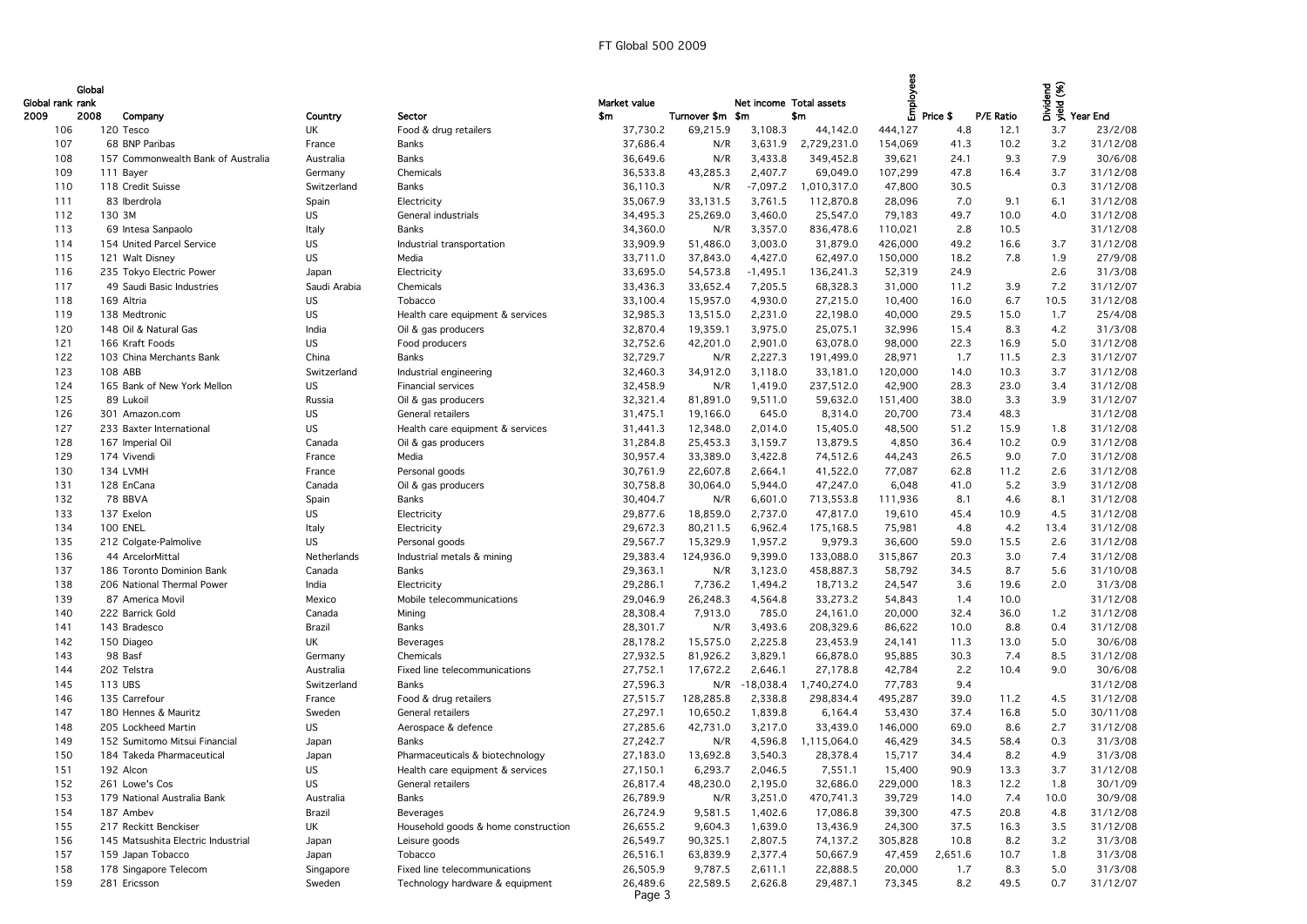| Global rank rank | Global |                                        |              |                                   | Market value |                  | Net income Total assets |             | Employees |          |           | bidend<br>Sidend<br>The Year End |          |
|------------------|--------|----------------------------------------|--------------|-----------------------------------|--------------|------------------|-------------------------|-------------|-----------|----------|-----------|----------------------------------|----------|
| 2009             | 2008   | Company                                | Country      | Sector                            | \$m          | Turnover \$m \$m |                         | \$m\$       |           | Price \$ | P/E Ratio |                                  |          |
| 160              |        | 203 Target                             | US.          | General retailers                 | 25,884.4     | 64,948.0         | 2,214.0                 | 44,106.0    | 351,000   | 34.4     | 12.0      | 1.8                              | 31/1/09  |
| 161              |        | 129 Boeing                             | US           | Aerospace & defence               | 25,835.6     | 60,909.0         | 2,672.0                 | 53,779.0    | 162,200   | 35.6     | 9.7       | 4.6                              | 31/12/08 |
| 162              |        | 224 Walgreen                           | US           | Food & drug retailers             | 25,744.8     | 59,034.0         | 2,157.0                 | 22,410.0    | 237,000   | 26.0     | 11.9      | 1.3                              | 31/8/08  |
| 163              |        | 131 U.S. Bancorp                       | US           | <b>Banks</b>                      | 25,642.6     | N/R              | 2,946.0                 | 265,912.0   | 57,904    | 14.6     | 9.0       | 11.6                             | 31/12/08 |
| 164              |        | 189 UnitedHealth Group                 | <b>US</b>    | Health care equipment & services  | 25,442.8     | N/R              | 2,977.0                 | 55,815.0    | 75,000    | 20.9     | 8.5       | 0.1                              | 31/12/08 |
| 165              |        | 314 China Unicom                       | Hong Kong    | Mobile telecommunications         | 25,393.4     | 21,758.3         | 4,955.2                 | 50,400.6    | 205,000   | 1.1      | 5.1       | 2.7                              | 31/12/08 |
| 166              |        | 229 Novo Nordisk                       | Denmark      | Pharmaceuticals & biotechnology   | 25,200.1     | 8,042.4          | 1,702.8                 | 8,933.9     | 26,069    | 47.9     | 17.3      | 2.2                              | 31/12/08 |
| 167              |        | 188 Munich Re                          | Germany      | Nonlife insurance                 | 25,157.3     | N/R              | 1,976.4                 | 283,261.1   | 44,209    | 121.9    | 12.4      | 5.9                              | 31/12/08 |
| 168              |        | 86 Axa                                 | France       | Nonlife insurance                 | 25,102.9     | N/R              | 1,213.7                 | 885,635.2   | 109,304   | 12.0     | 20.8      | 4.4                              | 31/12/08 |
| 169              |        | 172 Danone                             | France       | Food producers                    | 25,008.8     | 20,013.4         | 1,726.5                 | 35,325.9    | 80,143    | 48.7     | 13.5      | 3.2                              | 31/12/08 |
| 170              |        | 182 Bank of Nova Scotia                | Canada       | Banks                             | 25,002.6     | N/R              | 2,558.4                 | 413,595.3   | 69,049    | 24.7     | 9.9       | 6.3                              | 31/10/08 |
| 171              |        | 115 Deutsche Bank                      | Germany      | <b>Banks</b>                      | 24,976.9     | N/R              | $-5,128.3$              | 2,895,504.0 | 80,456    | 40.2     |           | 1.6                              | 31/12/08 |
| 172              |        | 343 Visa                               | <b>US</b>    | <b>Financial services</b>         | 24,956.9     | N/R              | 804.0                   | 34,981.0    | 5,765     | 55.6     |           |                                  | 30/9/08  |
| 173              |        | 216 Surgutneftegas                     | Russia       | Oil & gas producers               | 24,809.4     | 17,662.1         | 2,626.9                 | 29,353.5    | 90,996    | 0.6      | 8.7       | 2.8                              | 31/12/07 |
| 174              |        | 369 CITIC Securities                   | China        | Financial services                | 24,713.0     | N/R              | 1,810.2                 | 27,712.4    | 1,396     | 3.7      | 6.4       | 2.0                              | 31/12/07 |
| 175              |        | 327 Goldcorp                           | Canada       | Mining                            | 24,611.7     | 2,419.6          | 1,475.6                 | 19,008.8    | 2,719     | 33.7     | 16.3      | 0.0                              | 31/12/08 |
| 176              |        | 149 Credit Agricole                    | France       | <b>Banks</b>                      | 24,569.8     | N/R              | 1,346.5                 | 2,173,890.0 | 88,933    | 11.0     | 16.3      | 5.4                              | 31/12/08 |
| 177              |        | 107 Research In Motion                 |              |                                   |              |                  |                         |             |           |          | 12.9      |                                  | 28/2/09  |
|                  |        |                                        | Canada       | Technology hardware & equipment   | 24,518.7     | 11,065.2         | 1,892.6                 | 8,101.4     | 12,800    | 43.3     |           |                                  |          |
| 178              |        | 156 Morgan Stanley                     | <b>US</b>    | Financial services                | 24,466.3     | N/R              | 1,707.0                 | 658,812.1   | 46,964    | 22.8     | 14.8      | 4.7                              | 30/11/08 |
| 179              |        | 73 Daimler                             | Germany      | Automobiles & parts               | 24,434.9     | 126,067.5        | 1,772.5                 | 173,860.4   | 274,330   | 25.3     | 11.3      | 3.1                              | 31/12/08 |
| 180              |        | 244 Inditex                            | Spain        | General retailers                 | 24,290.1     | 13,684.6         | 1,648.2                 | 10,225.9    | 89,112    | 39.0     | 14.7      | 3.5                              | 31/1/09  |
| 181              |        | 106 Generali                           | Italy        | Nonlife insurance                 | 24,151.7     | N/R              | 1,132.4                 | 504,878.9   | 84,063    | 17.1     | 20.3      |                                  | 31/12/08 |
| 182              |        | 160 Potash Corporation of Saskatchewan | Canada       | Chemicals                         | 23,921.8     | 9,446.5          | 3,495.2                 | 10,248.8    | 5,301     | 81.0     | 7.1       | 0.5                              | 31/12/08 |
| 183              |        | 334 Southern Company                   | <b>US</b>    | Electricity                       | 23,810.8     | 17,127.0         | 1,742.0                 | 48,347.0    | 27,276    | 30.6     | 13.5      | 5.4                              | 31/12/08 |
| 184              |        | 302 Travelers Cos                      | US           | Nonlife insurance                 | 23,769.2     | N/R              | 2,924.0                 | 109,751.0   | 33,000    | 40.6     | 8.3       | 2.9                              | 31/12/08 |
| 185              |        | 70 Unicredito Italiano                 | Italy        | <b>Banks</b>                      | 23,683.3     | N/R              | 7,838.6                 | 1,343,554.0 | 156,155   | 1.6      | 2.3       | 20.7                             | 31/12/07 |
| 186              |        | 214 ANZ Banking                        | Australia    | <b>Banks</b>                      | 23,616.5     | N/R              | 2,378.8                 | 337,592.6   | 36,925    | 10.9     | 9.0       | 8.9                              | 30/9/08  |
| 187              |        | 163 Standard Chartered                 | UK           | <b>Banks</b>                      | 23,565.6     | N/R              | 3,408.0                 | 435,068.0   | 73,802    | 12.4     | 6.1       | 5.5                              | 31/12/08 |
| 188              |        | 218 Bharti Airtel                      | India        | Mobile telecommunications         | 23,414.1     | 5,403.2          | 1,279.3                 | 9,486.7     | 25,543    | 12.3     | 18.3      |                                  | 31/3/08  |
| 189              |        | 221 Telecom Italia                     | Italy        | Fixed line telecommunications     | 23,383.4     | 39,656.1         | 2,911.3                 | 112,605.1   | 76,028    | 1.3      | 8.9       | 5.1                              | 31/12/08 |
| 190              |        | 260 China CITIC Bank                   | China        | Banks                             | 23,317.1     | N/R              | 1,216.0                 | 147,755.3   |           | 0.4      | 11.2      | 2.1                              | 31/12/07 |
| 191              |        | 318 DirecTV                            | US           | Media                             | 23,184.1     | 19,693.0         | 1,521.0                 | 16,539.0    | 18,300    | 22.8     | 16.6      |                                  | 31/12/08 |
| 192              |        | 158 Time Warner                        | <b>US</b>    | Media                             | 23,081.5     | 46,984.0         | $-13,402.0$             | 113,896.0   | 87,000    | 19.3     |           | 1.3                              | 31/12/08 |
| 193              |        | 198 Posco                              | South Korea  | Industrial metals & mining        | 22,974.6     | 23,905.5         | 2,691.5                 | 27,435.3    | 28,543    | 263.5    | 7.4       | 2.9                              | 31/12/07 |
| 194              |        | 211 Sun Hung Kai Properties            | Hong Kong    | Real estate investment & services | 22,963.2     | N/R              | 3,562.0                 | 38,909.8    | 30,000    | 9.0      | 6.4       | 3.6                              | 30/6/08  |
| 195              |        | 295 EMC                                | US.          | Technology hardware & equipment   | 22,935.4     | 14,876.2         | 1,345.6                 | 23,874.6    | 42,100    | 11.4     | 17.3      |                                  | 31/12/08 |
| 196              |        | <b>286 KPN</b>                         | Netherlands  | Fixed line telecommunications     | 22,898.4     | 18,970.7         | 1,751.5                 | 31,444.2    | 40,116    | 13.4     | 13.2      | 5.9                              | 31/12/08 |
| 197              |        | 287 Imperial Tobacco                   | UK           | Tobacco                           | 22,830.3     | 14,803.8         | 626.3                   | 42,754.7    | 32,316    | 22.5     | 30.3      | 4.6                              | 30/9/08  |
| 198              |        | 127 Societe Generale                   | France       | Banks                             | 22,745.6     | N/R              | 2,401.1                 | 1,485,890.0 | 160,430   | 39.2     | 8.8       | 4.0                              | 31/12/08 |
| 199              |        | 173 Zurich Financial Services          | Switzerland  | Nonlife insurance                 | 22,511.3     | N/R              | 3,039.0                 | 327,944.0   | 57,609    | 158.4    | 7.3       | 6.5                              | 31/12/08 |
| 200              |        | 266 SABMiller                          | UK           | Beverages                         | 22,414.6     | 21,410.0         | 2,023.0                 | 35,813.0    | 69,116    | 14.9     | 11.0      | 4.3                              | 31/3/08  |
| 201              |        | 81 Anglo American                      | UK           | Mining                            | 22,379.7     | 26,311.0         | 5,215.0                 | 49,738.0    | 105,000   | 17.0     | 3.9       | 2.9                              | 31/12/08 |
| 202              |        | 151 Mitsubishi Corp                    | Japan        | Support services                  | 22,064.0     | 60,065.9         | 4,609.3                 | 117,072.4   | 60,664    | 13.0     | 4.7       | 4.3                              | 31/3/08  |
| 203              |        | 460 Union Fenosa                       | Spain        | Electricity                       | 21,844.4     | 9,453.1          | 1,570.0                 | 25,442.8    | 11,266    | 23.9     | 13.9      |                                  | 31/12/08 |
| 204              |        | 219 Etisalat                           | <b>UAE</b>   | Fixed line telecommunications     | 21,606.3     | 7,111.8          | 2,359.4                 | 16,901.3    |           | 3.0      |           |                                  | 31/12/08 |
| 205              |        | 207 Emerson Electric                   | <b>US</b>    | Electronic & electrical equipment | 21,578.9     | 24,807.0         | 2,412.0                 | 21,040.0    | 140,700   | 28.6     | 9.2       | 4.2                              | 30/9/08  |
| 206              |        | 236 TeliaSonera                        | Sweden       | Mobile telecommunications         | 21,509.0     | 12,461.1         | 2,287.0                 | 31,793.1    | 30,037    | 4.8      | 9.4       | 4.5                              | 31/12/08 |
| 207              |        | 209 Apache                             | US.          | Oil & gas producers               | 21,454.4     | 12,389.8         | 712.0                   | 29,186.5    | 3,639     | 64.1     | 30.4      | 1.1                              | 31/12/08 |
| 208              |        | 483 Newmont Mining                     | <b>US</b>    | Mining                            | 21,418.0     | 6,199.0          | 853.0                   | 15,839.0    | 15,450    | 44.8     | 23.8      | 0.9                              | 31/12/08 |
| 209              |        | 277 Woolworths                         | Australia    | Food & drug retailers             | 21,297.7     | 33,710.8         | 1,166.0                 | 11,232.8    | 190,000   | 17.4     | 18.0      | 3.8                              | 29/6/08  |
| 210              |        | 199 Mizuho Financial                   | Japan        | Banks                             | 21,278.1     | N/R              | 3,099.7                 | 1,537,921.0 | 49,114    | 1.9      | 7.5       | 5.2                              | 31/3/08  |
| 211              |        | 268 Saudi Telecom                      | Saudi Arabia | Fixed line telecommunications     | 21,277.7     | 9,188.2          | 3,205.6                 | 18,348.5    |           | 10.6     | 6.6       | 13.2                             | 31/12/07 |
| 212              |        | 237 Air Liquide                        | France       | Chemicals                         | 21,226.1     | 17,229.8         | 1,604.2                 | 27,094.0    | 43,000    | 81.3     | 13.2      | 3.6                              | 31/12/08 |
| 213              |        | 193 Repsol-YPF                         | Spain        | Oil & gas producers               | 21,121.0     | 80,178.6         | 3,564.8                 | 64,996.3    | 37,565    | 17.3     | 5.9       |                                  | 31/12/08 |
|                  |        |                                        |              |                                   | Page 4       |                  |                         |             |           |          |           |                                  |          |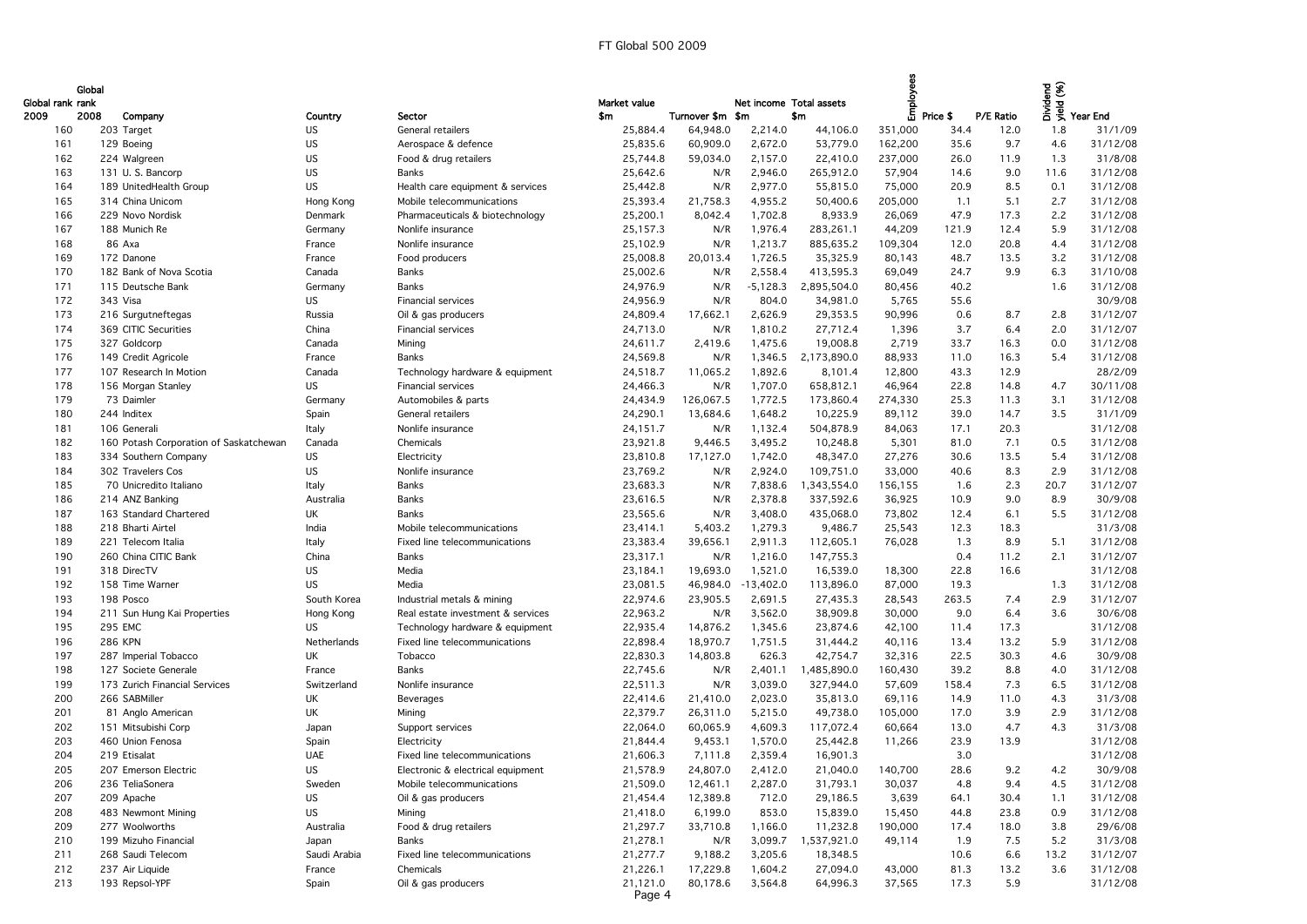|                  | Global |                                  |                |                                   |              |                  |                         |             | Employees |          |           |      | bidend<br>Sidend<br>The Year End |
|------------------|--------|----------------------------------|----------------|-----------------------------------|--------------|------------------|-------------------------|-------------|-----------|----------|-----------|------|----------------------------------|
| Global rank rank |        |                                  |                |                                   | Market value |                  | Net income Total assets |             |           |          |           |      |                                  |
| 2009             | 2008   | Company                          | Country        | Sector                            | \$m          | Turnover \$m \$m |                         | \$m\$       |           | Price \$ | P/E Ratio |      |                                  |
| 214              |        | 225 Texas Instruments            | <b>US</b>      | Technology hardware & equipment   | 21,075.9     | 12,501.0         | 1,920.0                 | 11,923.0    | 29,537    | 16.5     | 11.2      | 2.5  | 31/12/08                         |
| 215              |        | 230 Canadian Natural Resources   | Canada         | Oil & gas producers               | 21,032.7     | 11,533.8         | 4,061.6                 | 34,749.8    | 4,132     | 38.9     | 5.2       | 0.8  | 31/12/08                         |
| 216              |        | 330 KDDI                         | Japan          | Mobile telecommunications         | 20,977.9     | 35,818.4         | 2,169.1                 | 28,677.1    | 15,865    | 4,677.5  | 9.6       | 2.2  | 31/3/08                          |
| 217              |        | 181 Suncor Energy                | Canada         | Oil & gas producers               | 20,944.7     | 24,492.7         | 1,741.2                 | 26,502.7    | 6,798     | 22.4     | 12.0      | 0.7  | 31/12/08                         |
| 218              |        | 208 Hutchison Whampoa            | Hong Kong      | General industrials               | 20,904.3     | 30,385.7         | 2,279.5                 | 87,763.4    | 220,000   | 4.9      | 9.2       | 4.6  | 31/12/08                         |
| 219              |        | 412 Shin-Etsu Chemical           | Japan          | Chemicals                         | 20,868.1     | 13,708.4         | 1,828.4                 | 19,108.4    | 20,241    | 48.3     | 11.4      | 1.9  | 31/3/08                          |
| 220              |        | 263 East Japan Railway           | Japan          | Travel & leisure                  | 20,775.5     | 26,927.1         | 1,889.1                 | 69,141.3    | 72,214    | 51.9     |           | 0.2  | 31/3/08                          |
| 221              |        | 357 FPL Group                    | <b>US</b>      | Electricity                       | 20,745.9     | 16,410.0         | 1,639.0                 | 44,821.0    | 10,700    | 50.7     | 12.4      | 3.5  | 31/12/08                         |
| 222              |        | 264 Al Rahji Banking             | Saudi Arabia   | <b>Banks</b>                      | 20,697.7     | N/R              | 1,719.8                 | 33,300.9    | 8,036     | 13.8     | 10.8      | 3.6  | 31/12/07                         |
| 223              |        | 428 Thomson Reuters              | Canada/UK      | Media                             | 20,695.4     | 11,707.0         | 1,405.0                 | 36,020.0    | 53,700    | 25.8     | 14.1      | 4.2  | 31/12/08                         |
| 224              |        | 270 Union Pacific                | <b>US</b>      | Industrial transportation         | 20,686.3     | 17,970.0         | 2,338.0                 | 39,722.0    | 48,242    | 41.1     | 9.0       | 2.4  | 31/12/08                         |
| 225              |        | 383 Kansai Electric Power        | Japan          | Electricity                       | 20,685.0     | 26,785.2         | 849.2                   | 67,623.4    | 30,040    | 21.7     | 23.5      | 2.8  | 31/3/08                          |
| 226              |        | 345 Praxair                      | <b>US</b>      | Chemicals                         | 20,663.7     | 10,796.0         | 1,211.0                 | 13,054.0    | 26,936    | 67.3     | 17.4      | 2.2  | 31/12/08                         |
| 227              |        | 223 Corning                      | US             | Technology hardware & equipment   | 20,635.2     | 5,948.0          | 5,257.0                 | 19,256.0    | 27,000    | 13.3     | 3.9       | 1.5  | 31/12/08                         |
| 228              |        | 322 MTN Group                    | South Africa   | Mobile telecommunications         | 20,627.3     | 11,266.1         | 1,682.9                 | 18,692.2    | 14,878    | 11.0     | 12.2      | 1.8  | 31/12/08                         |
| 229              |        | 279 Burlington Northern Santa Fe | <b>US</b>      | Industrial transportation         | 20,590.9     | 18,018.0         | 2,115.0                 | 36,403.0    | 40,000    | 60.2     | 9.8       | 2.4  | 31/12/08                         |
| 230              |        | 370 Celgene                      | <b>US</b>      | Pharmaceuticals & biotechnology   | 20,400.2     | 2,254.8          | $-1,533.7$              | 4,445.3     | 2,441     | 44.4     |           |      | 31/12/08                         |
| 231              |        | 210 Sony                         | Japan          | Leisure goods                     | 20,320.5     | 88,357.9         | 3,679.5                 | 125,023.3   | 180,500   | 20.2     | 5.5       | 1.2  | 31/3/08                          |
| 232              |        | 403 Medco Health Solutions       | <b>US</b>      | Health care equipment & services  | 20,298.9     | 51,258.0         | 1,102.9                 | 17,010.9    | 21,800    | 41.3     | 19.1      |      | 27/12/08                         |
| 233              |        | 196 Honeywell International      | <b>US</b>      | General industrials               | 20,234.3     | 36,556.0         | 2,792.0                 | 35,490.0    | 128,000   | 27.9     | 7.4       | 3.9  | 31/12/08                         |
| 234              |        | 197 E.I. du Pont de Nemours      | US             | Chemicals                         | 20,153.5     | 30,529.0         | 2,007.0                 | 36,209.0    | 60,000    | 22.3     | 10.1      | 7.3  | 31/12/08                         |
| 235              |        | 323 Costco Wholesale             | US             | General retailers                 | 20,104.1     | 72,483.0         | 1,282.7                 | 20,682.4    | 137,000   | 46.3     | 15.7      | 1.3  | 31/8/08                          |
| 236              |        | 194 Nordea Bank                  | Sweden         | <b>Banks</b>                      | 19,986.7     | N/R              | 3,512.2                 | 623,380.3   | 33,944    | 5.0      | 3.7       | 5.3  | 31/12/08                         |
| 237              |        | 269 Cheung Kong                  | Hong Kong      | Real estate investment & services | 19,948.9     | N/R              | 2,002.6                 | 36,989.2    | 7,900     | 8.6      | 10.0      | 3.7  | 31/12/08                         |
| 238              |        | 170 Devon Energy                 | <b>US</b>      | Oil & gas producers               | 19,833.4     | 15,211.0         | $-2,148.0$              | 31,908.0    | 5,500     | 44.7     |           | 1.4  | 31/12/08                         |
| 239              |        | 381 Seven & I Holdings           |                | General retailers                 | 19,823.0     | 52,028.6         | 1,301.3                 | 38,710.7    | 55,815    | 21.9     | 16.0      | 2.5  | 29/2/08                          |
| 240              |        | 97 Royal Bank of Scotland        | Japan          | <b>Banks</b>                      |              |                  | -34,449.9               |             |           |          |           | 89.7 | 31/12/08                         |
|                  |        |                                  | UK             |                                   | 19,794.4     | N/R              |                         | 3,514,578.0 | 197,100   | 0.4      |           |      |                                  |
| 241              |        | 240 Walmex                       | Mexico         | General retailers                 | 19,756.7     | 18,598.5         | 1,114.2                 | 8,995.9     | 170,014   | 2.3      | 17.7      |      | 31/12/08                         |
| 242              |        | 93 Xstrata                       | UK             | Mining                            | 19,622.3     | 27,952.0         | 3,595.0                 | 55,314.0    | 40,049    | 6.7      | 1.8       | 3.0  | 31/12/08                         |
| 243              |        | Zijin Mining Group               | China          | Mining                            | 19,612.1     | 2,385.0          | 448.0                   | 3,830.9     | 19,034    | 0.7      | 22.1      | 2.1  | 31/12/08                         |
| 244              |        | 303 Syngenta                     | Switzerland    | Chemicals                         | 19,552.5     | 11,624.0         | 1,385.0                 | 14,584.0    | 24,100    | 201.8    | 13.7      | 2.8  | 31/12/08                         |
| 245              |        | 299 Tokio Marine                 | Japan          | Nonlife insurance                 | 19,508.3     | N/R              | 1,083.3                 | 172,138.4   | 24,959    | 24.3     | 18.2      | 2.0  | 31/3/08                          |
| 246              |        | 249 Hang Seng Bank               | Hong Kong      | <b>Banks</b>                      | 19,254.1     | N/R              | 1,819.4                 | 98,356.0    | 9,764     | 10.1     | 10.6      | 8.1  | 31/12/08                         |
| 247              |        | 161 A P Moller - Maersk          | Denmark        | Industrial transportation         | 19,159.6     | 55,051.8         | 2,994.3                 | 60,575.9    | 119,599   | 4,385.2  | 6.0       | 2.6  | 31/12/08                         |
| 248              |        | 177 CEZ                          | Czech Republic | Electricity                       | 19,127.8     | 9,004.4          | 2,305.6                 | 23,456.8    | 27,111    | 35.6     | 8.2       |      | 31/12/08                         |
| 249              |        | 333 Kimberly-Clark               | US             | Personal goods                    | 19,080.8     | 19,415.0         | 1,690.0                 | 18,089.0    | 53,000    | 46.1     | 11.4      | 5.0  | 31/12/08                         |
| 250              |        | 386 Wellpoint                    | US             | Health care equipment & services  | 18,923.8     | N/R              | 2,490.7                 | 48,403.2    | 42,900    | 38.0     | 7.9       |      | 31/12/08                         |
| 251              |        | 190 Transocean                   | US             | Oil equipment & services          | 18,808.8     | 12,674.0         | 4,202.0                 | 35,171.0    | 21,600    | 58.8     | 4.5       |      | 31/12/08                         |
| 252              |        | 259 Banco Brasil                 | Brazil         | Banks                             | 18,797.1     | N/R              | 4,035.8                 | 238,982.1   | 89,369    | 7.3      | 4.7       | 7.1  | 31/12/08                         |
| 253              |        | 175 Mosaic                       | US.            | Chemicals                         | 18,655.1     | 9,812.6          | 2,082.8                 | 11,819.8    | 7,400     | 42.0     | 8.9       |      | 31/5/08                          |
| 254              |        | 251 National Grid                | UK             | Gas, water & multiutilities       | 18,642.7     | 16,716.4         | 4,677.0                 | 55,348.7    | 23,433    | 7.7      | 4.3       | 7.0  | 31/3/08                          |
| 255              |        | 191 Metlife                      | US             | Life insurance                    | 18,627.7     | N/R              | 3,209.0                 | 501,678.0   | 57,000    | 22.8     | 5.4       | 3.2  | 31/12/08                         |
| 256              |        | 274 Marathon Oil                 | US             | Oil & gas producers               | 18,600.8     | 77,193.0         | 3,528.0                 | 42,686.0    | 30,360    | 26.3     | 5.3       | 3.7  | 31/12/08                         |
| 257              |        | 183 Dell                         | US             | Technology hardware & equipment   | 18,495.9     | 61,101.0         | 2,478.0                 | 26,500.0    | 78,900    | 9.5      | 7.6       |      | 30/1/09                          |
| 258              |        | 252 Woodside Petroleum           | Australia      | Oil & gas producers               | 18,492.2     | 3,848.1          | 1,280.1                 | 10,699.9    | 3,099     | 26.5     | 14.2      | 3.7  | 31/12/08                         |
| 259              |        | 241 Vinci                        | France         | Construction & materials          | 18,448.8     | 44,616.4         | 2,092.6                 | 68,103.8    | 164,057   | 37.1     | 8.3       | 5.7  | 31/12/08                         |
| 260              |        | 294 Sasol                        | South Africa   | Oil & gas producers               | 18,418.2     | 14,278.9         | 2,463.3                 | 15,396.3    | 33,928    | 28.9     | 7.1       | 4.9  | 30/6/08                          |
| 261              |        | 255 Carnival                     | US/UK          | Travel & leisure                  | 18,355.5     | 14,646.0         | 2,330.0                 | 33,400.0    | 85,900    | 21.6     | 7.3       | 7.4  | 30/11/08                         |
| 262              |        | 409 Duke Energy                  | <b>US</b>      | Gas, water & multiutilities       | 18,346.1     | 13,207.0         | 1,362.0                 | 53,077.0    | 18,250    | 14.3     | 13.9      | 6.3  | 31/12/08                         |
| 263              |        | 239 BMW                          | Germany        | Automobiles & parts               | 18,322.0     | 69,951.0         | 426.0                   | 132,922.3   | 101,733   | 28.9     | 44.9      | 1.4  | 31/12/08                         |
| 264              |        | Formosa Petrochemical            | Taiwan         | Oil & gas producers               | 18,299.5     | 25,346.5         | 439.0                   | 12,472.6    | 6,027     | 2.0      | 41.8      |      | 31/12/08                         |
| 265              |        | 231 Mitsui                       | Japan          | Support services                  | 18,217.8     | 57,158.3         | 4,084.1                 | 96,519.7    | 42,621    | 10.0     | 4.4       | 4.6  | 31/3/08                          |
| 266              |        | 339 Nike                         | <b>US</b>      | Personal goods                    | 18,193.1     | 18,627.0         | 1,883.4                 | 12,442.7    | 32,500    | 46.9     | 12.3      | 1.9  | 31/5/08                          |
| 267              |        | 126 Manulife Financial           | Canada         | Life insurance                    | 18,171.6     | N/R              | 404.9                   | 306,681.8   | 24,000    | 11.3     | 43.3      | 7.2  | 31/12/08                         |
|                  |        |                                  |                |                                   | Page 5       |                  |                         |             |           |          |           |      |                                  |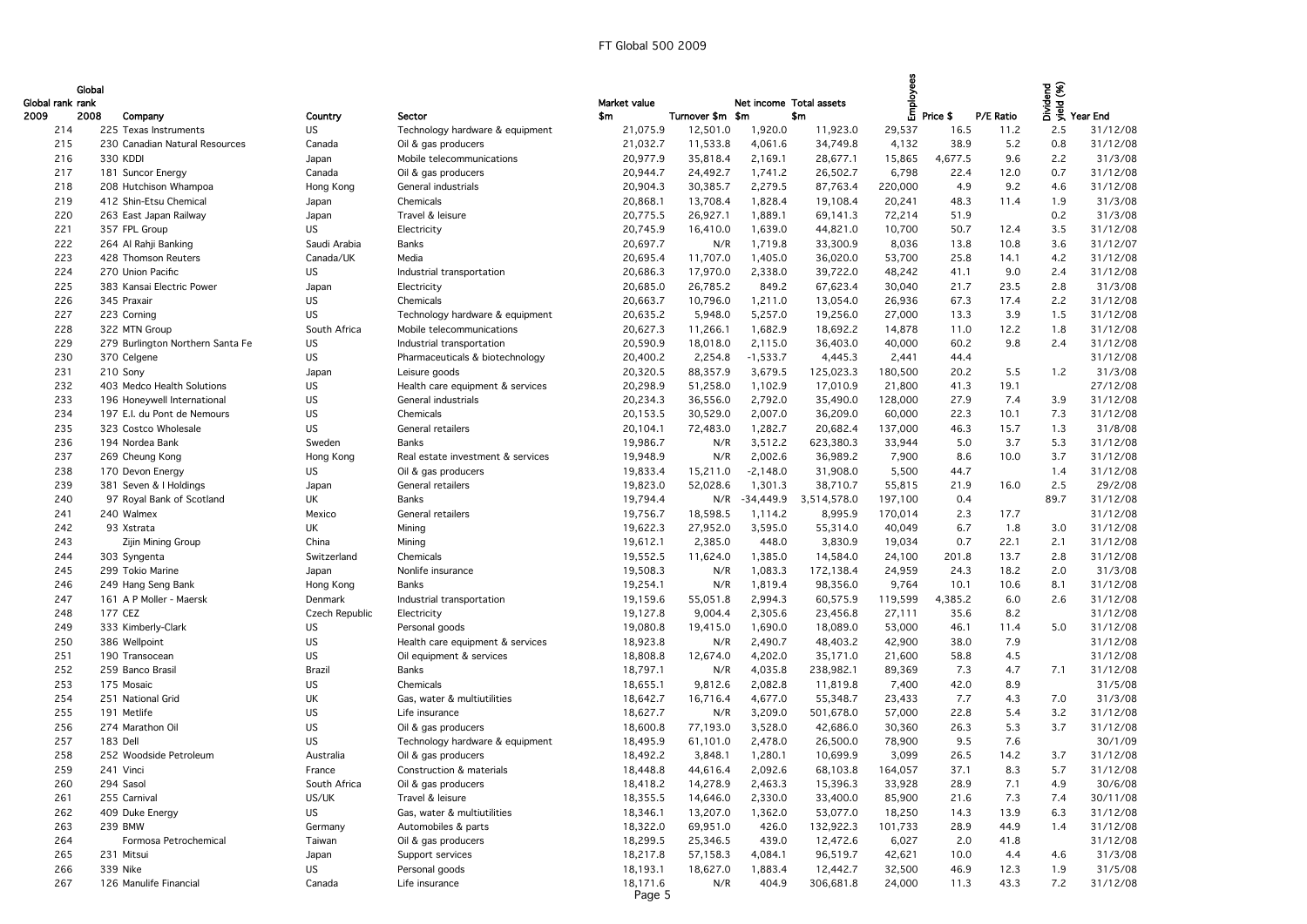| Global rank rank | Global |                                    |           |                                   | Market value |                  | Net income Total assets |             | Employees |             |           | Dividend<br>yield (%) |                 |
|------------------|--------|------------------------------------|-----------|-----------------------------------|--------------|------------------|-------------------------|-------------|-----------|-------------|-----------|-----------------------|-----------------|
| 2009             | 2008   | Company                            | Country   | Sector                            | \$m          | Turnover \$m \$m |                         | \$m\$       |           | Price \$    | P/E Ratio |                       | <b>Year End</b> |
| 268              |        | 122 News Corporation               | <b>US</b> | Media                             | 18,165.8     | 32,996.0         | 5,387.0                 | 62,308.0    | 64,000    | 6.6         | 3.6       | 3.6                   | 30/6/08         |
| 269              |        | 422 Shanghai Pudong Dev Bank       | China     | <b>Banks</b>                      | 18,159.9     | N/R              | 803.1                   | 133,697.7   | 14,128    | 3.2         | 17.4      | 0.7                   | 31/12/07        |
| 270              |        | 250 Nippon Steel                   | Japan     | Industrial metals & mining        | 18,125.3     | 48,075.9         | 3,535.6                 | 51,726.4    | 48,757    | 2.7         | 4.7       | 4.1                   | 31/3/08         |
| 271              |        | 393 Dominion Resources             | US.       | Electricity                       | 18,082.1     | 16,290.0         | 1,834.0                 | 42,053.0    | 18,000    | 31.0        | 9.8       | 5.1                   | 31/12/08        |
| 272              |        | 265 Husky Energy                   | Canada    | Oil & gas producers               | 18,058.7     | 20,125.5         | 3,058.6                 | 21,609.2    | 4,592     | 21.3        | 5.9       | 6.6                   | 31/12/08        |
| 273              |        | 423 Charles Schwab                 | US        | <b>Financial services</b>         | 17,938.2     | N/R              | 1,212.0                 | 51,675.0    | 13,400    | 15.5        | 14.6      | 1.4                   | 31/12/08        |
| 274              |        | 307 Anadarko Petroleum             | US        | Oil & gas producers               | 17,884.8     | 14,640.0         | 3,261.0                 | 48,923.0    | 4,300     | 38.9        | 5.7       | 0.9                   | 31/12/08        |
| 275              |        | 220 Yahoo!                         | US        | Software & computer services      | 17,859.7     | 7,208.5          | 424.3                   | 13,689.9    | 13,600    | 12.8        | 41.3      |                       | 31/12/08        |
| 276              |        | 341 Archer Daniels Midland         | US        | Food producers                    | 17,831.7     | 69,816.0         | 1,802.0                 | 37,056.0    | 27,600    | 27.8        | 9.9       | 1.8                   | 30/6/08         |
| 277              |        | 119 Barclays                       | UK        | <b>Banks</b>                      | 17,783.6     | N/R              | 6,412.6                 | 3,004,331.0 | 151,500   | 2.1         | 2.4       | 8.8                   | 31/12/08        |
| 278              |        | 416 Automatic Data Processing      | US        | Support services                  | 17,751.9     | 8,776.5          | 1,235.7                 | 23,734.4    | 47,000    | 35.2        | 15.8      | 3.1                   | 30/6/08         |
| 279              |        | 297 XTO Energy                     | <b>US</b> | Oil & gas producers               | 17,750.1     | 7,695.0          | 1,912.0                 | 38,254.0    | 3,129     | 30.6        | 8.5       | 1.6                   | 31/12/08        |
| 280              |        | 366 Chunghwa Telecom               | Taiwan    | Fixed line telecommunications     | 17,699.7     | 5,827.5          | 1,300.6                 |             | 27,165    | 1.8         | 13.6      |                       | 31/12/08        |
|                  |        | 321 Hess                           |           |                                   |              |                  |                         | 13,396.1    |           |             | 7.4       | 0.7                   | 31/12/08        |
| 281<br>282       |        |                                    | US.       | Oil & gas producers               | 17,676.4     | 41,165.0         | 2,360.0<br>513.0        | 28,589.0    | 13,500    | 54.2<br>4.1 | 35.0      |                       | 31/12/08        |
|                  |        | 306 Iberdrola Renovables           | Spain     | Electricity                       | 17,498.0     | 2,669.8          |                         | 26,583.1    | 1,748     |             |           |                       |                 |
| 283              |        | 315 Denso                          | Japan     | Automobiles & parts               | 17,471.9     | 40,089.1         | 2,434.4                 | 36,287.9    | 118,853   | 19.8        | 6.6       | 2.7                   | 31/3/08         |
| 284              |        | 379 Danaher                        | US.       | Electronic & electrical equipment | 17,280.0     | 12,697.5         | 1,317.6                 | 17,490.1    | 50,300    | 54.2        | 13.1      | 0.2                   | 31/12/08        |
| 285              |        | 491 Chubu Electric Power           | Japan     | Electricity                       | 17,114.9     | 24,231.0         | 703.3                   | 56,136.3    | 28,854    | 22.0        | 24.4      | 2.7                   | 31/3/08         |
| 286              |        | 234 Fortum                         | Finland   | Electricity                       | 16,921.9     | 7,411.0          | 2,027.6                 | 26,664.4    | 14,077    | 19.1        | 8.3       | 6.9                   | 31/12/08        |
| 287              |        | 254 BAE Systems                    | UK        | Aerospace & defence               | 16,917.7     | 24,396.3         | 2,553.6                 | 37,572.8    | 90,000    | 4.8         | 6.6       | 4.9                   | 31/12/08        |
| 288              |        | 451 Accenture                      | <b>US</b> | Support services                  | 16,857.2     | 25,313.8         | 1,691.8                 | 12,398.5    | 186,000   | 27.5        | 9.9       | 1.5                   | 31/8/08         |
| 289              |        | China Railway Construction         | China     | Construction & materials          | 16,826.2     | 25,132.4         | 336.2                   | 22,923.1    | 180,986   | 1.3         |           |                       | 31/12/07        |
| 290              |        | 392 Canadian National Railways     | Canada    | Industrial transportation         | 16,822.9     | 6,910.8          | 1,544.0                 | 21,770.5    | 22,695    | 35.9        | 11.1      | 2.1                   | 31/12/08        |
| 291              |        | 162 Caterpillar                    | US.       | Industrial engineering            | 16,818.7     | 51,324.0         | 3,557.0                 | 67,782.0    | 112,887   | 28.0        | 4.8       | 5.6                   | 31/12/08        |
| 292              |        | <b>Industrial Bank</b>             | China     | <b>Banks</b>                      | 16,814.0     | N/R              | 1,224.4                 | 121,411.2   |           | 3.4         |           |                       | 31/12/07        |
| 293              |        | 273 Aluminum Corp.of China         | China     | Industrial metals & mining        | 16,803.1     | 11,211.3         | 1.3                     | 19,803.4    | 107,887   | 0.6         |           |                       | 31/12/08        |
| 294              |        | 238 Hon Hai Precision Industries   | Taiwan    | Electronic & electrical equipment | 16,769.9     | 56,361.9         | 1,593.2                 | 25,389.0    | 486,000   | 2.3         | 10.5      |                       | 31/12/08        |
| 295              |        | 420 Covidien                       | US        | Health care equipment & services  | 16,749.4     | N/R              | 1,361.0                 | 16,003.0    | 41,700    | 33.2        | 12.2      | 1.9                   | 26/9/08         |
| 296              |        | 424 Centrica                       | UK        | Gas, water & multiutilities       | 16,674.8     | 31,236.3         | $-212.2$                | 26,849.0    | 33,908    | 3.3         |           | 6.1                   | 31/12/08        |
| 297              |        | 153 Lloyds Banking Group           | UK        | Banks                             | 16,563.9     | N/R              | 1,198.5                 | 638,090.7   | 58,756    | 1.0         | 4.8       | 18.4                  | 31/12/08        |
| 298              |        | 480 CLP Holdings                   | Hong Kong | Electricity                       | 16,532.5     | 7,006.9          | 1,345.1                 | 17,141.5    | 5,717     | 6.9         | 12.3      | 4.7                   | 31/12/08        |
| 299              |        | 494 MasterCard                     | <b>US</b> | Financial services                | 16,499.1     | N/R              | $-253.9$                | 6,475.8     | 5,500     | 167.5       |           | 0.4                   | 31/12/08        |
| 300              |        | 280 Schneider Electric             | France    | Electronic & electrical equipment | 16,461.6     | 24,077.9         | 2,211.7                 | 32,619.8    | 126,481   | 66.5        | 7.2       | 6.8                   | 31/12/08        |
| 301              |        | 474 General Mills                  | US        | Food producers                    | 16,409.5     | 13,652.1         | 1,294.7                 | 19,041.6    | 29,500    | 49.9        | 12.9      | 3.1                   | 25/5/08         |
| 302              |        | 355 CME Group                      | <b>US</b> | Financial services                | 16,346.0     | N/R              | 715.0                   | 48,158.7    | 2,300     | 246.4       | 20.2      | 3.9                   | 31/12/08        |
| 303              |        | 346 Inpex                          | Japan     | Oil & gas producers               | 16,308.5     | 11,981.4         | 1,725.5                 | 18,006.4    | 1,724     | 6,915.1     | 9.4       | 1.1                   | 31/3/08         |
| 304              |        | 444 Becton Dickinson               | US        | Health care equipment & services  | 16,118.2     | 7,155.9          | 1,127.0                 | 7,912.9     | 28,277    | 67.2        | 14.6      | 1.7                   | 30/9/08         |
| 305              |        | 477 Genzyme                        | US        | Pharmaceuticals & biotechnology   | 16,115.7     | 4,605.0          | 421.1                   | 8,671.3     | 11,000    | 59.4        | 37.8      |                       | 31/12/08        |
| 306              |        | 213 eBay                           | <b>US</b> | General retailers                 | 16,114.1     | 8,541.3          | 1,779.5                 | 15,592.4    | 16,200    | 12.6        | 9.2       |                       | 31/12/08        |
| 307              |        | 332 BCE                            | Canada    | Fixed line telecommunications     | 16,113.1     | 14,419.7         | 768.3                   | 32,316.0    | 50,000    | 20.0        |           |                       | 31/12/08        |
| 308              |        | 405 Fanuc                          | Japan     | Industrial engineering            | 16,077.1     | 4,665.2          | 1,265.2                 | 10,426.3    | 4,894     | 67.1        | 11.0      | 2.7                   | 31/3/08         |
| 309              |        | 433 China Railway Group            | China     | Construction & materials          | 16,066.1     | 25,388.6         | 354.1                   | 31,419.3    | 266,607   | 0.6         | 22.1      |                       | 31/12/07        |
| 310              |        | 262 General Dynamics               | US.       | Aerospace & defence               | 16,056.6     | 29,300.0         | 2,459.0                 | 28,373.0    | 92,300    | 41.6        | 6.6       | 3.4                   | 31/12/08        |
| 311              |        | 227 Nissan Motor                   | Japan     | Automobiles & parts               | 16,019.5     | 107,807.7        | 4,803.2                 | 118,915.4   | 159,227   | 3.5         | 3.0       | 11.3                  | 31/3/08         |
| 312              |        | 382 Itissalat Al-Maghrib           | Morocco   | Mobile telecommunications         | 16,009.2     | 3,449.7          |                         |             | 14,154    | 18.2        |           |                       | 31/12/08        |
| 313              |        | 155 American Express               | <b>US</b> | Financial services                | 15,961.5     | N/R              | 2,699.0                 | 126,074.0   | 66,000    | 13.6        | 5.8       | 5.3                   | 31/12/08        |
| 314              |        | 363 Kweichow Moutai                | China     | Beverages                         | 15,847.0     | 1,203.9          | 555.2                   | 2,302.0     | 8,363     | 16.8        | 28.5      | 1.0                   | 31/12/08        |
| 315              |        | 283 Westfield Group                | Australia | Real Estate Investment Trusts     | 15,775.4     | N/R              | $-1,574.3$              | 40,071.1    | 4,974     | 6.9         |           | 11.0                  | 31/12/08        |
| 316              |        | Best Buy                           | US        | General retailers                 | 15,693.8     | 45,015.0         | 1,003.0                 | 15,826.0    | 150,000   | 38.0        | 15.6      | 1.4                   | 28/2/09         |
| 317              |        | 232 Freeport-Mcmoran Copper & Gold | <b>US</b> | Industrial metals & mining        | 15,688.7     | 17,796.0         | $-11,067.0$             | 23,353.0    | 29,300    | 38.1        |           | 3.6                   | 31/12/08        |
| 318              |        | Biogen Idec                        | US        | Pharmaceuticals & biotechnology   | 15,582.0     | 4,097.5          | 783.2                   | 8,479.0     | 4,700     | 52.4        | 19.6      |                       | 31/12/08        |
| 319              |        | 328 Raytheon                       | US.       | Aerospace & defence               | 15,580.6     | 23,174.0         | 1,672.0                 | 23,296.0    | 73,000    | 38.9        | 9.6       | 2.9                   | 31/12/08        |
| 320              |        | 285 Yahoo Japan                    | Japan     | Software & computer services      | 15,529.5     | 2,609.7          | 623.7                   | 3,681.8     | 3,759     | 261.9       | 25.4      | 0.4                   | 31/3/08         |
| 321              |        | 258 Mitsubishi Estate              | Japan     | Real estate investment & services | 15,425.1     | N/R              | 866.1                   | 43,097.6    | 7,617     | 11.2        | 17.8      | 1.4                   | 31/3/08         |
|                  |        |                                    |           |                                   | Page 6       |                  |                         |             |           |             |           |                       |                 |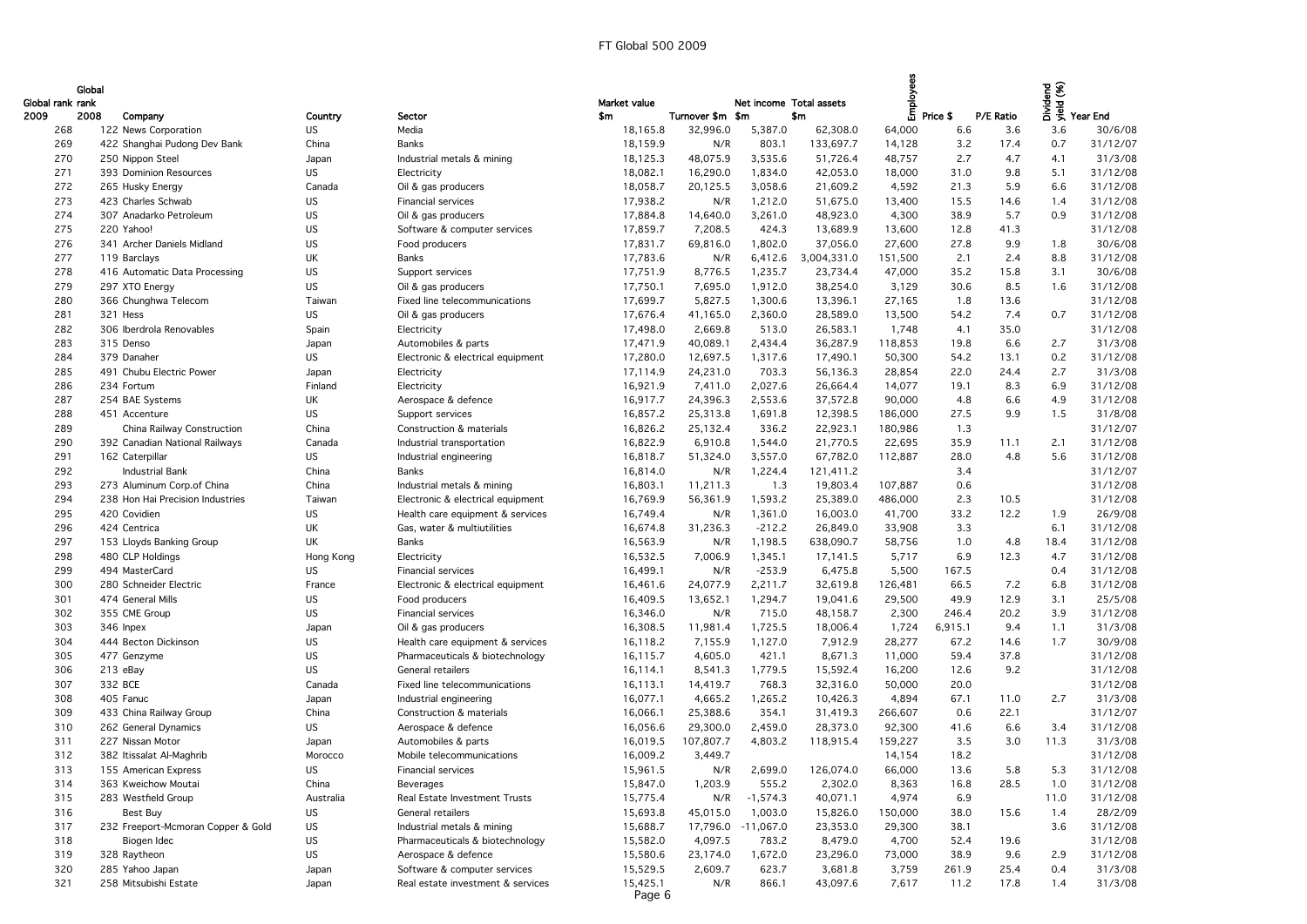|                  | Global |                                     |                |                                  |              |                  |                         |             | Employees |              |           |            |                                  |
|------------------|--------|-------------------------------------|----------------|----------------------------------|--------------|------------------|-------------------------|-------------|-----------|--------------|-----------|------------|----------------------------------|
| Global rank rank |        |                                     |                |                                  | Market value |                  | Net income Total assets |             |           |              |           |            | sidend<br>Sidend<br>The Year End |
| 2009             | 2008   | Company                             | Country        | Sector                           | \$m          | Turnover \$m \$m |                         | \$m\$       |           | Price \$     | P/E Ratio |            |                                  |
| 322              |        | 472 Astellas Pharma                 | Japan          | Pharmaceuticals & biotechnology  | 15,409.3     | 9,686.8          | 1,767.2                 | 14,333.7    | 13,666    | 30.6         | 8.8       | 3.6        | 31/3/08                          |
| 323              |        | 360 Illinois Tool Works             | US.            | Industrial engineering           | 15,399.2     | 15,869.4         | 1,519.0                 | 15,213.1    | 65,000    | 30.9         | 10.5      | 3.8        | 31/12/08                         |
| 324              |        | Rohm & Haas                         | US.            | Chemicals                        | 15,394.9     | 9,575.0          | 482.0                   | 9,909.0     | 15,490    | 78.8         | 31.8      | 2.0        | 31/12/08                         |
| 325              |        | 385 BlackRock                       | <b>US</b>      | <b>Financial services</b>        | 15,367.1     | N/R              | 786.0                   | 19,924.0    | 5,341     | 130.0        | 21.4      | 2.4        | 31/12/08                         |
| 326              |        | 356 Wesfarmers                      | Australia      | General retailers                | 15,286.8     | 23,867.5         | 752.6                   | 26,738.0    | 198,960   | 13.1         | 10.1      | 10.9       | 30/6/08                          |
| 327              |        | Resona Holdings                     | Japan          | <b>Banks</b>                     | 15,119.4     | N/R              | 3,016.0                 | 397,558.9   | 16,344    | 13.3         | 56.2      | 0.3        | 31/3/08                          |
| 328              |        | 489 Swisscom                        | Switzerland    | Fixed line telecommunications    | 15,028.1     | 10,534.4         | 1,516.5                 | 19,636.9    | 19,801    | 281.2        | 9.6       | 5.8        | 31/12/08                         |
| 329              |        | 340 Reed Elsevier                   | Netherlands/UK | Media                            | 14,992.7     | 7,806.0          | 697.0                   | 18,828.0    | 32,800    | 7.2          | 22.2      | 4.6        | 31/12/08                         |
| 330              |        | 465 Infosys Technologies            | India          | Software & computer services     | 14,949.9     | 3,338.9          | 931.9                   | 3,597.7     | 73,490    | 26.1         | 16.0      | 1.0        | 31/3/08                          |
| 331              |        | 388 Thermo Fisher Scientific        | US             | Health care equipment & services | 14,915.9     | 10,498.0         | 994.2                   | 21,090.0    | 34,500    | 35.7         | 15.1      |            | 31/12/08                         |
| 332              |        | 464 Public Service Enterprise Group | <b>US</b>      | Electricity                      | 14,914.6     | 13,322.0         | 1,188.0                 | 29,049.0    | 2,538     | 29.5         | 14.8      | 4.4        | 31/12/08                         |
| 333              |        | Chubb                               | <b>US</b>      | Nonlife insurance                | 14,910.4     | N/R              | 1,804.0                 | 48,429.0    | 10,400    | 42.3         | 8.5       | 3.1        | 31/12/08                         |
| 334              |        | 293 Southern Copper                 | <b>US</b>      | Industrial metals & mining       | 14,873.6     | 4,851.0          | 1,406.6                 | 5,764.3     | 11,494    | 17.4         | 10.9      | 11.1       | 31/12/08                         |
| 335              |        | 290 Alstom                          | France         | Industrial engineering           | 14,857.8     | 22,233.1         | 1,120.3                 | 28,067.5    | 67,924    | 51.8         | 6.5       | 4.1        | 31/3/08                          |
| 336              |        | 396 Rogers Communications           | Canada         | Mobile telecommunications        | 14,856.8     | 9,235.4          | 816.4                   | 13,926.8    | 25,800    | 23.1         | 18.1      | 3.5        | 31/12/08                         |
| 337              |        | 242 China Cosco                     | China          | Industrial transportation        | 14,855.4     | 15,780.8         | 2,846.1                 | 17,078.5    | 32,851    | 0.7          | 2.0       | 4.0        | 31/12/07                         |
| 338              |        | 352 Itausa                          | Brazil         | <b>Financial services</b>        | 14,767.0     | N/R              | 1,237.7                 | 292,830.1   | 122,000   | 3.5          | 10.9      | 1.7        | 31/12/08                         |
| 339              |        | 455 CRH                             | Ireland        | Construction & materials         | 14,738.1     | 27,465.2         | 1,641.0                 | 27,772.9    | 93,572    | 21.5         | 7.0       | 4.7        | 31/12/08                         |
| 340              |        | 288 Baoshan Iron & Steel            | China          | Industrial metals & mining       | 14,709.6     | 27,936.0         | 1,858.4                 | 27,519.8    | 40,059    | 0.8          | 7.9       | 6.1        | 31/12/07                         |
| 341              |        | Allergan                            | <b>US</b>      | Pharmaceuticals & biotechnology  | 14,686.8     | 4,403.4          | 578.6                   | 6,791.3     | 8,740     | 47.8         | 25.1      | 0.4        | 31/12/08                         |
| 342              |        | 449 TransCanada                     | Canada         | Oil equipment & services         | 14,667.7     | 7,022.5          | 1,173.3                 | 32,113.2    | 3,987     | 23.7         | 11.5      | 4.9        | 31/12/08                         |
| 343              |        | 311 China Coal Energy               | China          | Mining                           | 14,655.8     | 7,451.1          | 1,043.4                 | 12,885.5    | 50,805    | 0.7          | 9.4       | 3.1        | 31/12/08                         |
|                  |        | 375 Scottish & Southern Energy      | UK             |                                  | 14,631.1     | 22,326.1         | 1,277.4                 | 20,452.5    |           |              |           |            | 31/3/08                          |
| 344<br>345       |        |                                     | India          | Electricity                      |              | 3,861.5          | 571.9                   |             | 15,777    | 15.9<br>29.7 | 10.7      | 6.2<br>1.0 | 31/3/08                          |
|                  |        | 367 Bharat Heavy Electricals        |                | Industrial engineering           | 14,514.8     |                  |                         | 6,138.9     | 43,636    |              |           |            |                                  |
| 346              |        | 201 Philips Electronics             | Netherlands    | Leisure goods                    | 14,305.2     | 34,694.8         | $-244.6$                | 43,447.0    | 126,459   | 14.7         |           | 6.3        | 31/12/08                         |
| 347              |        | 342 Applied Materials               | US.            | Technology hardware & equipment  | 14,290.5     | 8,129.2          | 960.7                   | 11,006.3    | 15,410    | 10.8         | 15.1      | 2.2        | 26/10/08                         |
| 348              |        | 347 Northrop Grumman                | <b>US</b>      | Aerospace & defence              | 14,278.1     | 33,887.0         | $-1,262.0$              | 30,197.0    | 123,600   | 43.6         |           | 3.6        | 31/12/08                         |
| 349              |        | 411 Bank of Montreal                | Canada         | <b>Banks</b>                     | 14,178.8     | N/R              | 1,611.6                 | 338,983.2   | 37,000    | 26.2         | 8.5       | 8.7        | 31/10/08                         |
| 350              |        | 419 China Minsheng Banking          | China          | <b>Banks</b>                     | 13,992.8     | N/R              | 925.7                   | 134,401.4   | 17,766    | 0.7          | 10.6      | 1.0        | 31/12/07                         |
| 351              |        | 462 Kellogg                         | US             | Food producers                   | 13,990.4     | 12,822.0         | 1,148.0                 | 10,946.0    | 32,400    | 36.6         | 12.2      | 3.5        | 3/1/09                           |
| 352              |        | PG&E                                | <b>US</b>      | Electricity                      | 13,979.5     | 14,628.0         | 1,338.0                 | 40,860.0    | 21,667    | 38.2         | 10.5      | 4.1        | 31/12/08                         |
| 353              |        | 317 Heineken                        | Netherlands    | Beverages                        | 13,921.7     | 18,828.7         | 274.8                   | 27,039.2    | 56,208    | 28.4         | 50.3      | 2.9        | 31/12/08                         |
| 354              |        | 471 ACS Activ.Constr.y Serv.        | Spain          | Construction & materials         | 13,911.2     | 21,052.2         | 2,373.5                 | 67,585.5    | 138,936   | 41.5         |           |            | 31/12/08                         |
| 355              |        | 373 CIBC                            | Canada         | <b>Banks</b>                     | 13,897.1     | N/R              | $-1,678.4$              | 288,369.9   | 39,698    | 36.5         |           | 7.8        | 31/10/08                         |
| 356              |        | 243 Deere                           | US.            | Industrial engineering           | 13,893.3     | 28,416.6         | 2,052.8                 | 38,734.6    | 56,700    | 32.9         | 6.9       | 6.4        | 31/10/08                         |
| 357              |        | 248 Halliburton                     | <b>US</b>      | Oil equipment & services         | 13,879.3     | 18,279.0         | 1,538.0                 | 14,385.0    | 57,000    | 15.5         | 8.8       | 2.3        | 31/12/08                         |
| 358              |        | 53 Citigroup                        | US             | <b>Banks</b>                     | 13,854.8     | N/R              | $-27,684.0$             | 1,938,470.0 | 326,900   | 2.5          |           | 44.3       | 31/12/08                         |
| 359              |        | 313 Fedex                           | <b>US</b>      | Industrial transportation        | 13,852.3     | 37,953.0         | 1,125.0                 | 25,633.0    | 273,700   | 44.5         | 12.2      | 0.7        | 31/5/08                          |
| 360              |        | Kroger                              | <b>US</b>      | Food & drug retailers            | 13,845.1     | 76,000.0         | 1,249.0                 | 23,211.0    | 326,000   | 21.2         | 11.1      | 1.7        | 31/1/09                          |
| 361              |        | 291 Saint-Gobain                    | France         | Construction & materials         | 13,756.8     | 57,594.5         | 1,812.0                 | 57,062.0    | 208,053   | 28.0         | 5.8       | 4.7        | 31/12/08                         |
| 362              |        | 497 ITC                             | India          | Tobacco                          | 13,748.1     | 2,932.2          | 631.6                   | 3,552.8     | 22,000    | 3.6          | 21.7      | 1.9        | 31/3/08                          |
| 363              |        | 486 Softbank                        | Japan          | Mobile telecommunications        | 13,746.7     | 27,650.2         | 1,081.9                 | 45,406.0    | 19,040    | 12.7         | 12.6      | 0.2        | 31/3/08                          |
| 364              |        | <b>Activision Blizzard</b>          | <b>US</b>      | Leisure goods                    | 13,673.5     | 3,026.0          | $-107.0$                | 14,701.0    | 7,000     | 10.5         |           |            | 31/12/08                         |
| 365              |        | 304 EOG Resources                   | <b>US</b>      | Oil & gas producers              | 13,673.0     | 6,386.5          | 2,436.9                 | 15,951.2    | 2,100     | 54.8         | 5.5       | 0.9        | 31/12/08                         |
| 366              |        | <b>CSL</b>                          | Australia      | Pharmaceuticals & biotechnology  | 13,623.2     | 2,549.1          | 503.0                   | 3,365.0     | 9,276     | 22.6         | 24.7      | 1.5        | 30/6/08                          |
| 367              |        | <b>MTR</b>                          | Hong Kong      | Travel & leisure                 | 13,616.2     | 2,274.9          | 1,069.0                 | 20,562.2    | 14,076    | 2.4          | 12.7      | 2.6        | 31/12/08                         |
| 368              |        | 338 Stryker                         | US             | Health care equipment & services | 13,498.0     | 6,718.2          | 1,147.8                 | 7,603.3     | 17,594    | 34.0         | 12.1      | 1.2        | 31/12/08                         |
| 369              |        | Ace                                 | <b>US</b>      | Nonlife insurance                | 13,478.0     | N/R              | 1,197.0                 | 72,057.0    | 15,000    | 40.4         | 11.4      |            | 31/12/08                         |
| 370              |        | Sysco                               | <b>US</b>      | Food & drug retailers            | 13,434.2     | 37,522.1         | 1,106.2                 | 10,082.3    | 50,000    | 22.8         | 12.5      | 3.7        | 28/6/08                          |
| 371              |        | Northern Trust                      | <b>US</b>      | Banks                            | 13,367.4     | N/R              | 794.8                   | 82,053.6    | 12,200    | 59.8         | 16.9      | 1.9        | 31/12/08                         |
| 372              |        | 365 State Bank Of India             | India          | <b>Banks</b>                     | 13,346.4     | N/R              | 1,792.4                 | 205,482.0   | 179,205   | 21.0         | 6.2       | 2.0        | 31/3/08                          |
| 373              |        | 331 JFE Holdings                    | Japan          | Industrial metals & mining       | 13,343.8     | 35,255.9         | 2,607.9                 | 41,533.4    | 56,688    | 21.7         | 4.8       | 5.5        | 31/3/08                          |
| 374              |        | 91 Sberbank of Russia               | Russia         | <b>Banks</b>                     | 13,329.9     | N/R              | 3,156.4                 | 146,091.3   | 251,208   | 0.6          | 4.1       | 1.9        | 31/12/07                         |
| 375              |        | <b>Tencent Holdings</b>             | Hong Kong      | Software & computer services     | 13,323.1     | 1,045.4          | 406.9                   | 1,440.1     | 6,194     | 7.4          | 32.7      | 69.1       | 31/12/08                         |
|                  |        |                                     |                |                                  | Page 7       |                  |                         |             |           |              |           |            |                                  |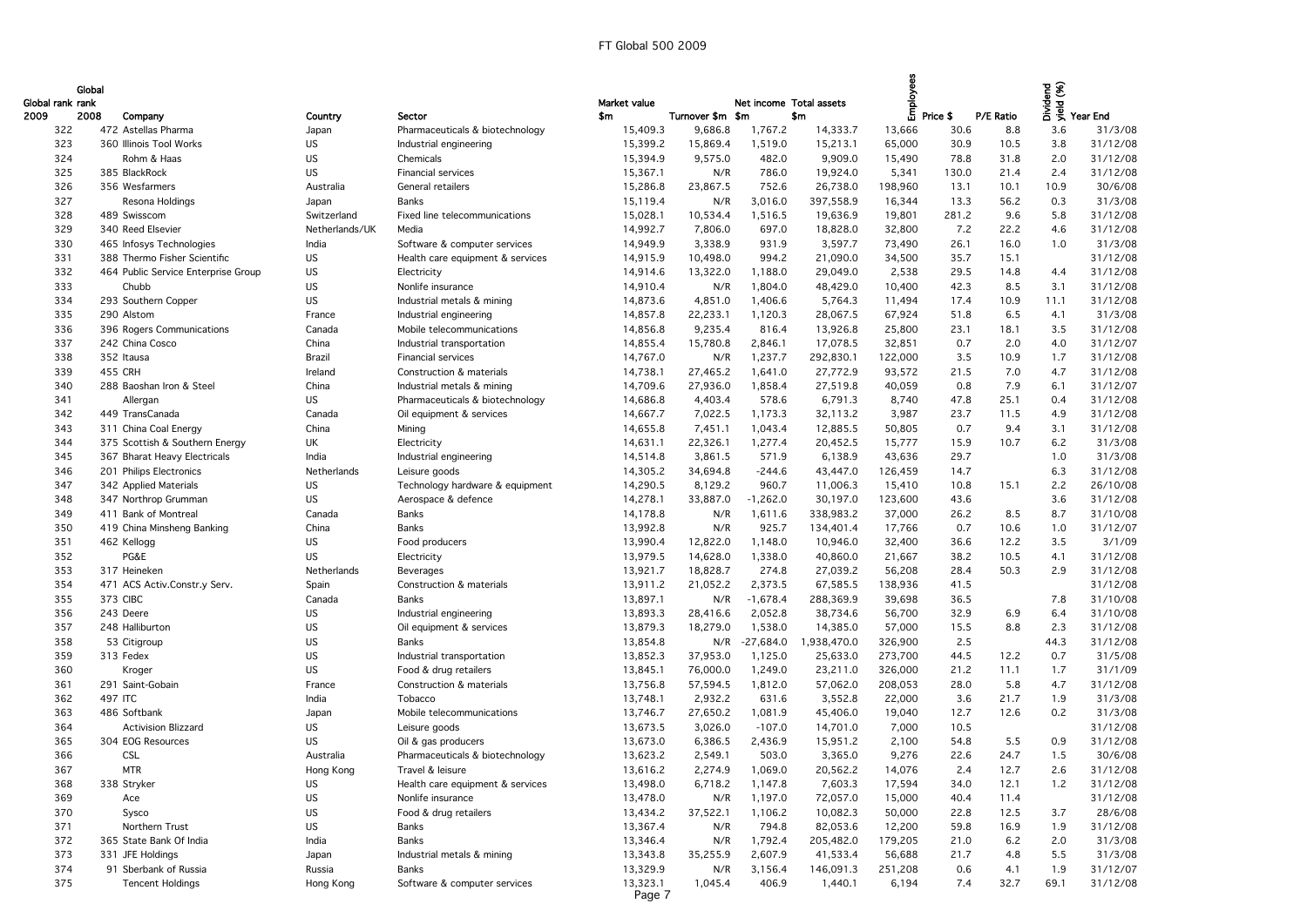|                  | Global |                                  |              |                                   |                    |                  |                         |           | <u>sola</u> |          |           |      | bidend<br>Sidend<br>The Year End |
|------------------|--------|----------------------------------|--------------|-----------------------------------|--------------------|------------------|-------------------------|-----------|-------------|----------|-----------|------|----------------------------------|
| Global rank rank |        |                                  |              |                                   | Market value       |                  | Net income Total assets |           |             |          |           |      |                                  |
| 2009             | 2008   | Company                          | Country      | Sector                            | \$m                | Turnover \$m \$m |                         | \$m       | 巴           | Price \$ | P/E Ratio |      |                                  |
| 376              |        | 498 Wilmar International         | Singapore    | Food producers                    | 13,315.6           | 29,145.2         | 1,531.0                 | 17,868.9  | 23,313      | 2.1      | 8.7       | 2.4  | 31/12/08                         |
| 377              |        | 292 State Street Corporation     | <b>US</b>    | Financial services                | 13,295.9           | N/R              | 1,811.0                 | 173,631.0 | 28,475      | 30.8     | 7.1       | 3.1  | 31/12/08                         |
| 378              |        | 335 Great West Lifeco            | Canada       | Life insurance                    | 13,286.7           | N/R              | 1,183.9                 | 105,979.8 | 19,000      | 14.1     | 20.7      | 6.9  | 31/12/08                         |
| 379              |        | QBE Insurance                    | Australia    | Nonlife insurance                 | 13,285.7           | N/R              | 1,332.4                 | 34,677.1  | 10,620      | 13.4     | 8.9       | 6.7  | 31/12/08                         |
| 380              |        | Synthes                          | Switzerland  | Health care equipment & services  | 13,238.9           | 3,192.5          | 735.0                   | 5,897.3   | 9,509       | 111.5    | 18.0      | 0.9  | 31/12/08                         |
| 381              |        | 439 Telekomunikasi Indonesia     | Indonesia    | Fixed line telecommunications     | 13,172.5           | 5,218.6          | 1,128.8                 | 7,204.5   | 32,465      | 0.7      | 11.5      | 0.7  | 31/12/07                         |
| 382              |        | 308 Nomura                       | Japan        | Financial services                | 13,168.0           | N/R              | $-675.7$                | 261,932.0 | 18,027      | 5.0      |           | 6.8  | 31/3/08                          |
| 383              |        | 387 China Vanke                  | China        | Real estate investment & services | 13,103.6           | N/R              | 589.3                   | 17,620.2  | 16,515      | 1.1      | 19.4      | 0.7  | 31/12/08                         |
| 384              |        | <b>Standard Bank Group</b>       | South Africa | <b>Banks</b>                      | 13,096.4           | N/R              | 1,589.1                 | 165,229.7 | 45,315      | 8.4      | 7.6       | 5.1  | 31/12/08                         |
| 385              |        | Ahold                            | Netherlands  | Food & drug retailers             | 13,055.5           | 33,823.0         | 1,412.2                 | 17,872.7  | 140,000     | 11.0     | 11.0      | 2.2  | 28/12/08                         |
| 386              |        | 441 Petro Canada                 | Canada       | Oil & gas producers               | 13,049.8           | 22,475.3         | 2,553.5                 | 24,750.1  | 6,088       | 26.9     | 5.1       | 2.0  | 31/12/08                         |
| 387              |        | 228 Deutsche Post                | Germany      | Industrial transportation         | 13,018.4           | 71,630.2         | $-2,219.6$              | 345,782.7 | 511,292     | 10.8     |           | 7.3  | 31/12/08                         |
| 388              |        | 413 PNC Financial Services       | <b>US</b>    | <b>Banks</b>                      | 13,013.9           | N/R              | 882.0                   | 291,081.0 | 25,313      | 29.3     | 11.7      | 8.9  | 31/12/08                         |
| 389              |        | <b>Staples</b>                   | <b>US</b>    | <b>General retailers</b>          | 12,946.1           | 23,083.8         | 805.3                   | 13,006.0  | 91,125      | 18.1     | 15.7      | 1.8  | 31/1/09                          |
| 390              |        | 432 Entergy                      | <b>US</b>    | Electricity                       | 12,899.6           | 13,093.8         | 1,220.6                 | 36,616.8  | 14,669      | 68.1     | 10.7      | 4.4  | 31/12/08                         |
| 391              |        | Kohl's                           | <b>US</b>    | General retailers                 | 12,895.6           | 16,389.0         | 885.0                   | 11,334.0  | 126,000     | 42.3     | 14.6      |      | 31/1/09                          |
| 392              |        | Anglogold Ashanti                | South Africa | Mining                            | 12,844.4           | 3,271.8          | $-1,734.2$              | 8,373.5   | 62,895      | 36.3     |           |      | 31/12/08                         |
| 393              |        | China Overseas Land & Investment | Hong Kong    | Real estate investment & services | 12,810.7           | N/R              | 651.5                   | 11,043.4  | 10,766      | 1.6      | 18.8      | 1.1  | 31/12/08                         |
| 394              |        | 415 Energias de Portugal         | Portugal     | Electricity                       | 12,685.6           | 18,270.0         | 1,435.8                 | 46,955.3  | 13,097      | 3.5      | 8.8       |      | 31/12/08                         |
| 395              |        | 479 DBS Group                    | Singapore    | Banks                             | 12,681.2           | N/R              | 1,271.9                 | 169,263.8 | 14,683      | 5.6      | 5.5       | 8.8  | 31/12/08                         |
| 396              |        | Hong Kong Electric               | Hong Kong    | Electricity                       | 12,667.9           | 1,648.3          | 1,036.1                 | 8,832.0   | 1,864       | 5.9      | 12.2      | 4.6  | 31/12/08                         |
| 397              |        | Eletrobras                       | Brazil       | Electricity                       | 12,664.1           | 13,784.2         | 2,813.3                 | 63,292.0  | 27,000      | 11.3     | 4.5       | 20.7 | 31/12/08                         |
| 398              |        | Yum! Brands                      | <b>US</b>    | Travel & leisure                  | 12,638.9           | 11,279.0         | 964.0                   | 6,527.0   | 336,000     | 27.5     | 13.5      | 2.6  | 27/12/08                         |
| 399              |        | St.Jude Medical                  | <b>US</b>    | Health care equipment & services  | 12,575.8           | 4,363.3          | 384.3                   | 5,722.5   | 14,000      | 36.3     | 32.4      |      | 3/1/09                           |
| 400              |        | 398 Central Japan Railway        | Japan        | Travel & leisure                  | 12,564.1           | 15,532.1         | 1,591.3                 | 51,285.6  | 24,640      | 5,609.0  | 6.9       | 1.5  | 31/3/08                          |
| 401              |        | Waste Management                 | <b>US</b>    | Support services                  | 12,558.6           | 13,388.0         | 1,087.0                 | 20,227.0  | 45,900      | 25.6     | 11.6      | 4.2  | 31/12/08                         |
| 402              |        | Kinross Gold                     | Canada       | Mining                            | 12,557.8           | 1,617.0          | $-806.4$                | 7,387.5   | 5,500       | 18.2     |           |      | 31/12/08                         |
| 403              |        | Kyocera                          | Japan        | Electronic & electrical equipment | 12,551.2           | 12,852.5         | 1,068.1                 | 19,688.1  | 66,496      | 65.6     | 11.6      | 1.8  | 31/3/08                          |
| 404              |        | 401 Franklin Resources           | <b>US</b>    | Financial services                | 12,547.3           | N/R              | 1,588.2                 | 9,176.5   | 8,809       | 53.9     | 0.8       | 1.5  | 30/9/08                          |
| 405              |        | Huaneng Power International      | China        | Electricity                       | 12,496.8           | 9,872.5          | $-575.4$                | 24,244.0  | 22,899      | 0.7      |           | 6.6  | 31/12/08                         |
| 406              |        | Apollo Group                     | <b>US</b>    | <b>General retailers</b>          | 12,459.6           | 3,140.9          | 476.5                   | 1,860.4   | 44,647      | 78.3     | 27.0      |      | 31/8/08                          |
| 407              |        | 298 Tenaris                      | Argentina    | Industrial metals & mining        | 12,409.1           | 12,131.8         | 2,124.8                 | 15,100.7  | 23,873      | 10.5     |           | 4.1  | 31/12/08                         |
| 408              |        | 463 Norfolk Southern             | <b>US</b>    | Industrial transportation         | 12,368.1           | 10,661.0         | 1,711.0                 | 26,297.0  | 30,709      | 33.8     | 7.3       | 3.6  | 31/12/08                         |
| 409              |        | Hermes International             | France       | Personal goods                    | 12,270.7           | 2,320.3          | 381.7                   | 3,061.2   | 7,894       | 116.3    | 32.0      | 1.1  | 31/12/08                         |
| 410              |        | Symantec                         | <b>US</b>    | Software & computer services      | 12,265.5           | 5,874.4          | 463.9                   | 18,092.1  | 17,600      | 14.9     | 28.2      |      | 28/3/08                          |
| 411              |        | 417 Bouygues                     | France       | Construction & materials          | 12,253.0           | 43,015.7         | 1,973.7                 | 46,664.7  | 145,150     | 35.7     | 6.2       |      | 31/12/08                         |
| 412              |        | 407 Pernod-Ricard                | France       | Beverages                         | 12,243.1           | 8,664.2          | 1,104.6                 | 24,235.7  | 17,625      | 55.7     | 10.8      | 4.7  | 30/6/08                          |
| 413              |        | 324 Gas Natural                  | Spain        | Gas, water & multiutilities       | 12,235.2           | 17,809.6         | 1,389.9                 | 24,674.9  | 6,757       | 13.7     | 4.4       | 4.6  | 31/12/08                         |
| 414              |        | 320 PTT                          | Thailand     | Oil & gas producers               | 12,143.5           | 56,199.5         | 1,452.3                 | 24,863.9  | 10,630      | 4.3      | 8.4       | 5.2  | 31/12/08                         |
| 415              |        | American Tower                   | <b>US</b>    | Technology hardware & equipment   | 12,083.7           | 1,593.5          | 347.2                   | 8,211.7   | 1,198       | 30.4     | 34.6      |      | 31/12/08                         |
| 416              |        | 271 Prudential                   | UK           | Life insurance                    | 12,061.2           | N/R              | $-579.5$                | 315,424.2 | 29,683      | 4.8      |           | 6.4  | 31/12/08                         |
| 417              |        | 312 Siderurgica Nacional         | Brazil       | Industrial metals & mining        | 12,016.3           | 5,245.2          | 1,339.8                 | 12,402.3  | 13,971      | 14.9     | 2.9       | 8.2  | 31/12/07                         |
| 418              |        | <b>Fast Retailing</b>            | Japan        | General retailers                 | 11,996.0           | 5,841.0          | 433.5                   | 4,030.9   | 8,054       | 113.1    | 26.6      | 1.1  | 31/8/08                          |
| 419              |        | 488 Nucor                        | <b>US</b>    | Industrial metals & mining        | 11,986.5           | 23,663.3         | 1,831.0                 | 13,874.4  | 21,700      | 38.2     | 6.4       | 5.0  | 31/12/08                         |
| 420              |        | 450 National Oilwell Varco       | <b>US</b>    | Oil equipment & services          | 11,982.8           | 13,431.4         | 1,952.0                 | 21,478.7  | 40,205      | 28.7     | 5.8       |      | 31/12/08                         |
| 421              |        | <b>Boston Scientific</b>         | <b>US</b>    | Health care equipment & services  | 11,942.8           | 8,050.0          | $-2,036.0$              | 27,139.0  | 24,800      | 8.0      |           |      | 31/12/08                         |
| 422              |        | 246 Anglo Platinum               | South Africa | Mining                            | 11,917.0           | 5,578.3          | 1,565.1                 | 7,545.6   | 50,152      | 50.1     | 7.6       | 7.7  | 31/12/08                         |
| 423              |        | 425 Daiichi Sankyo               |              |                                   | 11,830.0           | 8,765.9          | 972.7                   |           |             | 16.7     | 12.4      | 4.2  | 31/3/08                          |
|                  |        |                                  | Japan        | Pharmaceuticals & biotechnology   |                    |                  |                         | 14,819.1  | 15,349      |          |           |      |                                  |
| 424              |        | 493 Korea Electric Power         | South Korea  | Electricity                       | 11,804.0           | 22,037.0         | 1,078.9                 | 62,720.4  | 21,004      | 18.4     | 10.6      | 3.1  | 31/12/07                         |
| 425              |        | 485 Air Products & Chemicals     | US           | Chemicals                         | 11,793.0           | 10,414.5         | 909.7                   | 12,571.3  | 21,100      | 56.3     | 14.2      | 3.0  | 30/9/08                          |
| 426              |        | 446 FirstEnergy                  | <b>US</b>    | Electricity                       | 11,766.6           | 13,627.0         | 1,342.0                 | 33,521.0  | 14,698      | 38.6     | 8.8       | 5.7  | 31/12/08                         |
| 427              |        | Shanghai Electric Group          | China        | Industrial engineering            | 11,766.5           | 8,040.0          | 411.3                   | 11,163.3  | 33,847      | 0.3      | 8.3       |      | 31/12/07                         |
| 428              |        | 284 Deutsche Boerse              | Germany      | Financial services                | 11,749.1           | N/R              | 1,358.7                 | 191,822.0 | 3,339       | 60.3     | 8.5       | 4.6  | 31/12/08                         |
| 429              |        | Verbundgesellschaft              | Austria      | Electricity                       | 11,699.0<br>Page 8 | 4,924.1          | 902.8                   | 10,905.9  | 2,541       | 38.0     | 12.9      | 3.6  | 31/12/08                         |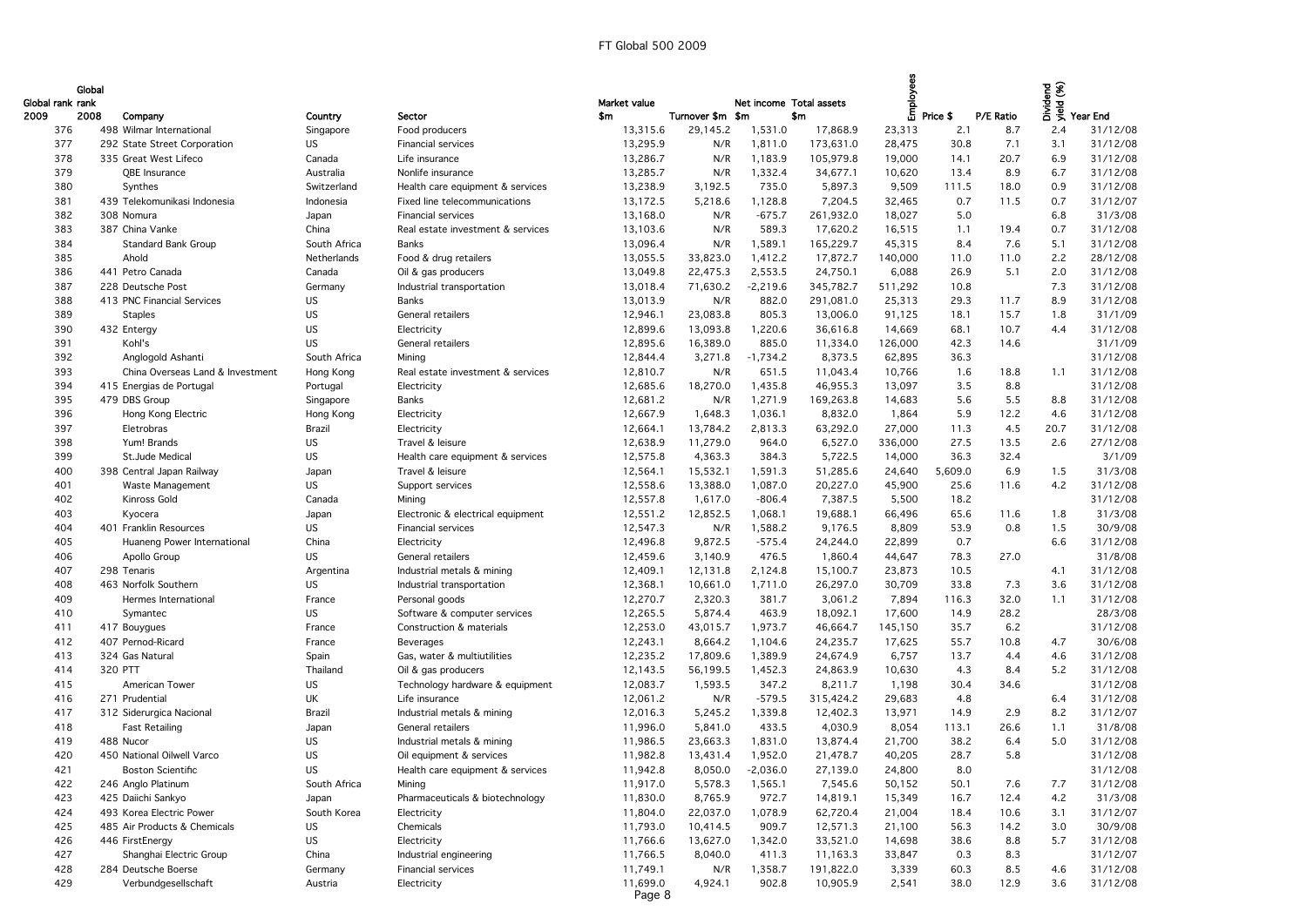| Global rank rank | Global |                               |              |                                     | Market value       |                  | Net income Total assets |             | Employ  |          |           |      | bidend<br>Sidend<br>Digital Year End |
|------------------|--------|-------------------------------|--------------|-------------------------------------|--------------------|------------------|-------------------------|-------------|---------|----------|-----------|------|--------------------------------------|
| 2009             | 2008   | Company                       | Country      | Sector                              | \$m                | Turnover \$m \$m |                         | \$m         |         | Price \$ | P/E Ratio |      |                                      |
| 430              |        | 141 MMC Norilsk Nickel        | Russia       | Industrial metals & mining          | 11,635.9           | 17,119.0         | 5,327.0                 | 35,696.0    | 87,494  | 61.0     | 2.1       | 7.1  | 31/12/07                             |
| 431              |        | 377 Copec                     | Chile        | Oil & gas producers                 | 11,613.3           | 12,670.4         | 596.1                   | 11,719.2    | 8,644   | 8.9      | 19.4      | 1.2  | 31/12/08                             |
| 432              |        | 395 Liberty Media             | <b>US</b>    | Media                               | 11,611.5           | 1,391.0          | 4,852.0                 | 16,322.0    | 22,000  | 2.9      | 0.3       |      | 31/12/08                             |
| 433              |        | Bridgestone                   | Japan        | Automobiles & parts                 | 11,599.3           | 32,214.2         | 103.7                   | 27,573.5    | 137,981 | 14.3     |           | 1.7  | 31/12/08                             |
| 434              |        | Telecom                       | Mexico       | Fixed line telecommunications       | 11,595.8           | 15,045.5         | 902.1                   | 25,334.0    | 82,890  | 3.3      | 12.9      |      | 31/12/08                             |
| 435              |        | 380 Power Financial           | Canada       | Life insurance                      | 11,531.3           | N/R              | 1,089.3                 | 115,304.0   |         | 16.4     | 11.2      | 6.6  | 31/12/08                             |
| 436              |        | 440 Unibail-Rodamco           | France       | Real Estate Investment Trusts       | 11,530.4           | N/R              | $-1,467.5$              | 32,773.9    | 1,673   | 141.6    |           | 7.0  | 31/12/08                             |
| 437              |        | 406 Linde                     | Germany      | Chemicals                           | 11,449.4           | 16,651.1         | 942.8                   | 31,327.2    | 51,402  | 68.0     | 12.1      | 3.5  | 31/12/08                             |
| 438              |        | <b>Express Scripts</b>        | <b>US</b>    | Health care equipment & services    | 11,435.2           | 21,978.0         | 776.1                   | 5,509.2     | 10,820  | 46.2     | 14.8      |      | 31/12/08                             |
| 439              |        | Fresenius Medical Care        | Germany      | Health care equipment & services    | 11,418.9           | 10,612.3         | 817.6                   | 14,919.7    | 64,666  | 38.8     | 14.1      | 1.0  | 31/12/08                             |
| 440              |        | 500 Henkel                    | Germany      | Household goods & home construction | 11,398.3           | 18,581.5         | 1,605.5                 | 21,136.4    | 55,513  | 25.2     | 6.8       | 2.8  | 31/12/08                             |
| 441              |        | 487 Jardine Matheson          | Hong Kong    | General industrials                 | 11,368.9           | 22,362.0         | 666.0                   | 22,098.0    |         | 18.2     | 9.6       | 4.1  | 31/12/08                             |
| 442              |        | 77 ING                        | Netherlands  | Life insurance                      | 11,368.0           | N/R              | $-958.6$                | 1,751,061.0 | 124,661 | 5.5      |           | 17.7 | 31/12/08                             |
| 443              |        | <b>Cardinal Health</b>        | <b>US</b>    | Food & drug retailers               | 11,345.2           | 91,091.4         | 1,300.6                 | 23,448.2    | 47,600  | 31.5     | 8.6       | 1.6  | 30/6/08                              |
| 444              |        | 435 Beiersdorf                | Germany      | Personal goods                      | 11,305.6           | 7,851.5          | 739.0                   | 5,863.3     | 21,766  | 44.9     | 13.8      | 2.6  | 31/12/08                             |
| 445              |        | 300 Petroleos (Cepsa)         | Spain        | Oil & gas producers                 | 11,276.0           | 3,302.5          | 361.3                   | 12,690.3    | 11,632  | 42.1     |           |      | 31/12/08                             |
| 446              |        | 278 Volvo                     | Sweden       | Industrial engineering              | 11,258.8           | 36,530.5         | 1,196.0                 | 44,801.2    | 97,030  | 5.3      | 9.0       | 4.5  | 31/12/08                             |
| 447              |        | Sempra Energy                 | US           | Gas, water & multiutilities         | 11,256.0           | 10,758.0         | 1,113.0                 | 26,400.0    | 13,673  | 46.2     | 10.4      | 3.0  | 31/12/08                             |
| 448              |        | 469 Adobe Systems             | US           | Software & computer services        | 11,209.1           | 3,579.9          | 871.8                   | 5,821.6     | 7,335   | 21.4     | 13.2      |      | 28/11/08                             |
| 449              |        | SK Telecom                    | South Korea  | Mobile telecommunications           | 11,207.8           | 9,089.6          | 1,181.6                 | 14,407.1    | 4,349   | 138.8    | 8.1       | 4.6  | 31/12/07                             |
| 450              |        | Aon                           | <b>US</b>    | Nonlife insurance                   | 11,165.8           | N/R              | 1,462.0                 | 22,940.0    | 37,700  | 40.8     | 7.9       | 1.5  | 31/12/08                             |
| 451              |        | Saudi Electricity             | Saudi Arabia | Electricity                         | 11,109.7           | 5,594.2          | 414.1                   | 36,400.4    | 28,029  | 2.7      | 27.1      | 1.3  | 31/12/07                             |
| 452              |        | Fujifilm                      | Japan        | Technology hardware & equipment     | 11,072.0           | 28,354.0         | 1,040.1                 | 32,532.7    | 78,321  | 21.5     | 10.5      | 1.6  | 31/3/08                              |
| 453              |        | 447 Aetna                     | <b>US</b>    | Health care equipment & services    | 11,033.7           | N/R              | 1,384.1                 | 35,852.5    | 35,500  | 24.3     | 8.4       | 0.2  | 31/12/08                             |
| 454              |        | <b>Tohoku Electric Power</b>  | Japan        | Electricity                         | 11,023.0           | 17,953.8         | 172.2                   | 40,176.4    | 22,266  | 21.9     | 63.5      | 2.7  | 31/3/08                              |
| 455              |        | Newcrest Mining               | Australia    | Mining                              | 11,001.9           | 1,693.7          | 96.3                    | 3,099.0     |         | 22.7     |           | 0.3  | 30/6/08                              |
| 456              |        | 482 GBL                       | Belgium      | Financial services                  | 10,960.4           | N/R              | $-904.0$                | 18,457.9    | 35      | 67.9     |           |      | 31/12/08                             |
| 457              |        | 496 British Sky Broadcasting  | UK           | Media                               | 10,891.4           | 7,246.8          | $-185.9$                | 5,973.6     | 14,145  | 6.2      |           | 4.4  | 30/6/08                              |
| 458              |        | 399 Criteria CaixaCorp        | Spain        | Financial services                  | 10,849.8           | N/R              | 1,392.5                 | 57,201.3    | 4,167   | 3.2      | 7.9       |      | 31/12/08                             |
| 459              |        | <b>Consolidated Edison</b>    | US           | Electricity                         | 10,847.1           | 13,583.0         | 1,196.0                 | 33,498.0    | 15,628  | 39.6     | 9.0       | 5.9  | 31/12/08                             |
| 460              |        | First Solar                   | <b>US</b>    | Alternative energy                  | 10,834.2           | 1,246.3          | 348.3                   | 2,114.5     | 3,524   | 132.7    | 30.6      |      | 27/12/08                             |
| 461              |        | 326 Komatsu                   | Japan        | Industrial engineering              | 10,819.6           | 22,340.2         | 2,079.5                 | 20,966.9    | 39,267  | 10.8     | 5.2       | 3.5  | 31/3/08                              |
| 462              |        | 359 BOC Hong Kong             | Hong Kong    | Banks                               | 10,818.3           | N/R              | 431.4                   | 148,049.1   | 13,463  | 1.0      | 25.1      | 5.5  | 31/12/08                             |
| 463              |        | <b>Talisman Energy</b>        | Canada       | Oil & gas producers                 | 10,810.1           | 7,870.6          | 2,867.2                 | 19,778.4    | 2,966   | 10.6     | 3.8       | 0.8  | 31/12/08                             |
| 464              |        | Enbridge                      | Canada       | Oil equipment & services            | 10,776.9           | 13,143.2         | 1,081.8                 | 20,125.9    | 6,079   | 28.9     | 9.7       | 3.7  | 31/12/08                             |
| 465              |        | PPL                           | US.          | Electricity                         | 10,775.3           | 8,044.0          | 948.0                   | 21,405.0    | 10,554  | 28.7     | 11.5      | 4.7  | 31/12/08                             |
| 466              |        | 319 Hyundai Heavy Industries  | South Korea  | Industrial engineering              | 10,741.4           | 15,801.2         | 1,308.1                 | 19,128.7    | 25,308  | 141.3    | 6.0       | 4.0  | 31/12/07                             |
| 467              |        | Turkcell                      | Turkey       | Mobile telecommunications           | 10,716.8           | 6,970.4          | 1,836.8                 | 8,067.9     | 2,978   | 4.9      | 5.8       |      | 31/12/08                             |
| 468              |        | 348 Metro                     | Germany      | General retailers                   | 10,693.6           | 89,358.3         | 529.9                   | 44,478.0    | 301,462 | 33.0     | 18.1      | 4.7  | 31/12/08                             |
| 469              |        | TJX Cos                       | US           | General retailers                   | 10,675.0           | 18,999.5         | 880.6                   | 6,178.2     | 133,000 | 25.6     | 12.2      | 1.7  | 31/1/09                              |
| 470              |        | Sumitomo                      | Japan        | Support services                    | 10,673.9           | 36,561.6         | 2,379.7                 | 75,410.0    | 68,633  | 8.5      | 4.4       | 4.4  | 31/3/08                              |
| 471              |        | 390 Chesapeake Energy         | US           | Oil & gas producers                 | 10,653.6           | 11,629.0         | 723.0                   | 38,444.0    | 7,600   | 17.1     | 14.7      | 1.7  | 31/12/08                             |
| 472              |        | Datang Intl Power Generation  | China        | Electricity                         | 10,649.6           | 5,382.5          | 111.2                   | 22,998.2    | 9,758   | 0.4      | 50.2      | 3.7  | 31/12/08                             |
| 473              |        | 361 Viacom                    | <b>US</b>    | Media                               | 10,611.6           | 14,625.0         | 1,251.0                 | 22,487.0    | 11,500  | 17.4     | 8.7       |      | 31/12/08                             |
| 474              |        | Kyushu Electric Power         | Japan        | Electricity                         | 10,610.0           | 14,764.0         | 415.6                   | 40,434.7    | 18,860  | 22.4     | 25.5      | 2.7  | 31/3/08                              |
| 475              |        | Belgacom                      | Belgium      | Fixed line telecommunications       | 10,591.7           | 7,772.6          | 1,052.0                 | 10,232.9    | 17,465  | 31.3     | 13.0      |      | 31/12/08                             |
| 476              |        | 374 Impala Platinum           | South Africa | Mining                              | 10,509.7           | 4,133.8          | 1,933.5                 | 6,824.9     | 34,364  | 16.6     | 5.2       | 9.7  | 30/6/08                              |
| 477              |        | Hong Kong and China Gas       | Hong Kong    | Gas, water & multiutilities         | 10,499.0           | 1,594.0          | 555.2                   | 6,704.5     | 1,922   | 1.6      | 18.9      | 2.9  | 31/12/08                             |
| 478              |        | Kao                           | Japan        | Personal goods                      | 10,494.4           | 13,132.2         | 662.9                   | 12,276.5    | 32,900  | 19.4     | 15.9      | 2.8  | 31/3/08                              |
| 479              |        | Snam Rete Gas                 | Italy        | Gas, water & multiutilities         | 10,494.3           | 2,501.0          | 696.9                   | 14,762.9    | 2,334   | 5.4      | 13.6      | 5.6  | 31/12/08                             |
| 480              |        | 448 Abertis                   | Spain        | Industrial transportation           | 10,475.3           | 4,837.7          | 812.6                   | 29,219.4    | 11,894  | 15.6     |           |      | 31/12/08                             |
| 481              |        | Reynolds American             | <b>US</b>    | Tobacco                             | 10,445.9           | 8,845.0          | 1,338.0                 | 18,154.0    | 6,600   | 35.8     | 7.8       | 9.5  | 31/12/08                             |
| 482              |        | Marsh & Mclennan              | <b>US</b>    | Nonlife insurance                   | 10,428.4           | N/R              | $-73.0$                 | 15,206.0    | 54,400  | 20.3     |           | 4.0  | 31/12/08                             |
| 483              |        | 481 Tata Consultancy Services | India        | Software & computer services        | 10,415.9<br>Page 9 | 4,573.3          | 1,005.3                 | 3,517.5     | 111,407 | 10.6     | 10.4      | 2.6  | 31/3/08                              |